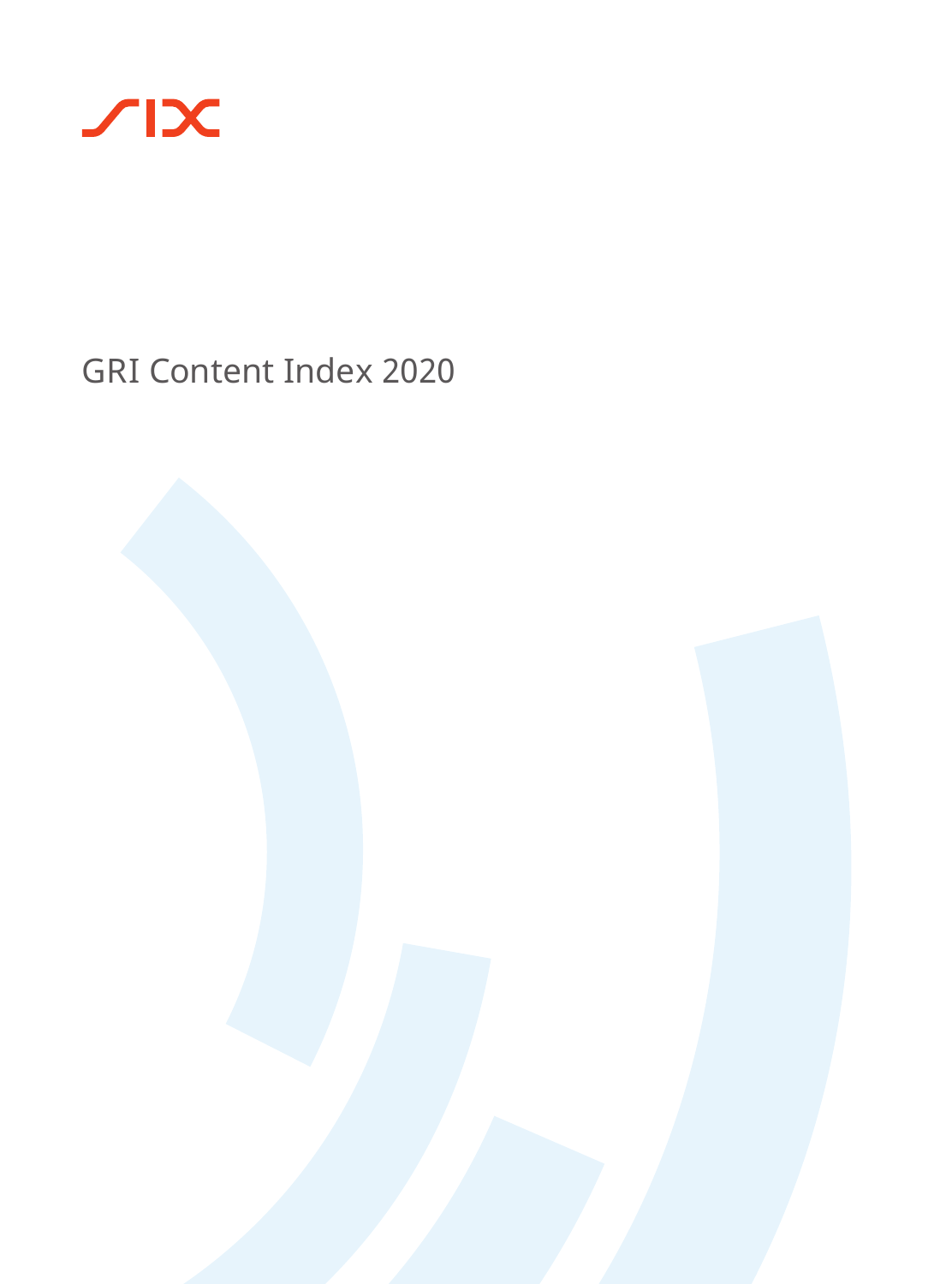# <span id="page-1-0"></span>**GRI Content Index**

- **[Introduction and General Disclosures](#page-2-0)**
- [GRI 101: Foundation 2016](#page-2-0)
- [GRI 102: General Disclosures 2016](#page-2-0)

#### **[Materiality Matrix](#page-8-0)**

- **[Stability and Attractiveness of the Financial Center](#page-14-0)**
- [GRI 103: Management Approach 2016](#page-14-0)
- [GRI 201: Economic Performance 2016](#page-15-0)
- [GRI 103: Management Approach 2016](#page-16-0)
- [GRI 418: Customer Privacy 2016](#page-17-0)
- [GRI 103: Management Approach 2016](#page-18-0)
- [GRI 203: Indirect Economic Impacts 2016](#page-18-0)
- [GRI 103: Management Approach 2016](#page-20-0)
- [GRI Financial Services Sector Supplement 2013](#page-20-0)
- [GRI 103: Management Approach 2016](#page-23-0)
- [GRI 419: Socioeconomic Compliance 2016](#page-23-0)
- [GRI 103: Management Approach 2016](#page-24-0)
- [GRI 206: Anti-Competitive Behavior 2016](#page-24-0)
- [GRI 103: Management Approach 2016](#page-25-0)
- [GRI 205: Anti-Corruption 2016](#page-25-0)

# **[SIX as a Fair and Responsible Employer](#page-26-0)**

- [GRI 103: Management Approach 2016](#page-26-0)
- [GRI 405: Diversity and Equal Opportunity 2016](#page-27-0)
- [GRI 103: Management Approach 2016](#page-28-0)
- [GRI 406: Non-Discrimination 2016](#page-28-0)
- [GRI 103: Management Approach 2016](#page-29-0)
- [GRI 401: Employment 2016](#page-31-0)
- [GRI 404: Training and Education 2016](#page-32-0)
- **[Commitment to Society and the Protection of the Environment](#page-33-0)**
- [Swiss Finance Museum: Sharing Financial Knowledge with Society](#page-33-0)
- [SIX Social Days: Corporate Volunteering since 2011](#page-33-0)
- [Responsible Use of Natural Resources](#page-33-0)



In executing the GRI Content Index Service, the GRI Services Team confirms that the GRI Content Index is presented in an understandable way and that references for all the information it contains are consistent with the corresponding sections in the report. The service was performed on the German version of the report.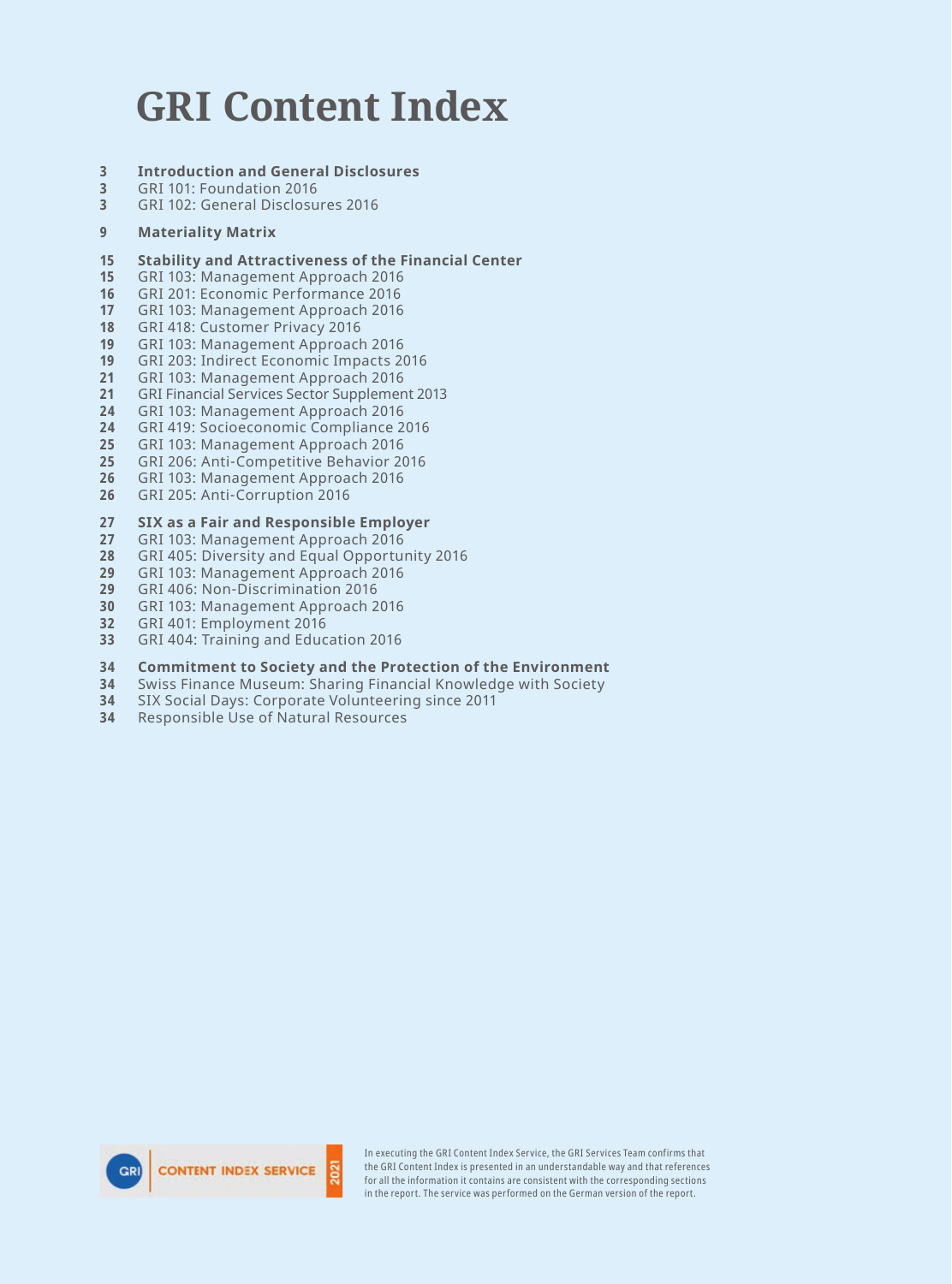# <span id="page-2-0"></span>**Introduction and General Disclosures**

This 2020 GRI Content Index summarizes all relevant corporate responsibility topics of SIX. The report follows the GRI Standards ("Core"). At various points, there are references to the SIX Annual Report 2020, the Consolidated Non-Financial Information Statement 2020 of BME, or to content that is available on the SIX corporate website. All references are clickable.

#### **GRI 101: Foundation 2016**

The Reporting Principles described in the foundation were observed in the preparation of this report.

#### **GRI 102: General Disclosures 2016**

**102-1 Name of the Organization** SIX Group Ltd (SIX).

#### **102-2 Activities, Brands, Products, and Services**

SIX operates the infrastructure for the financial center in Switzerland and Spain, thus ensuring the flow of information and money between financial market players. SIX offers services for the capital market, financial information, and banking services.

#### *Stock Exchanges*

As the operator of the Swiss Stock Exchange and the Spanish stock exchanges (BME), we combine listing, trading, settlement, and custody of securities in one place. With SDX, SIX is building an integrated and fully regulated platform that enables the trading, settlement, and custody of digital assets in real time and is based on distributed ledger technology.

#### *Banking Services*

As a competence center for Swiss payment transactions, SIX supports banks with innovative services in an increasingly digitalized world.

#### *Financial Information*

As a global provider of financial information, SIX offers high-quality reference, pricing, and corporate action data, regulatory services, and indices. Alternative data and ESG data represent a growth area for SIX.

#### → **[six-group.com](http://www.six-group.com)**

### **102-3 Location of Headquarters**

The headquarters of SIX Group Ltd are located in Zurich at Pfingstweidstrasse 110.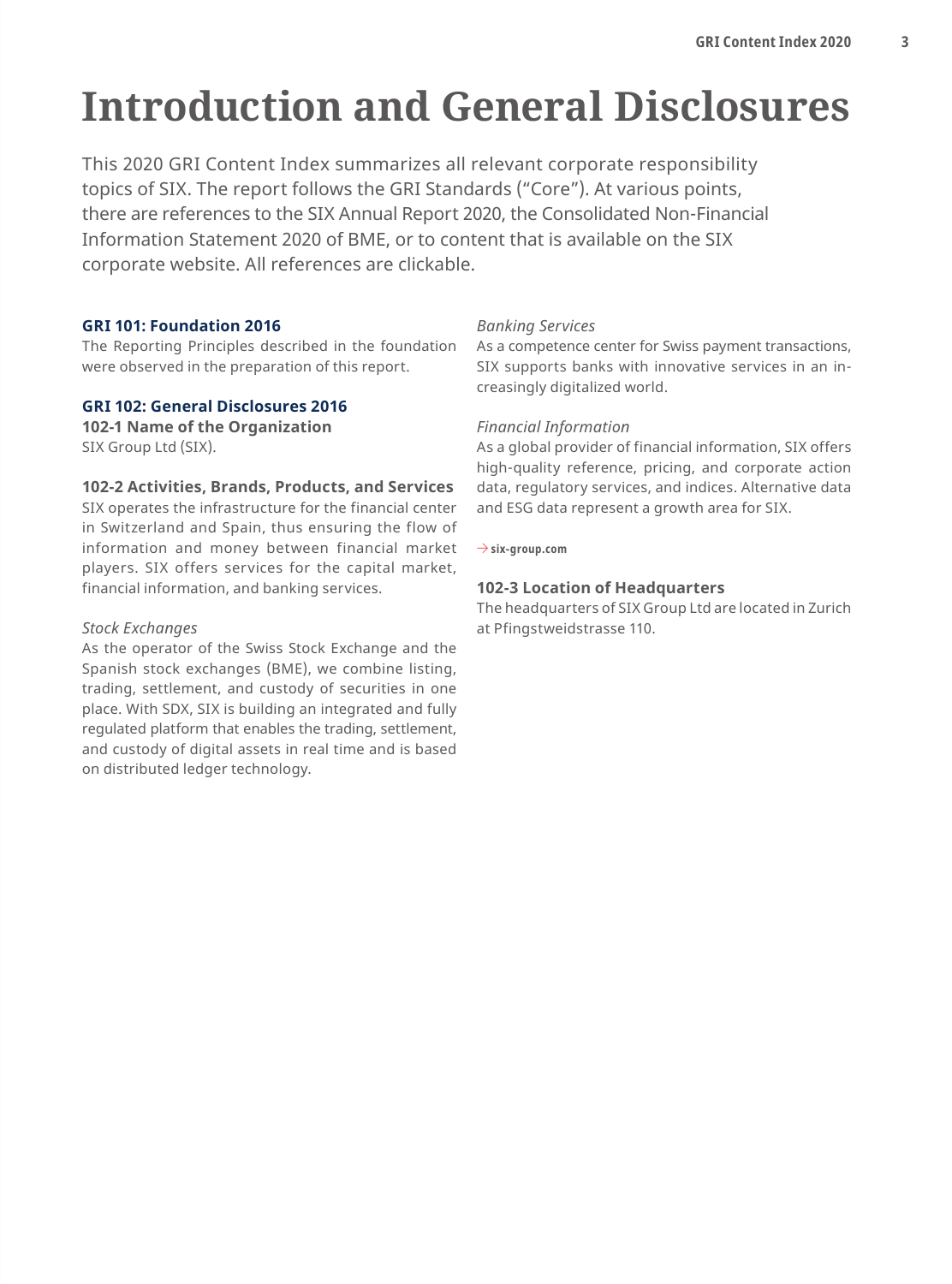#### **102-4 Location of Operations**

SIX is present at 32 locations in 21 countries worldwide, with headquarters in Zurich. 61% of SIX employees work in Switzerland, 35% in Europe, and 4% at locations in Asia, the USA and South America. Following the acquisition of the Spanish financial market infrastructure BME in June 2020, Spain is the largest location of SIX outside Switzerland.

| Switzerland            |  |
|------------------------|--|
| Zurich                 |  |
| Olten                  |  |
| Biel                   |  |
| Geneva                 |  |
| <b>Austria</b>         |  |
| Vienna                 |  |
| <b>Belgium</b>         |  |
| <b>Brussels</b>        |  |
| Columbia               |  |
| Bogotà                 |  |
| <b>Denmark</b>         |  |
| Copenhagen             |  |
| <b>France</b>          |  |
| Paris                  |  |
| Germany                |  |
| Frankfurt              |  |
| <b>Ireland</b>         |  |
| Frankfurt              |  |
| <b>Italy</b>           |  |
| Milan                  |  |
| Japan                  |  |
| Tokyo                  |  |
| <b>Luxemburg</b>       |  |
| <b>Morocco</b>         |  |
| Casablanca             |  |
| <b>Monaco</b>          |  |
| <b>Norway</b>          |  |
| Oslo                   |  |
| <b>Poland</b>          |  |
| Warsaw                 |  |
| <b>Sweden</b>          |  |
| Stockholm              |  |
| <b>Singapore</b>       |  |
| <b>Spain</b>           |  |
| Madrid                 |  |
| Barcelona              |  |
| <b>Bilbao</b>          |  |
| Valencia               |  |
| <b>The Netherlands</b> |  |
| Amsterdam              |  |
| UK                     |  |
| London                 |  |
| Edinburgh              |  |
| <b>USA</b>             |  |
| New York               |  |
| Stamford CT            |  |
| <b>Boston</b>          |  |
| San Francisco          |  |
| Miami                  |  |

#### **102-5 Ownership and Legal Form**

SIX Group Ltd (SIX) is an unlisted public limited company. The company is owned by 121 domestic and international financial institutions, which are also the main users of its services. The shares are widely distributed, i.e. no single owner or bank category has an absolute majority.

All shareholders are bound by a shareholders' agreement, which ensures the long-term stability of the ownership structure. The transfer of registered shares is restricted. The transfer of shares must be approved by the Board of Directors. SIX follows the principle of "user-owned, user-governed": The user and ownership structure is mirrored in the composition of the Board of Directors.

→ **[six-group.com/board-of-directors](http://www.six-group.com/board-of-directors)**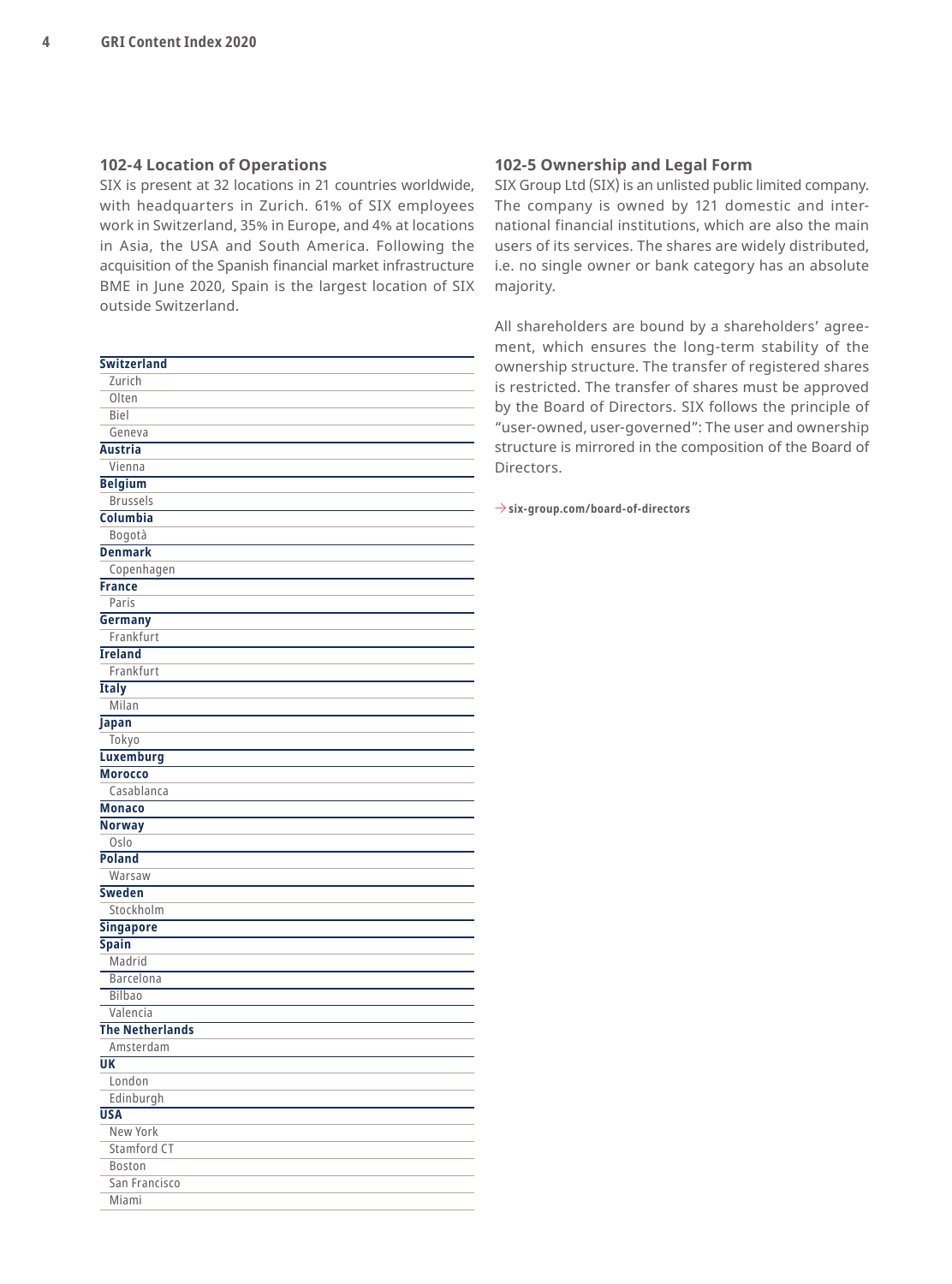#### **102-6 Markets Served**

SIX mainly operates in Switzerland, Spain, and other European countries. The geographical table below is based on the location of the entity in which the transactions and assets are recorded. The main industry served by SIX is the financial industry: The 121 national and international owner banks are the main users of the SIX infrastructure and therefore its most important customers. In addition, there are international investment and asset managers, particularly in the field of financial data.

The companies listed on the stock exchanges of SIX in Switzerland and Spain and the industries in which they operate can be viewed on the websites of SIX and BME, respectively. The Swiss Stock Exchange has a leading position in Europe in several sectors. The biggest European free-float-capitalized companies in the pharmaceutical, food, industrial machinery, and specialty chemicals sectors are listed here.

List of listed companies:

→ **[Swiss Stock Exchange – List of Equity Issuers](https://www.six-group.com/en/products-services/the-swiss-stock-exchange/market-data/shares/companies.html)**

→ **[Bolsa de Madrid – List of Listed Companies](https://www.bolsamadrid.es/ing/aspx/Empresas/Empresas.aspx)** 

|                    |         | <b>Total operating income</b> |            | <b>Non-current assets</b> |
|--------------------|---------|-------------------------------|------------|---------------------------|
| <b>CHF</b> million | 2020    | 2019                          | 31/12/2020 | 31/12/2019                |
|                    |         |                               |            |                           |
|                    |         |                               |            |                           |
| Switzerland        | 961.2   | 909.2                         | 2,220.3    | 2,467.0                   |
| Spain              | 199.7   | 4.1                           | 2,915.4    | 0.5                       |
| France             | 48.2    | 49.9                          | 8.4        | 12.0                      |
| Germany            | 38.4    | 33.0                          | 2.3        | 2.5                       |
| Luxembourg         | 18.4    | 19.8                          | 1.4        | 1.8                       |
| United Kingdom     | 17.9    | 21.3                          | 2.7        | 1.8                       |
| Italy              | 16.0    | 15.4                          | 1.2        | 0.4                       |
| Denmark            | 12.5    | 12.2                          | 0.5        | 0.7                       |
| Rest of Europe     | 27.1    | 27.0                          | 4.6        | 5.4                       |
| North America      | 25.8    | 27.4                          | 5.3        | 6.9                       |
| Asia/Pacific       | 9.2     | 8.7                           | 2.7        | 2.5                       |
| North Africa       | 1.5     | 1.6                           | 0.2        | 0.3                       |
| Total              | 1,375.9 | 1,129.7                       | 5,165.0    | 2,501.8                   |

#### **102-7 Scale of the Organization**

|                                     | Unit                  | 2020     | 2019     |
|-------------------------------------|-----------------------|----------|----------|
|                                     |                       |          |          |
| Workforce                           | Full-time equivalents | 3,528.7  | 2,593.4  |
| Workforce                           | Number of employees   | 3,665    | 2,710    |
| Number of locations                 |                       | 32       | 27       |
| Operating income                    | CHF million           | 1,375.9  | 1,129.7  |
|                                     |                       |          |          |
| Total assets                        | CHF million           | 5,258.0  | 4,831.4  |
| <b>Total liabilities</b>            | CHF million           | 13,144.3 | 7,825.1  |
| <b>Total assets and liabilities</b> | CHF million           | 18,402.3 | 12,656.5 |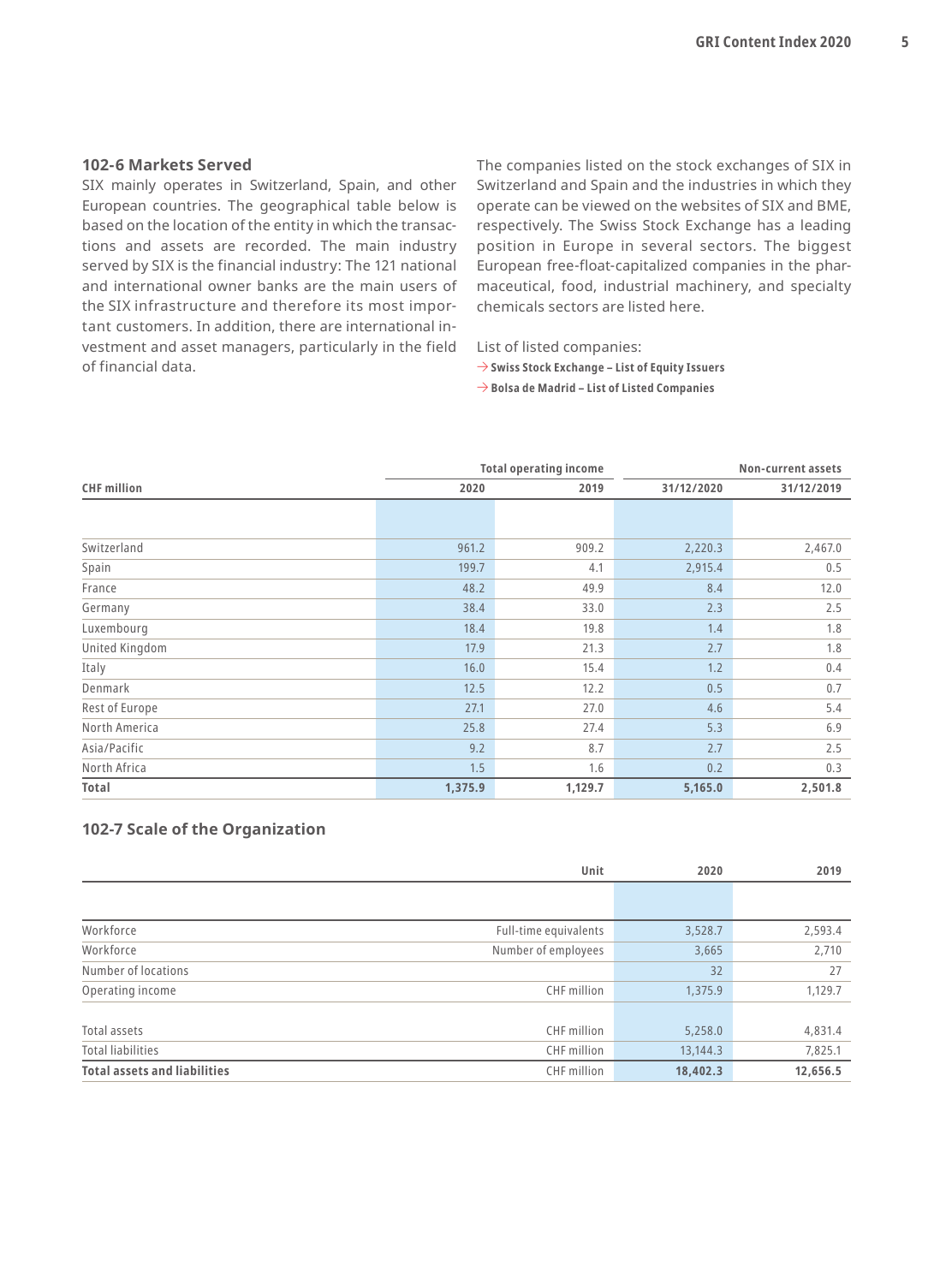|                                        |                |                | Total          | Total             |          |
|----------------------------------------|----------------|----------------|----------------|-------------------|----------|
|                                        | Women          | Men            | 31/12/2020     | 31/12/2019        | Change   |
|                                        |                |                |                |                   |          |
| <b>Number of employees</b>             |                |                |                |                   |          |
| Permanent                              | 1,116          | 2,521          | 3,637          | 2,692             | 35.1%    |
| Fixed-term                             | 11             | 17             | 28             | 18                | 55.6%    |
| <b>Total employees (HC)</b>            | 1,127          | 2,538          | 3,665          | 2,710             | 35.2%    |
| Part-time                              | 270            | 237            | 507            | 452               | 12.2%    |
| Part-time ratio                        | 24.0%          | 9.3%           | 13.8%          | 16.7%             | $-17.1%$ |
| <b>Regional structure</b>              |                |                |                |                   |          |
| Switzerland                            | 586            | 1,657          | 2,243          | 2,122             | 5.7%     |
| Europe                                 | 492            | 799            | 1,291          | 469               | 175.3%   |
| Asia                                   | 22             | 20             | 42             | 37                | 13.5%    |
| North America                          | 21             | 53             | 74             | 71                | 4.2%     |
| South America                          | $\overline{2}$ | $\overline{2}$ | $\overline{4}$ | $\qquad \qquad -$ | N/A      |
| North Africa                           | $\overline{4}$ | $\overline{7}$ | 11             | 11                | 0.0%     |
| <b>Total employees (HC)</b>            | 1,127          | 2,538          | 3,665          | 2,710             | 35.2%    |
| <b>Employees bound by instructions</b> | 390            | 1,028          | 1,418          | 1,241             | 14.3%    |

#### <span id="page-5-0"></span>**102-8 Information on Employees and Other Workers**

Basis for data: All employee data exclude apprentices and trainees, the Board of Directors, commissioners, and temporary employees contracted less than six months. Employees bound by instructions are natural persons who perform normal on-site work for or on behalf of SIX, but who are not recognized as employees under national law or national practice.

#### **102-9 Supply Chain**

SIX (excl. BME) purchased goods and services from external suppliers totaling an invoice volume of approx. CHF 390 million in 2020 (previous year: CHF 390 million). The purchased goods and services are often related to IT. Software and hardware that SIX requires in order to provide its services are mainly sourced from renowned international companies that themselves have a CR strategy and/or an ESG performance management. Overall, SIX sources around 87% of its goods and services within Switzerland. This share declined by around 5% as compared to the previous years due to the acquisition of the Spanish stock market operator BME in 2020 (→ **GRI 102-10**) BME sources 90% of its goods and services from local, Spanish suppliers.

The SIX Code for Suppliers lays down binding guidelines on business ethics and compliance as well as on labor standards and environmental protection: all suppliers and subcontractors are bound by the Code for Suppliers and must comply with its terms. The Supplier Risk Management system of SIX recognizes, evaluates and manages the risks in the supply chain. These include legal, regulatory and compliance risks as well as risks threatening the information security and business continuity and strategic, financial, and reputational risks.

In the case of goods produced specifically on the basis of a mandate from SIX, the supplier must be a member of the Business Social Compliance Initiative (BSCI) and have signed BCSI's Terms of Implementation. The supplier must also undertake to ensure compliance with the BSCI Terms of Implementation on the part of their own suppliers.

→ **[SIX Code for Suppliers](https://www.six-group.com/dam/download/procurement/other/supplier-code-en.pdf)**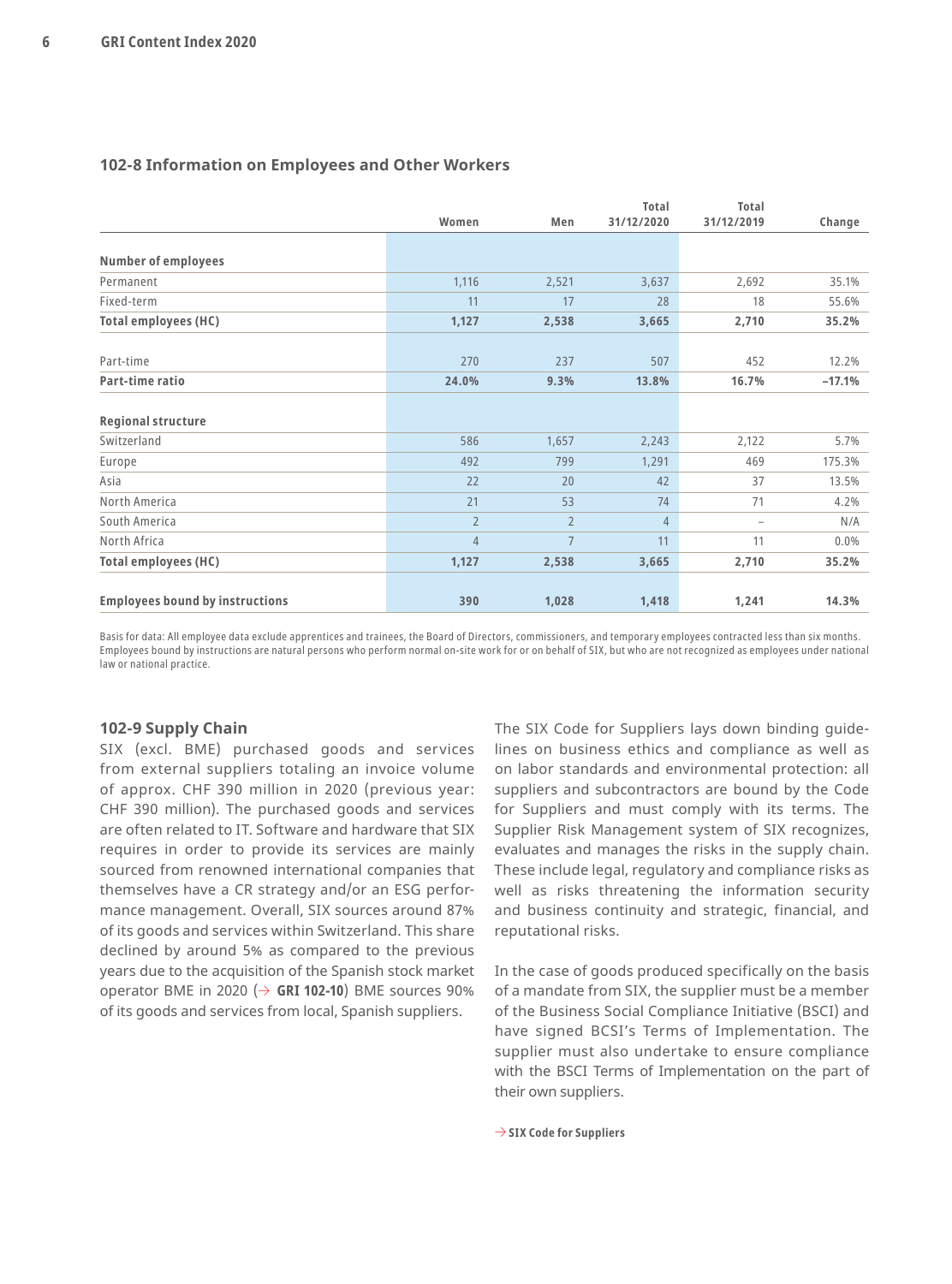#### **102-10 Significant Changes to the Organization and Its Supply Chain**

In the second quarter of 2020, SIX completed the acquisition of a controlling stake in Bolsas y Mercados Españoles (BME), the operator of the Spanish stock exchanges. SIX continues to fully deliver its core Swiss financial market infrastructure services, now enhanced by BME's expertise in areas such as fixed income, derivatives and indices. BME continues to fully deliver its core services to their customers in Spain and will benefit from new financial information solutions as well as blockchain and distributed ledger technology solutions.

→ **[Impacts on the supply chain: GRI 102-9, page 6](#page-5-0)** 

→ **[Impacts on the governance structure: GRI 102-18, page 10](#page-9-0)**

#### **102-11 Precautionary Principle or Approach**

The organizational development as well as the risk and security management of SIX are based on the precautionary principle.

#### **102-12 External Initiatives**

SIX participates in the dialog between business and politics, at home and abroad. In Switzerland, SIX is in constant communication with political parties, associations, the administration, and other stakeholders regarding the current development of the Swiss financial market infrastructure and relevant location factors. Each year, SIX draws up responses to consultations that are significant to the Swiss financial center. In 2020, SIX gave financial support to political parties in Switzerland through donations of CHF 50,000 (prior year: CHF 50,000).

#### SIX supports the following **sustainable charters, principles, and initiatives:**

- Advance Gender Equality in Business, Switzerland
- Zurich Energy Model, Switzerland
- Global Reporting Initiative (GRI), Amsterdam, Netherlands (GRI Community Member)

#### BME supports the following **sustainable charters, principles, and initiatives:**

- Code of Best Tax Practices (with the Spanish tax authorities)
- United Nations Global Compact, New York, USA
- Sustainable Stock Exchanges (SSE) Initiative, United Nations Initiative, New York, USA
- Global Reporting Initiative (GRI), Amsterdam, Netherlands (use of reporting standard)

#### **102-13 Membership of Associations**

SIX is actively involved in both national and international industry organizations and committees, with a view to helping establish and harmonize international standards in the interest of the Swiss financial center, and strengthen the appeal and reputation of the location.

#### *Memberships and Partner Organizations in Switzerland*

- ACI Suisse (Financial Markets Association), "Association Cambiste Internationale"
- Avenir Suisse
- Center for Corporate Reporting (CCR)
- CH Open
- economiesuisse
- ETH ZISC
	- Information Security Forum (ISF)
	- openfunds
	- Schweizerische Kommission für Standardisierungen im Finanzbereich
	- Schweizerischer Verband für interne Revision (SVIR)
	- Schweizerischer Verband für Strukturierte Produkte
	- Stiftung AfB social & green IT
	- Swiss Banking Association
	- Swiss Blockchain Association
	- Swiss Fintech Innovations
	- Swiss Funds and Asset Management (SFAMA)
	- Swiss ICT
	- Swiss IT Leadership Forum (SILF)
	- Swiss Private Equity and Corporate Finance Association (SECA)
	- Swiss Securities Post-Trade Council (SPTC)
	- Swiss Sustainable Finance (SFS)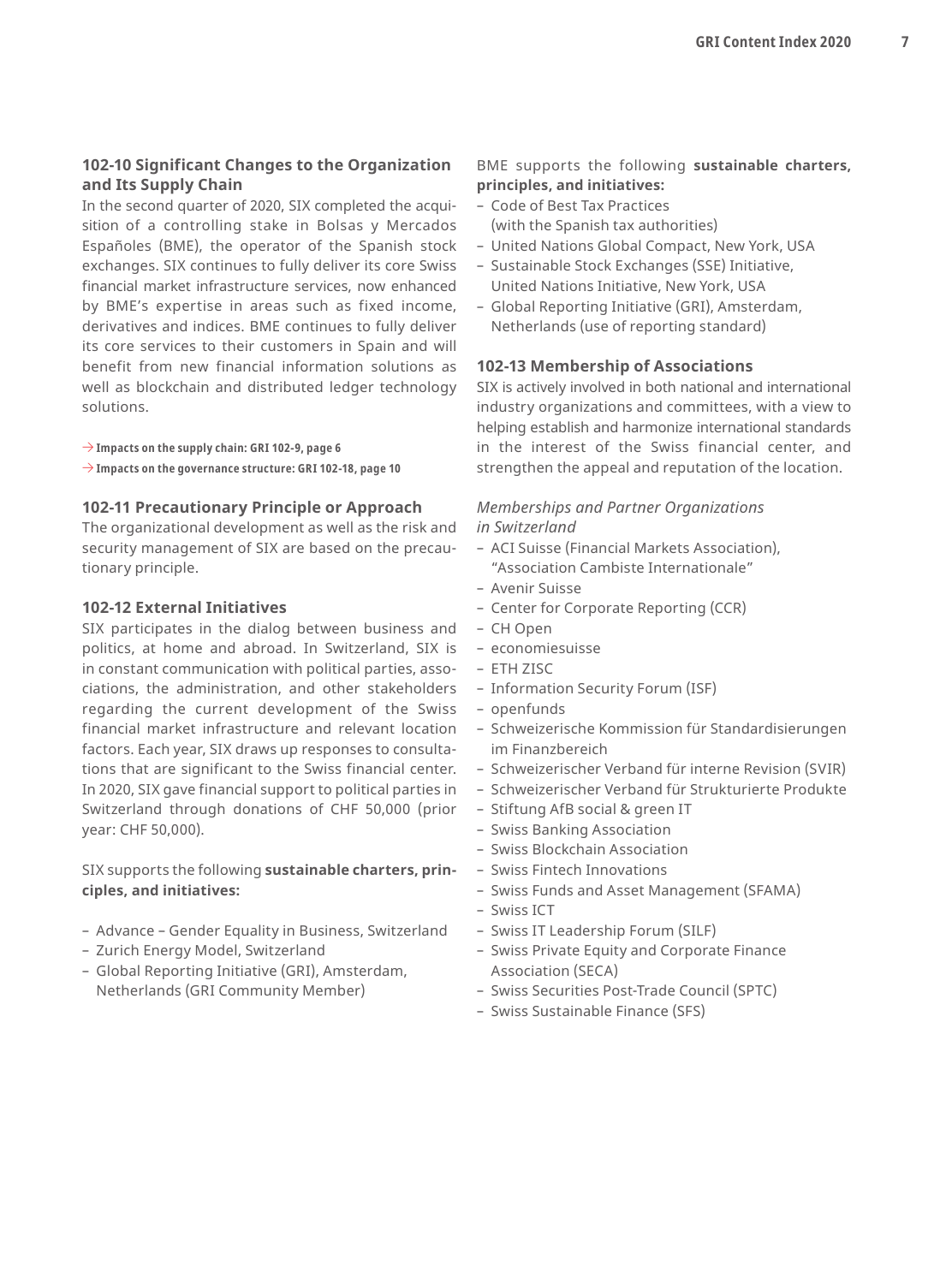### *International Memberships and Partner Organizations*

- Association des Banques et Banquiers (ABBL), Luxembourg
- Association Checklists Internationale (ACI FMA), Paris, France
- Association Française de la Gestion Financière (AFG), Paris, France
- Association Française des Professionnels des Titres (AFTI), Paris, France
- Association of National Numbering Agencies (ANNA)
- Association Luxembourgeoise des Fonds d'Investissement, Luxembourg
- Association of Service Providers to the Luxembourg Financial Industry
- Associazone Intermediari Mercati Finanziari (ASSOSIM), Milan, Italy
- Belgian Association for Standardization (NBN)
- Bundesverband Investment und Asset Management e.V. (BVI), Frankfurt, Germany
- Comité de Normalisation Obligataire (CNO), Paris, France
- European Automated Clearing House Association (EACHA), Brussels, Belgium
- European Association of CCP Clearing Houses (EACH), Brussels, Belgium
- European Central Securities Depositories Association (ECSDA), Brussels, Belgium
- Federation of European Securities Exchanges (FESE), Brussels, Belgium
- Financial Information Forum, New York, USA
- Financial Information Services Association of SIIA (FISD), Washington DC, USA
- Financial Services Information Sharing and Analysis Center (FS-ISAC), USA
- FIX Trading Community, London, UK
- Frankfurt am Main Finance e.V., Germany
- Global Reporting Initiative (GRI) Community Member, Amsterdam, The Netherlands
- Global Blockchain Business Council, Geneva, Switzerland
- Information Security Forum (ISF), London, UK
- International Capital Market Association (ICMA), Zurich, Switzerland
- International Chamber of Commerce (ICC), Paris, France
- International Securities Lending Association (ISLA), London, UK
- International Securities Services Association (ISSA), Zurich, Switzerland
- International Organization of Securities Commissions (IOSCO), Madrid, Spain
- Invest Europe, Brussels, Belgium
- Observatoire de la Fiscalité, Brussels, Belgium
- Personal Investment Management and Financial Advice Association (PIMFA), London, UK
- National Investment Company Service Association (NICSA), Boston, USA
- Schweizerisch-Deutscher Wirtschaftsclub e.V., Frankfurt, Germany
- Securities Industry and Financial Markets Association (SIFMA), New York, USA
- Society for Worldwide Interbank Financial Telecommunication (SWIFT), Belgium
- SwissCham, Singapore
- Swiss Chamber of Commerce and Industry in Japan (SSCIJ), Tokyo, Japan
- The British Suisse Chamber of Commerce, London, UK
- The City UK, London, UK
- The Investing and Saving Alliance (TISA), Stockton-on-Tees, UK
- Vereinigung Österreichischer Investmentgesellschaften (VÖIG), Austria
- World Federation of Exchanges (WFE), London, UK

#### *Memberships and partner organizations of BME:*

→ **[BME Consolidated Non-Financial Information Statement 2020,](https://www.bolsasymercados.es/docs/inf_legal/ing/economico/2020/NonFinancialInfo_2020.pdf?8UD3Jw) page 86.**

### **102-14 Statement from Senior Decision-Maker**  → **[CEO Statement](https://reports.six-group.com/en/2020CRR/report/six-corporate-responsibility-report-2020/ceo-statement)**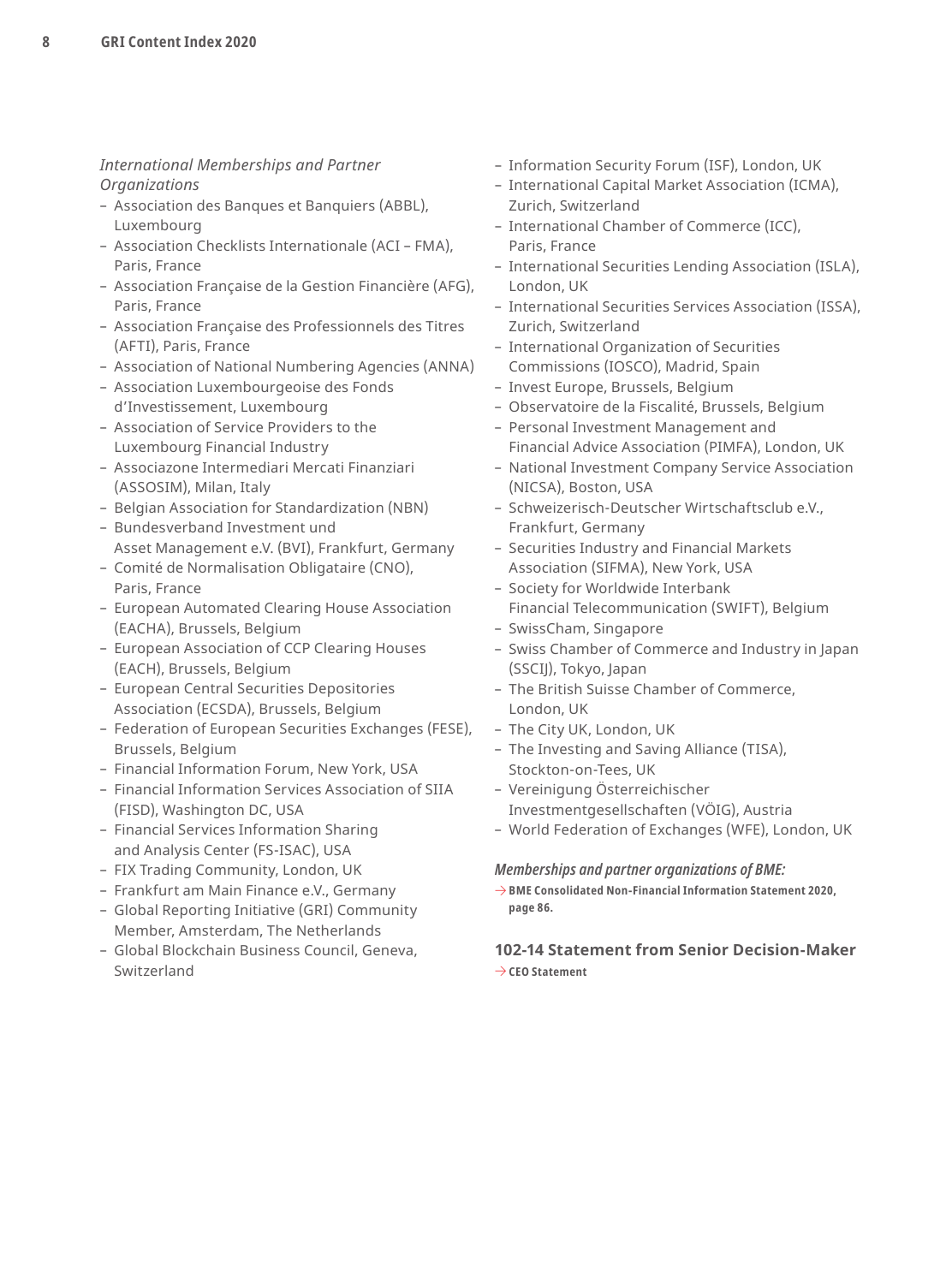<span id="page-8-0"></span>

**O** Business driven

- **O** Social drivers
- **O** Environmental drivers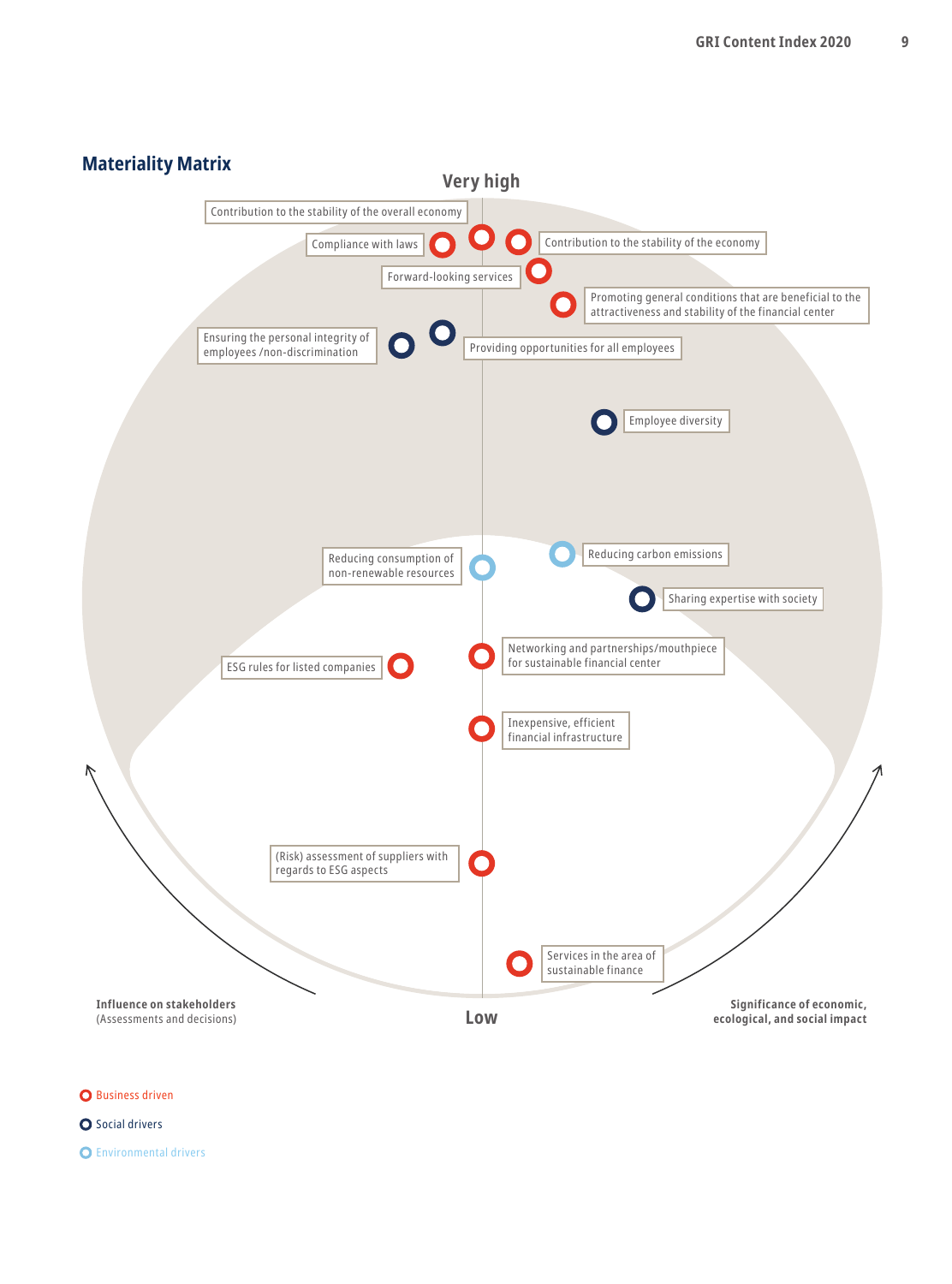#### <span id="page-9-0"></span>**102-16 Values, Principles, Standards, and Norms of Behavior**

The SIX Code of Conduct explains, both internally and externally, what SIX stands for, what it is committed to, and what values and principles apply when dealing with internal and external stakeholders. The Code of Conduct is binding for all employees and members of the Board of Directors of SIX, worldwide. As part of the integration of BME, it will be revised along with other internal legal documents over the course of 2021. Specifically, provisions that previously referred to the Swiss financial center will be "internationalized" so that they cover all markets on which SIX operates, including the Spanish market. SIX conducts introductory events and workshops for new employees to familiarize them with the values and principles of the SIX Code of Conduct. SIX also offers existing employees e-learning to keep their knowledge of compliance issues (competition, data protection, working hours, etc.) and other aspects of the Code of Conduct up to date.

→ **[SIX Code of Conduct](https://www.six-group.com/dam/download/company/publications/six-code-of-conduct-en.pdf)**

→ **[BME Code of Conduct](https://www.bolsasymercados.es/docs/inf_legal/ing/gobierno/BME_Code_of_Conduct.pdf)**

#### **102-18 Governance Structure**

As the company's highest governing body, the Board of Directors is responsible for supervising the Executive Board. As of 1 November 2020 two new members from Spain, Belén Romana García and David Jiménez-Blanco Carrillo de Albornoz, have been elected to the Board of Directors. They will contribute deepening the knowledge of SIX of the Spanish market and creating proximity to customers in Spain. The Board of Directors has three committees: the Audit Committee, the Nomination & Compensation Committee, and the Risk Committee. The tasks and competencies of the Board of Directors and its committees and of the Executive Board as corporate bodies of SIX are defined in the articles of association, the rules of organization and the competency rules.

SIX is organized into four business units that are supported by five corporate functions. Since 1 January 2021, the securities business of SIX and BME has been bundled across all regions and broken down into trading ("Markets" business unit) and post-trading ("Securities Services" business unit). As part of the integration of BME and the associated restructuring of internal processes, SIX has decentralized its innovation work and will continue it in its business units in the future.

The heads of the business units and corporate functions are all members of the extended Executive Board headed by the CEO. The members of the extended Executive Board are responsible for the decisionmaking in economic, ecological, and social matters.

#### → **[SIX Annual Report 2020, pages 18 to 23](https://www.six-group.com/dam/download/company/report/annual/2020/six-annual-report-2020-en.pdf)**

#### **102-40 List of Stakeholder Groups**

As a service provider with systemic importance for the Swiss financial center and the Spanish financial center, our stakeholders primarily comprise owners and clients, employees, regulators, and national regulatory authorities, as well as political parties and government representatives. Other stakeholder groups are suppliers, industry associations, and academia.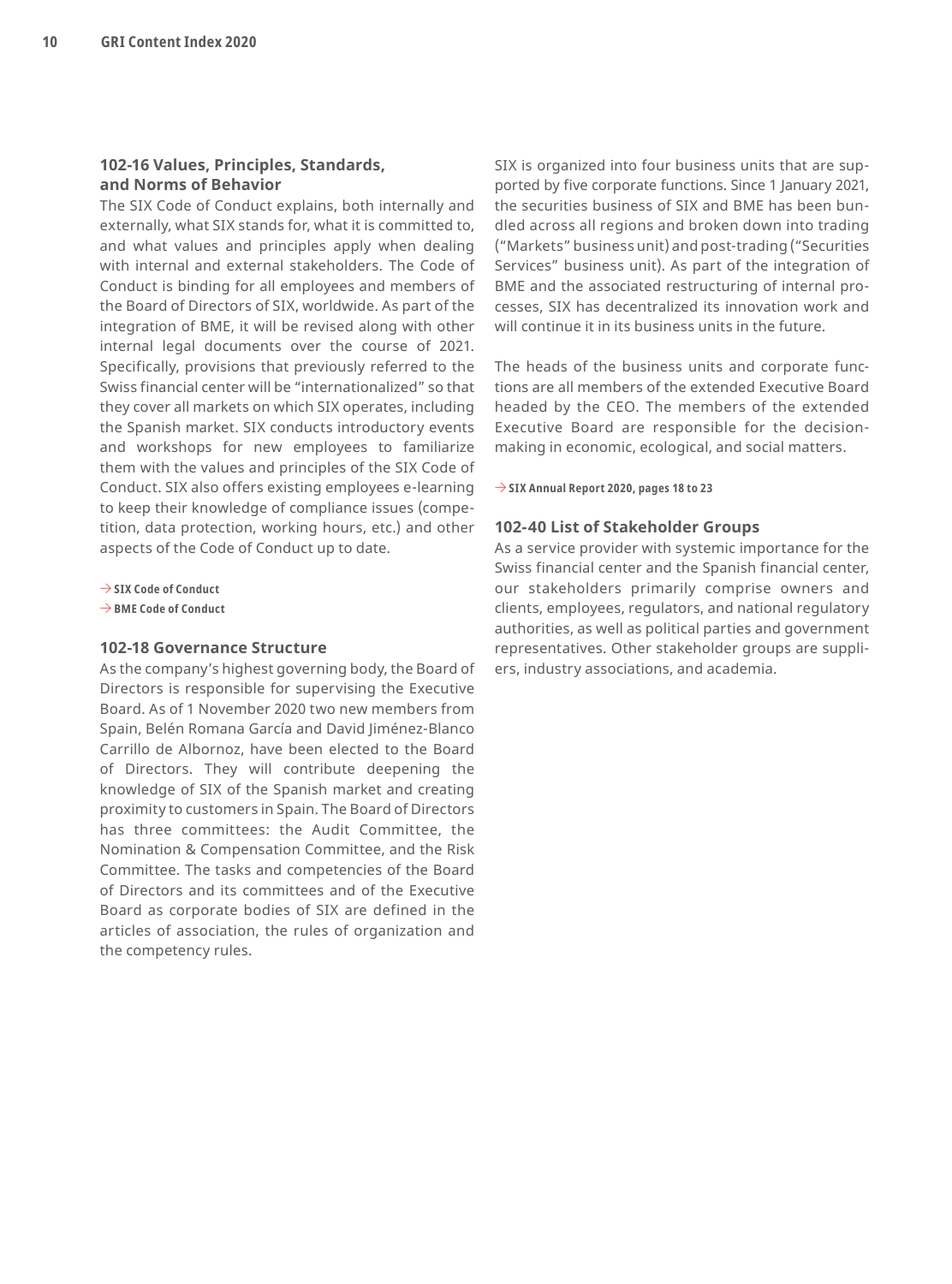#### <span id="page-10-0"></span>**102-41 Collective Bargaining Agreements**

|                                                | 31/12/2020 | 31/12/2019<br>(restated) | Change |
|------------------------------------------------|------------|--------------------------|--------|
|                                                |            |                          |        |
| Total employees (HC)                           | 3,665      | 2,710                    | 35.2%  |
| Employees with collective bargaining agreement | 1.021      | 292                      | 249.7% |
| Quota <sup>1</sup>                             | 27.9%      | 10.8%                    | 17.1%  |

<sup>1</sup> Employees with collective bargaining agreement in France and Belgium were accidentally not included in previous years. The figures from 2019 were adapted retrospectively.

#### **102-42 Identifying and Selecting Stakeholders**

The identification and selection of the stakeholders that are included by SIX in the periodic review of its materiality matrix is carried out by the Marketing and Communications department, in consultation with the company-wide Corporate Responsibility (CR) working group. The latter conducts the corresponding individual discussions.

#### **102-43 Approach to Stakeholder Engagement**

#### *Periodic Review of the Materiality Matrix*

From December 2018 to May 2019, SIX held its most recent individual talks with the sustainability officers of its most important customers as well as with leading representatives of the sustainable investment sector in Switzerland. The French payment services provider, Worldline, was also included in the dialog in its capacity as a strategic partner of SIX. The aggregated results of these discussions, together with the assessment by the Group Executive Board, produced the current materiality matrix. No further or additional discussions took place in the year under review. The materiality matrix therefore remained unchanged in comparison to the previous year.

#### → **[Materiality matrix, page 9](#page-8-0)**

#### *Continuous Dialog with Stakeholders*

SIX is constantly in touch with its external stakeholders by means of project-related meetings, membership and involvement in associations and working groups, and regular customer satisfaction surveys. Regular employee surveys provide valuable internal feedback.

#### **102-44 Key Topics and Concerns Raised** *Key Topics in Political Dialog*

As Switzerland's central market infrastructure, SIX is also responsible for advocating for appropriate, economically sensible general conditions, both nationally and internationally. The EU decision not to grant equivalence and the resulting ordinance adopted by the Swiss Federal Council to strengthen the Swiss capital market brought about almost a complete consolidation of trading in Swiss shares on SIX in fiscal year 2020. Following the United Kingdom's withdrawal from the EU, trading of Swiss shares in London has been possible again since 3 February 2021 thanks to a bilateral agreement between Switzerland and the UK. The recognition of stock exchange equivalence with London led to a fragmentation of trading in Swiss stocks again. SIX welcomes the revived competition. Efficient open markets and legal certainty are top priorities for SIX, since they best serve the needs of its customers and investors.

The relationship between Switzerland and the EU, specifically the lack of recognition of stock exchange equivalence and the institutional framework agreement, as well as the financial market relations between Switzerland and the UK were key topics in political dialog for SIX in 2020. In addition, the following topics were also important: working on possible tax reforms to strengthen the Swiss capital market, improving the coordination of the financial center's efforts in the field of cyber security, and establishing appropriate framework conditions for services based on distributed ledger/blockchain technology.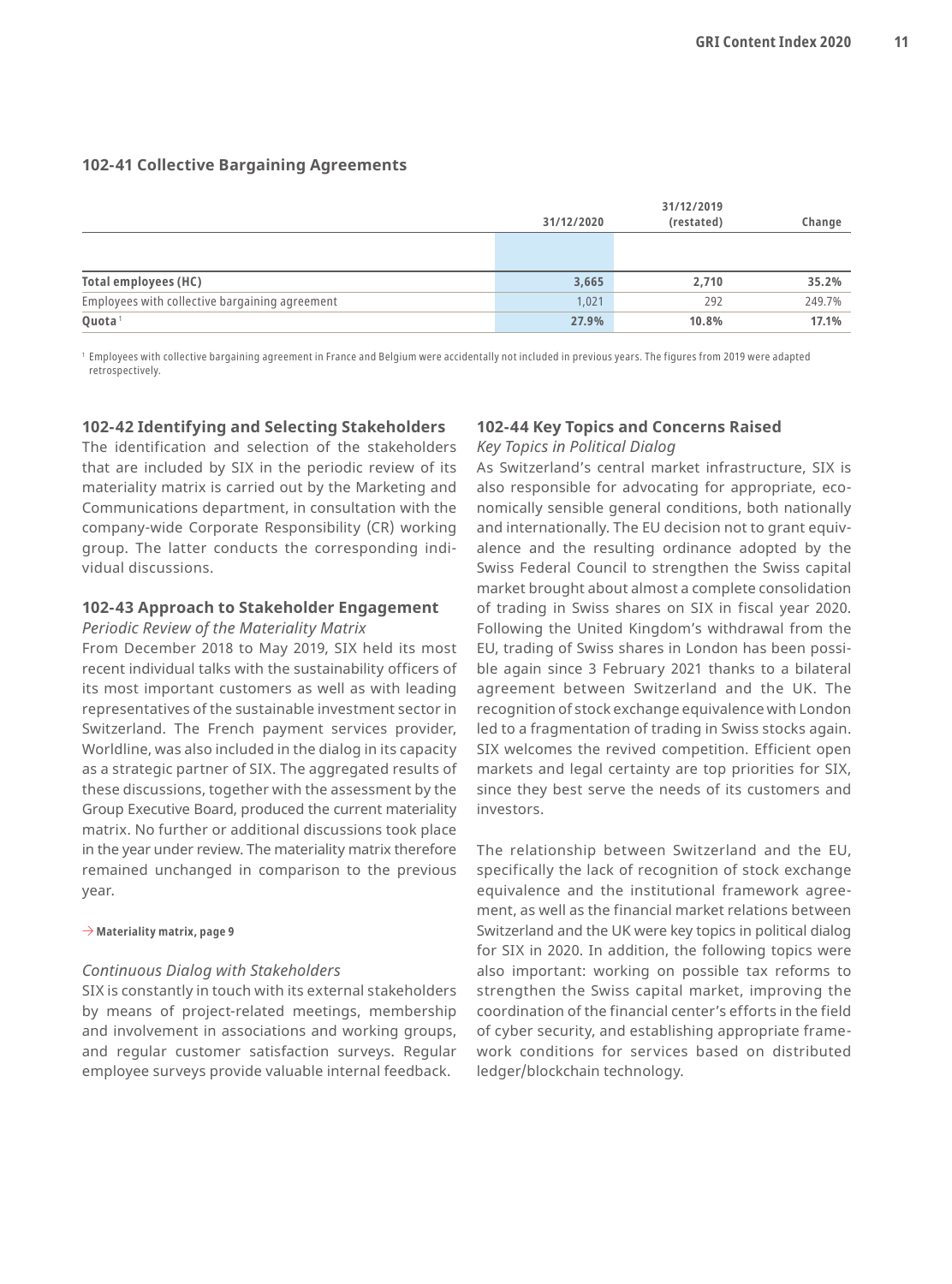In the field of taxation, SIX participated in particular in the discussions and consultation process regarding the planned withholding tax reform and its details. SIX also advocated for the complete abolition of stamp duties as far as possible. Both projects have the potential to significantly and lastingly strengthen the Swiss capital market, and therefore Switzerland's competitiveness as a place to do business.

Together with the authorities and private-sector players, SIX also discussed the strengthening of the Swiss financial center's cyber defense capabilities through the improved exchange of experiences and information, and supported the establishment of the Swiss Financial Services Information Sharing and Analysis Center (FS-ISAC).

In discussions with authorities, parliamentarians, and stakeholders, as well as in the corresponding consultation process, SIX also advocated for the rapid adoption of a draft bill on DLT/blockchain technology by the Parliament. As part of a federal working group and in the consultation process on the DLT/blockchain ordinance that lasted until February 2021, SIX advocated for an implementation in accordance with the law that offers the necessary legal certainty for all parties involved while also remaining as neutral as possible in terms of competition and technology. The first part of the law on registered book-entry securities came into force on 1 February 2021, while the other law and the ordinance are expected to come into force as of August 2021.

#### *Consistently High Customer Satisfaction*

SIX conducts a customer satisfaction survey every two years. The most recent survey, which was conducted in 2019 with around 600 customers participating, confirmed the consistently high level of customer satisfaction in recent years. Customers value SIX as a stable business partner with whom they can work directly and without complications. In order to further increase customer satisfaction and the perception of SIX as "one company," the survey results were analyzed in detail in the business units, and measures were derived and implemented. These include the further optimization of the range of services offered as well as communication with customers. Proactive involvement of customers in the innovation process is also being systematically promoted. In March and April 2021, SIX conducted another customer satisfaction analysis as scheduled.

#### *Key Points from the Internal Dialog*

A year after the initial survey, SIX asked its employees about their perception of the corporate culture for a second time in 2020. 79% (up 1% vs. 2019) of those asked responded. The BME employees took part in the survey as an initial survey. The questions were adapted slightly to suit to culture and also related not to SIX but to BME or BME-SIX depending on the context. The participation rate at BME was 63%. The highest positive response rates for the employees were once again in the area of commitment: 85% of all participants in the survey are proud to work at SIX (up 7% vs. 2019), while 76% are very confident with regard to the company's future success (up 12%). The area of performance and development also generated high positive response rates again: The employees consider there to be an improved feedback culture and 86% think that people from all backgrounds (culture, gender, age, religion, etc.) can be successful at SIX (see also: Diversity of Employees, p. 27). The efficiency of internal processes to allow for a better customer focus remains a key priority for SIX with regard to its future development. 63% of respondents attested to the organization's ability to adapt to new challenges. Despite a year-on-year improvement of 11%, this result is not yet satisfactory for SIX. All managers were required to discuss the results with their teams and to initiate improvement measures where necessary.

With the outbreak of the COVID 19 pandemic in 2020, SIX established a Corona Taskforce, which continuously informed employees about the pandemic development and took appropriate measures. SIX employees in Switzerland had the opportunity for free PCR and antigen testing throughout the year. Aware that a year of pandemic-related restrictions also requires a high level of resilience, SIX provided its employees with internal contacts in case of uncertainties or questions, and offered a psychological counseling service provided by the external counseling center Movis.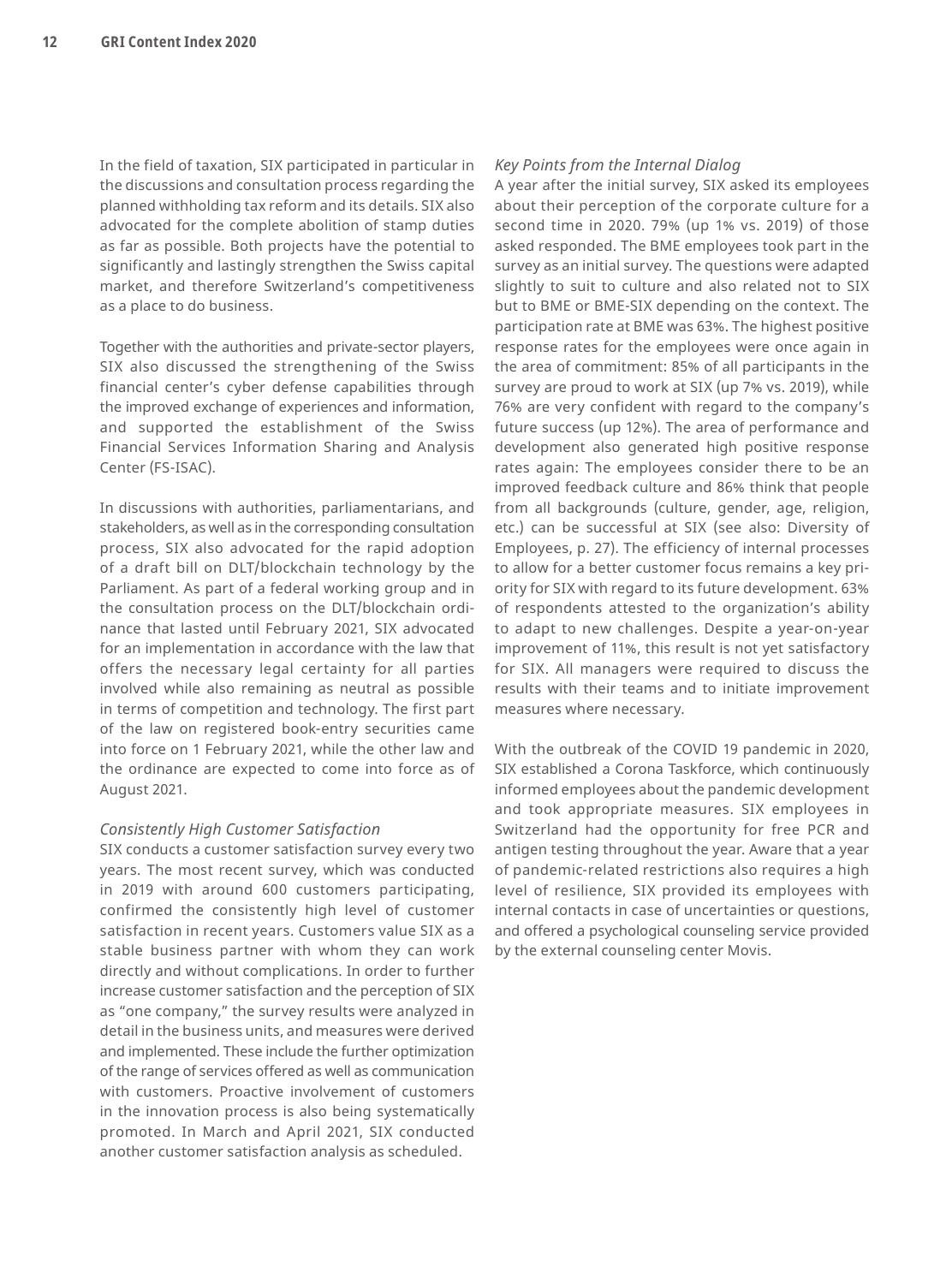# **102-45 Entities Included in the Consolidated Financial Statements**

→ **[SIX Annual Report 2020, Financial Statements, pages 101 and 102](https://www.six-group.com/dam/download/company/report/annual/2020/six-annual-report-2020-en.pdf)** 

### **102-46 Defining Report Content and Topic Boundaries** → **[GRI 102-43, page 11](#page-10-0)** → **GRI 102-47, see below**

# **102-47 List of Material Topics**

|                                                                                                              | <b>Reporting boundaries</b><br>within the organization |   |                                   |   |   | <b>Reporting boundaries</b><br>outside the organization |          |
|--------------------------------------------------------------------------------------------------------------|--------------------------------------------------------|---|-----------------------------------|---|---|---------------------------------------------------------|----------|
| <b>Material topic</b>                                                                                        | Company<br>as a whole Employees                        |   | <b>Owners Customers Suppliers</b> |   |   | Society Regulator                                       |          |
| Contribution to the stability and attractiveness of the financial center                                     |                                                        |   |                                   |   |   |                                                         |          |
| 201-1 Direct economic value generated and distributed, p. 16                                                 | X                                                      | X | X                                 | X | X | X                                                       |          |
| 418-1 Substantiated Complaints Concerning Breaches<br>of Customer Privacy and Losses of Customer Data, p. 18 | X                                                      | X |                                   | X |   | X                                                       | X        |
| Contribution to the stability of the economy                                                                 |                                                        |   |                                   |   |   |                                                         |          |
| 203-2 Significant Indirect Economic Impacts, p. 19                                                           | X                                                      |   |                                   | Χ |   | X                                                       | X        |
| <b>Forward-looking services</b>                                                                              |                                                        |   |                                   |   |   |                                                         |          |
| FS7 Products and Services that Were Developed<br>to Provide a Special Social Benefit, p. 27                  | X                                                      |   | X                                 | X |   | X                                                       | X        |
| <b>Compliance with laws</b>                                                                                  |                                                        |   |                                   |   |   |                                                         |          |
| 419-1 Non-Compliance With Laws and<br>Regulations in the Social and Economic Area, p. 24                     | X                                                      | X |                                   |   |   | X                                                       | X        |
| 206-1 Legal actions for Anti-Competitive Behavior,<br>Anti-Trust and Monopoly Actions, p. 25                 | X                                                      | X |                                   |   |   | X                                                       | X        |
| 205-3 Confirmed Incidents of Corruption<br>and Corrective Measures Taken, p. 26                              | X                                                      | X |                                   |   |   | X                                                       | $\times$ |
| <b>Employee diversity</b>                                                                                    |                                                        |   |                                   |   |   |                                                         |          |
| 405-1 Diversity of Governance Bodies and Employees, p. 28                                                    | Χ                                                      | Χ |                                   |   |   |                                                         |          |
| Ensuring personal integrity and non-discrimination of employees                                              |                                                        |   |                                   |   |   |                                                         |          |
| 406-1 Incidents of Discrimination and Corrective Actions Taken, p. 29                                        | X                                                      | X |                                   |   |   |                                                         |          |
| Working Environment That Provides Opportunities for All Employees and Empowers Them to Give Their Best       |                                                        |   |                                   |   |   |                                                         |          |
| 401-1 New Employee Hires and Employee Turnover, p. 32                                                        | Χ                                                      | X |                                   |   |   |                                                         |          |
| 404-1 Average Hours of Training per Year per Employee, p. 33                                                 | X                                                      | X |                                   |   |   |                                                         |          |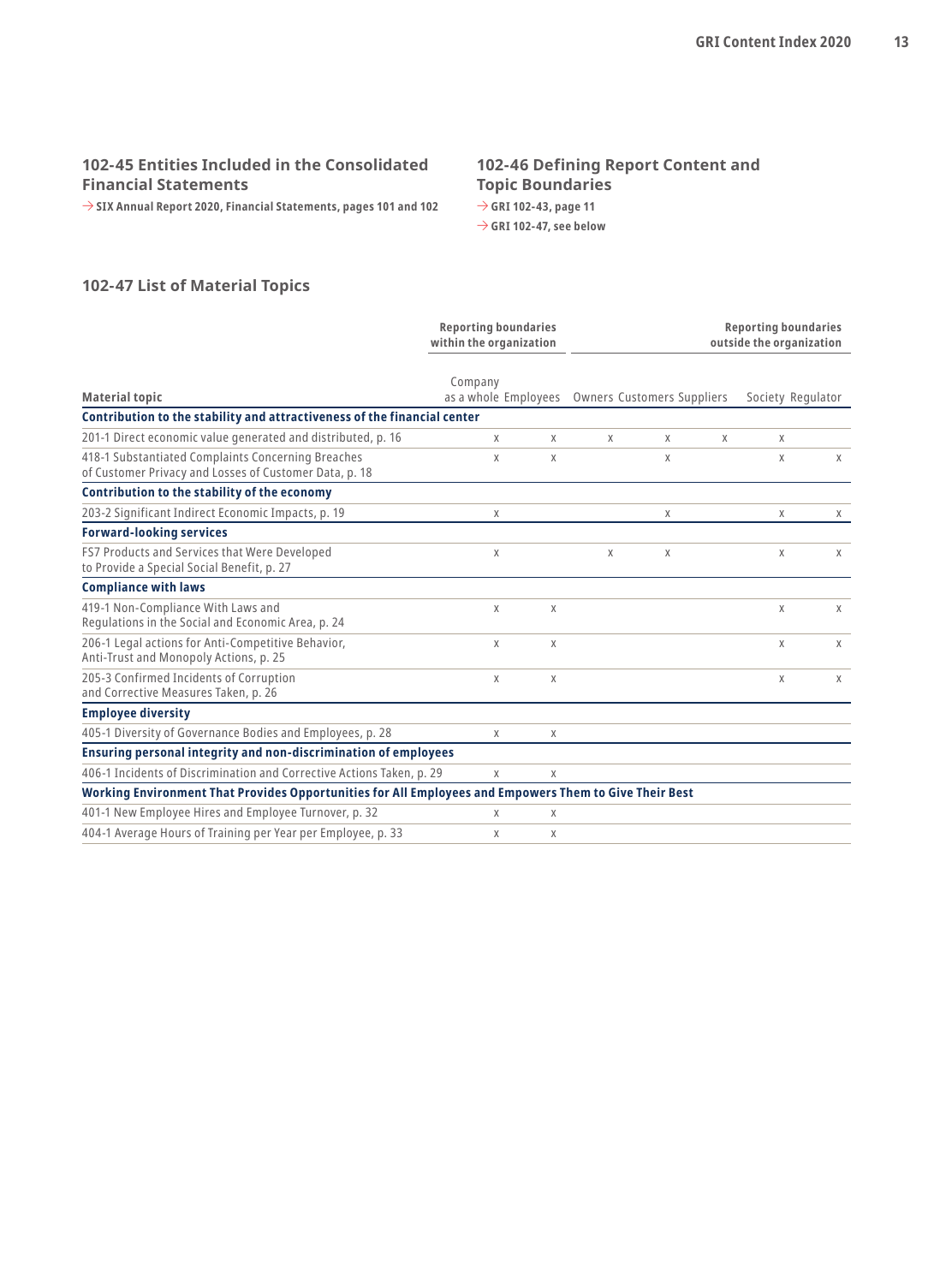This GRI Content Index is equivalent to the GRI report 2020 and replaces the Corporate Responsibility (CR) report of SIX. The GRI Content Index relates to the entire SIX Group Ltd, which means the reporting boundaries correspond to those of the consolidated financial statements. The only exception is the information on environmental data, which mainly covers only locations in Switzerland.

With its Consolidated Non-Financial Information Statement 2020, the BME Group has prepared an independent report in accordance with the GRI standards: "core" option, which is referred to for additional disclosures.

- → **[SIX Annual Report 2020, Consolidated Financial Statements,](https://www.six-group.com/dam/download/company/report/annual/2020/six-annual-report-2020-en.pdf) pages 24 ff.**
- → **[Environmental data on page 35](#page-34-0)**
- → **[BME Consolidated Non-Financial Information Statement 2020](https://www.bolsasymercados.es/docs/inf_legal/ing/economico/2020/NonFinancialInfo_2020.pdf?8UD3Jw)**

#### **102-48 Restatements of Information**

In the year under review, SIX acquired Bolsas y Mercados Españoles Group (BME), Spain. Following the closing of the transaction in June 2020, BME comes within the scope of consolidation of SIX and is accordingly included in SIX Group Ltd's consolidated financial statements. The previous year's figures have not been restated retroactively for comparison purposes.

With regard to the presentation of economic value distributed  $(\rightarrow$  [GRI 102-1](#page-2-0), page 3), a data errors in 2019 have been corrected retroactively under payments to providers of capital and investments on municipal level. Under payments to the government, value-added tax and other tax payments are now also included in addition to tax on earnings. The figures from 2019 were adjusted retroactively to allow for a better comparison.

Employees with collective bargaining agreement in France and Belgium were accidentally not included in previous years. The figures from 2019 were adjusted retroactively.

Otherwise there were no restatements.

#### **102-49 Changes in Reporting**

Compared to the GRI Content Index 2019, the material topics and boundaries remained unchanged.

#### **102-50 Reporting Period**

In line with previous reports, all information in this report refers to the calendar year or to the reporting date as of the end of the calendar year, unless otherwise stated.

#### **102-51 Date of Most Recent Report**

The last GRI Content Index referred to the reporting year 2019 and was published in 2020.

#### **102-52 Reporting Cycle**

The reporting cycle is annual.

#### **102-53 Contact Point for Questions Regarding the Report**

SIX Group Services Ltd Marketing and Communications Pfingstweidstrasse 110 CH-8005 Zurich T +41 58 399 2273 [communications@six-group.com](mailto:communications@six-group.com)

#### **102-54 Claims of Reporting in Accordance with the GRI Standards**

This report has been prepared in accordance with the GRI standards: "core" option.

#### **102-55 GRI Content Index**

This report [\(pages 2](#page-1-0) to 36) is structured in accordance with the GRI content index and is therefore equivalent with the GRI content index.

#### **102-56 External Assurance**

All indicators discussed are deemed to have been reported in full. The exception is the information on future-oriented services (FS7), on [page 21](#page-20-0) ff., where only partial information is disclosed.

The SIX GRI Content Index 2020 has not been subjected to an external audit. The SIX Group's financial statements (as part of the English version of the SIX Annual Report 2020) were audited by an external auditor. The sustainability reporting of BME (BME Consolidated Non-Financial Information Statement 2020) was audited by an external auditor.

- → **[SIX Annual Report 2020, pages 123](https://www.six-group.com/dam/download/company/report/annual/2020/six-annual-report-2020-en.pdf) f. and 137 f.**
- → **[BME Consolidated Non-Financial Information Statement 2020,](https://www.bolsasymercados.es/docs/inf_legal/ing/economico/2020/NonFinancialInfo_2020.pdf?8UD3Jw)  page 4 f.**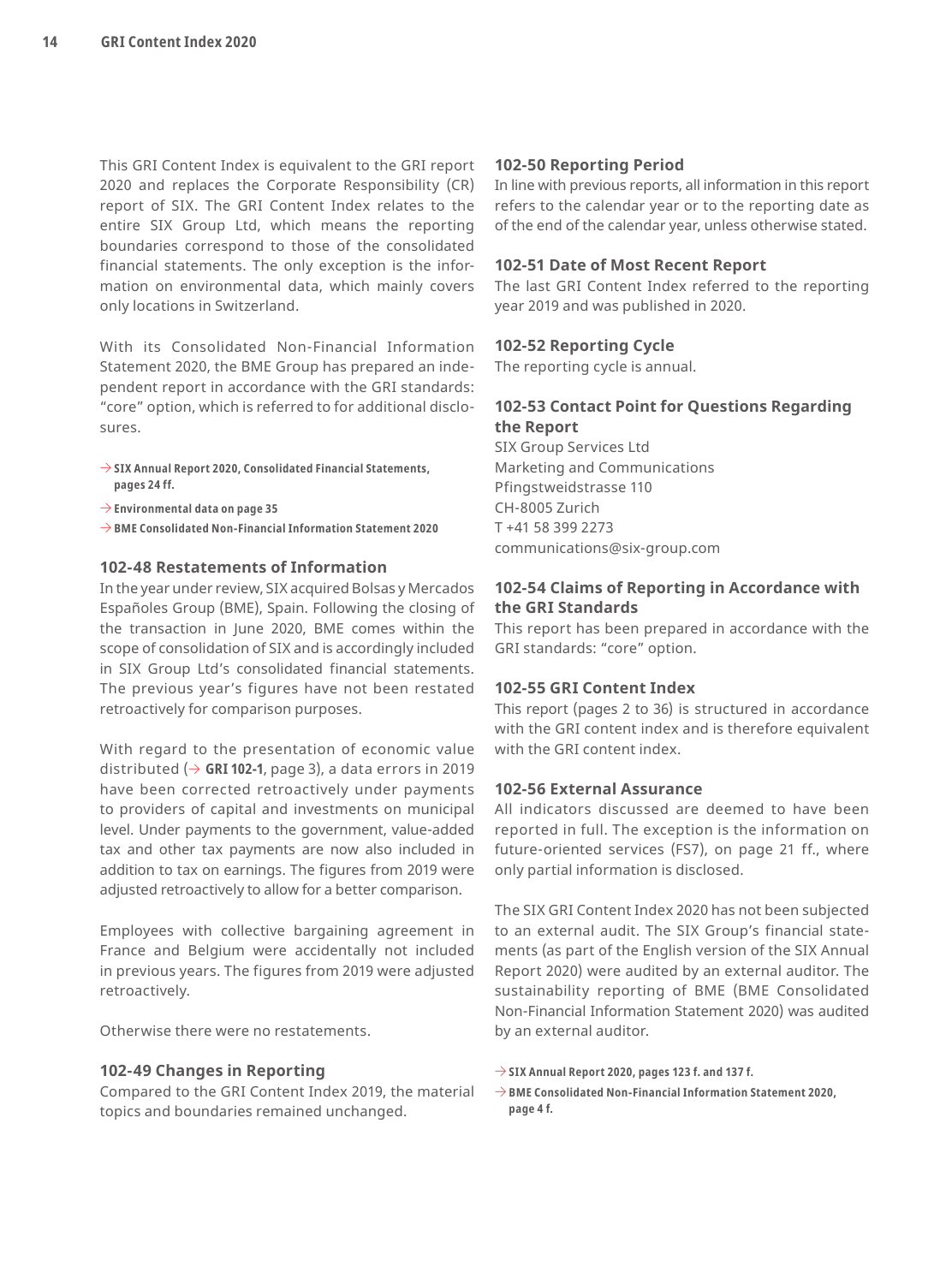# <span id="page-14-0"></span>**Stability and Attractiveness of the Financial Center**

SIX operates the central financial market infrastructure in Switzerland and Spain, thus contributing significantly to the security, stability and innovative capacity of the economy in both countries. Maintaining and fostering the financial centers' international competitiveness is part of our mandate.

# **Contribution to the Stability and Attractiveness of the Financial Center: Economic Performance**

#### **GRI 103: Management Approach 2016**

#### **103-1 Explanation of the Material Topic and Its Boundary**

SIX operates the central financial market infrastructure in Switzerland and Spain, thus contributing significantly to the security, stability and innovative capacity of the economy in both countries. Part of its mandate is to maintain and foster the international competitiveness of the Swiss and Spanish financial centers.

SIX has many years of expertise when it comes to operating a secure, stable and regulated financial market infrastructure and ensuring a fair competitive environment. As the operator of the Swiss and Spanish stock exchanges and of systemically critical payments and securities settlement systems, SIX must ensure that its systems are efficient and run without interruption. Data protection and the security and availability of the systems are therefore given top priority.

As a key financial market player, SIX is also optimally positioned to take an active role in future-proofing the financial centers in Switzerland and Spain and driving innovation forward. SIX regards itself as having a corporate responsibility to advocate for appropriate, economically sensible general conditions, both nationally and internationally. This includes membership and involvement in relevant organizations which promote the sustainable development of the Swiss and Spanish financial centers.

# **103-2 The Management Approach and Its Components**

Policies, responsibilities and resources: → **[SIX Annual Report 2020, pages 18 to 20](https://www.six-group.com/dam/download/company/report/annual/2020/six-annual-report-2020-en.pdf)**

Targets and commitments:

→ **[six-group.com/strategy](https://www.six-group.com/en/company.html#scrollTo=strategie)**

All entities of SIX in Switzerland that are engaged in securities trading and securities settlement are subject to the direct supervision of the Swiss Financial Market Authority FINMA and to the Swiss Financial Market Infrastructure Act (FMIA). The Swiss National Bank monitors the systemically important infrastructure of SIX in Switzerland and the legal entities that operate it. The financial market authority in Spain is the CNMV (Comision Nacional del Mercado de Valores).

→ **[six-group.com/supervision](http://www.six-group.com/supervision)**

### **103-3 Evaluation of the Management Approach**

The management approach is evaluated by the Board of Directors, with support from the Internal Audit function and external auditors.

→ **[SIX Annual Report 2020, pages 18 to 20](https://www.six-group.com/dam/download/company/report/annual/2020/six-annual-report-2020-en.pdf)**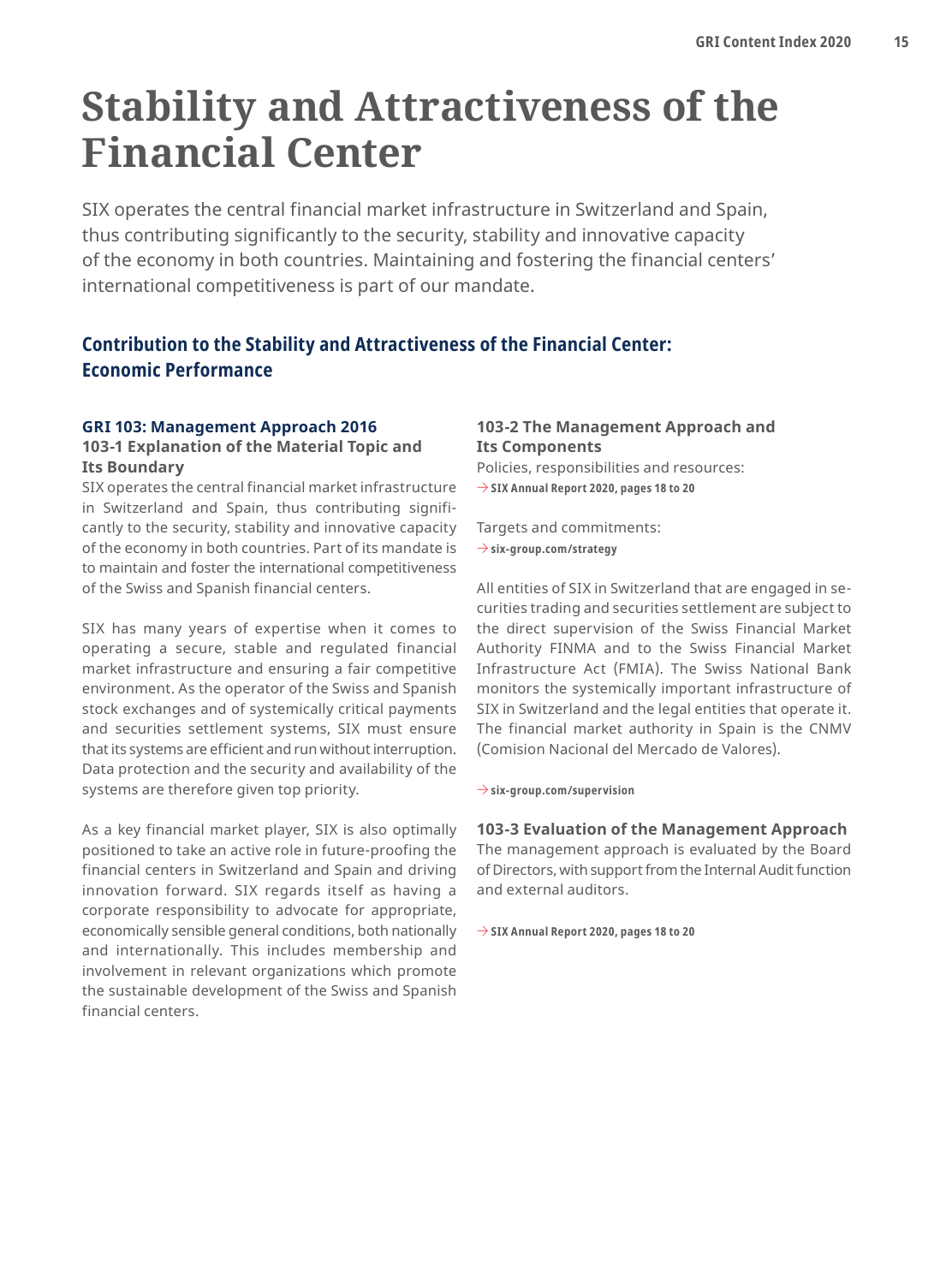#### <span id="page-15-0"></span>**GRI 201: Economic Performance 2016**

The direct economic value generated by SIX in 2020, including the contribution of the newly acquired Bolsas y Mercados Españoles (BME), rose 41% year on year to CHF 1.7 billion. In addition to the first-time contribution of BME, the securities and exchanges business unit in particular contributed to this significant increase. Trading activity on the stock exchanges was considerably higher, firstly due to higher volatility on the financial markets as a result of the COVID-19 pandemic and secondly because SIX had almost a 100% market share in trading in Swiss shares due to the continued suspension of EU equivalence.

#### → **[SIX Annual Report 2020, pages 8 to 15](https://www.six-group.com/dam/download/company/report/annual/2020/six-annual-report-2020-en.pdf)**

With offices in 21 countries, SIX continues to be a globally networked Swiss company with a worldwide presence. The most important foreign markets include Spain, the UK, France and the Benelux countries. However, SIX generates around 70% of its immediate value in Switzerland, where it also makes the majority of its payments to suppliers. Services provided externally rose 4.6% in 2020. Because the workforce grew as a result of the acquisition of BME, payments to employees rose significantly (by 15.4%). 79% of payments went to staff in Switzerland, 18% to employees at European locations, and 3% to employees in North America, Asia and North Africa (Morocco/Tunisia).

Payments to the providers of capital (shareholders) were significantly lower than in the previous year (down 71.4%). This is because in 2019, SIX had paid its shareholders an extraordinary dividend of CHF 17.30 per share as a result of the extraordinary consolidated net profit resulting from the Worldline transaction in 2018.

#### → **[SIX Annual Report 2020, from page 25](https://www.six-group.com/dam/download/company/report/annual/2020/six-annual-report-2020-en.pdf)**

SIX paid more taxes in the reporting year than in the previous year on account of the good result. SIX paid 55% of this amount in Switzerland and another 44% in other European countries (specifically Spain and Germany).

Investments at municipal level in Switzerland rose by 37.1% compared to the previous year. This was due to more donations. However, donations to political parties, membership fees as well as the operating and investment costs of the Swiss Finance Museum remained at the level of the previous year.

#### → **[Swiss Finance Museum, see page 34](#page-33-0)**

| <b>CHF</b> million                  | 2020     | $2019$ (restated) <sup>1</sup> | Change  | Change in % |
|-------------------------------------|----------|--------------------------------|---------|-------------|
|                                     |          |                                |         |             |
| Direct economic value generated     | 1,708.1  | 1,211.0                        | 497.1   | 41.0%       |
| Economic value distributed          |          |                                |         |             |
| Operating costs (external services) | $-479.1$ | $-457.9$                       | $-21.2$ | 4.6%        |
| Employee wages and benefits         | $-546.0$ | $-473.0$                       | $-73.0$ | 15.4%       |
| Payments to providers of capital    | $-128.4$ | $-449.2$                       | 320.8   | $-71.4%$    |
| Payments to government              | $-100.1$ | $-71.9$                        | $-28.2$ | 39.2%       |
| Community investments               | $-2.3$   | $-1.7$                         | $-0.60$ | 37.1%       |
| Economic value retained             | 452.3    | $-242.7$                       | 694.9   | n/a         |

#### **201-1 Direct Economic Value Generated and Distributed**

Basis for data: Figures and consolidated entries are in accordance with the consolidated accounts in the consolidated financial statements. Additional internal information has been used.

<sup>1</sup> Data errors in 2019 have been corrected retroactively under operating costs, payments to providers of capital and investments on municipal level. Under payments to the government, value-added tax and other tax payments are now also included in addition to tax on earnings. The figures from 2019 were adjusted retroactively to allow for a better comparison.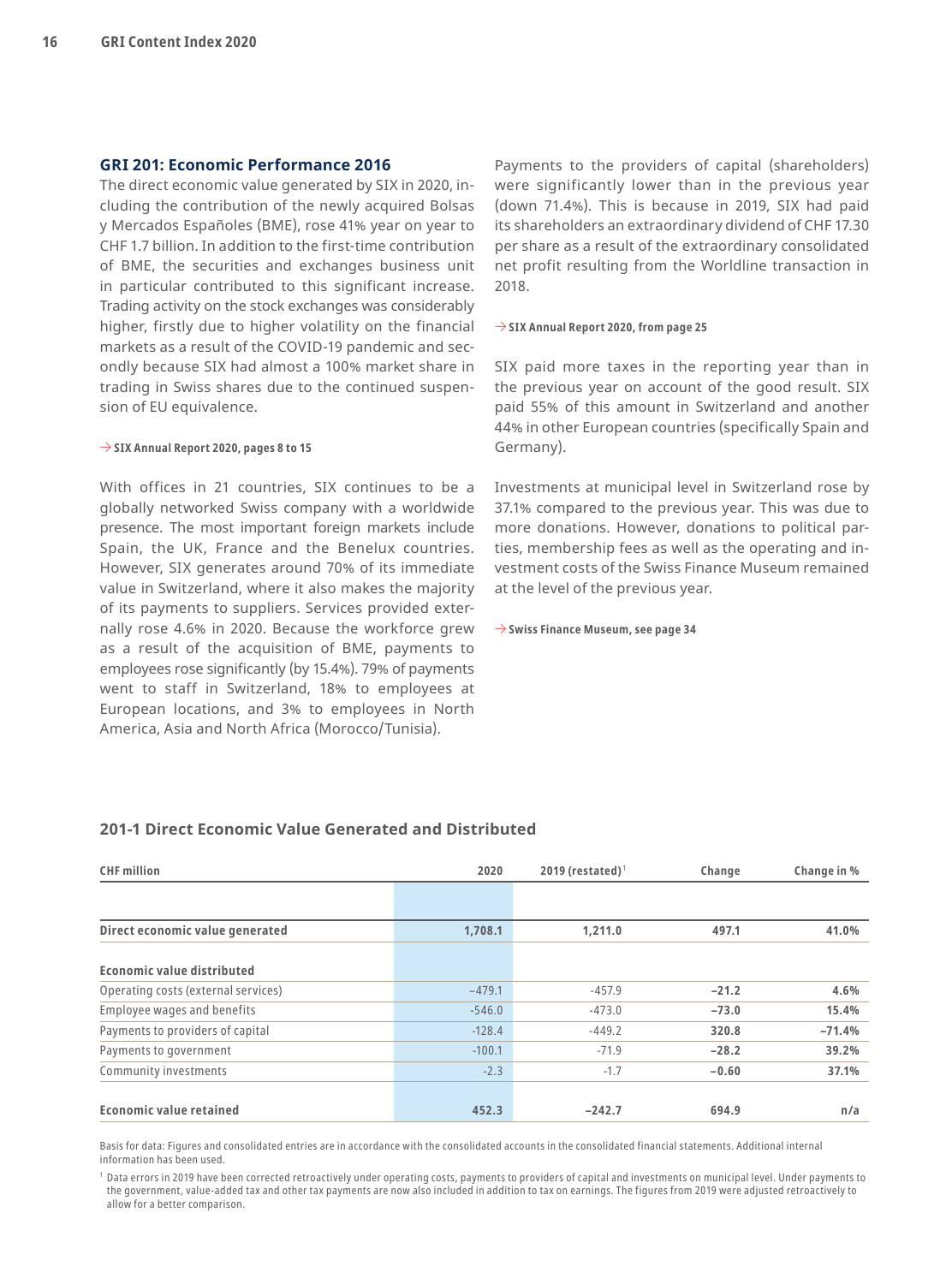# <span id="page-16-0"></span>**Contribution to the Stability and Attractiveness of the Financial Center: Data Protection and Cyber Security**

#### **GRI 103: Management Approach 2016**

#### **103-1 Explanation of the Material Topic and Its Boundary**

The protection and security of data are a top priority for SIX. The trend toward digitalization and the growth in cloud-based solutions mean that cyber security is playing an increasingly important role. Loss of data, and/or any disruption of its infrastructure, could cause huge damage not only to SIX itself but also to the economy and the financial center in a very short time.

### **103-2 The Management Approach and Its Components**

The risk and security organization of SIX follows a "three lines of defense" model:

#### *First Line of Defense*

The first line of defense is to be found in the business units and corporate functions. It is at this level that employees need to recognize risks and weigh them up appropriately in their day-to-day work. Support is provided by the legal department, which ensures and monitors compliance with legal, regulatory and internal requirements, assists with all legal questions and handles legal disputes. It is also the central coordinator for contact with authorities. Public & Regulatory Affairs identifies and classifies relevant legislative and regulatory developments promptly, thus ensuring that the company is informed about external changes at the earliest stage possible. Public & Regulatory Affairs is also responsible for representing the interests of SIX in the political debate.

#### *Second Line of Defense*

The company-wide risk and security organization assists and supports the first line of defense with the monitoring and control of critical topics. The unit is also responsible for the reporting of financial and non-financial risks, risk analysis, and the central insurance portfolio.

#### *Third Line of Defense*

The Board of Directors and the internal and external auditors constitute the third line of defense. They are responsible for independently monitoring and controlling the risks faced by SIX. At the same time, they monitor the internal organization of risk management.

In order to ensure the continuous operation of the systems, the data centers of SIX are equipped with independent and redundant power supplies as standard. In the event of a long-lasting power cut, operations are switched to the backup data center. SIX uses business continuity management to ensure that its services remain available or can be rapidly restored, even in a crisis. SIX has business continuity plans for all relevant business processes and tests them regularly.

SIX has split its Compliance in two teams: The "Financial Crimes" team ensures compliance with relevant economic and financial sanctions and upholds the due diligence obligations relating to insider information, conflicts of interest and corruption, while the "Data Protection & Corporate" team is responsible for handling personal data and sensitive information securely, and investigates internal reports of unethical behavior. SIX expects its employees to be familiar with and to adhere consistently to the internal rules on dealing with confidential data. Employees of SIX must, for example, abide strictly by the "need to know" principle when working with personal data or sensitive information. This states that a person must have access to data only if it is necessary for the performance of their tasks.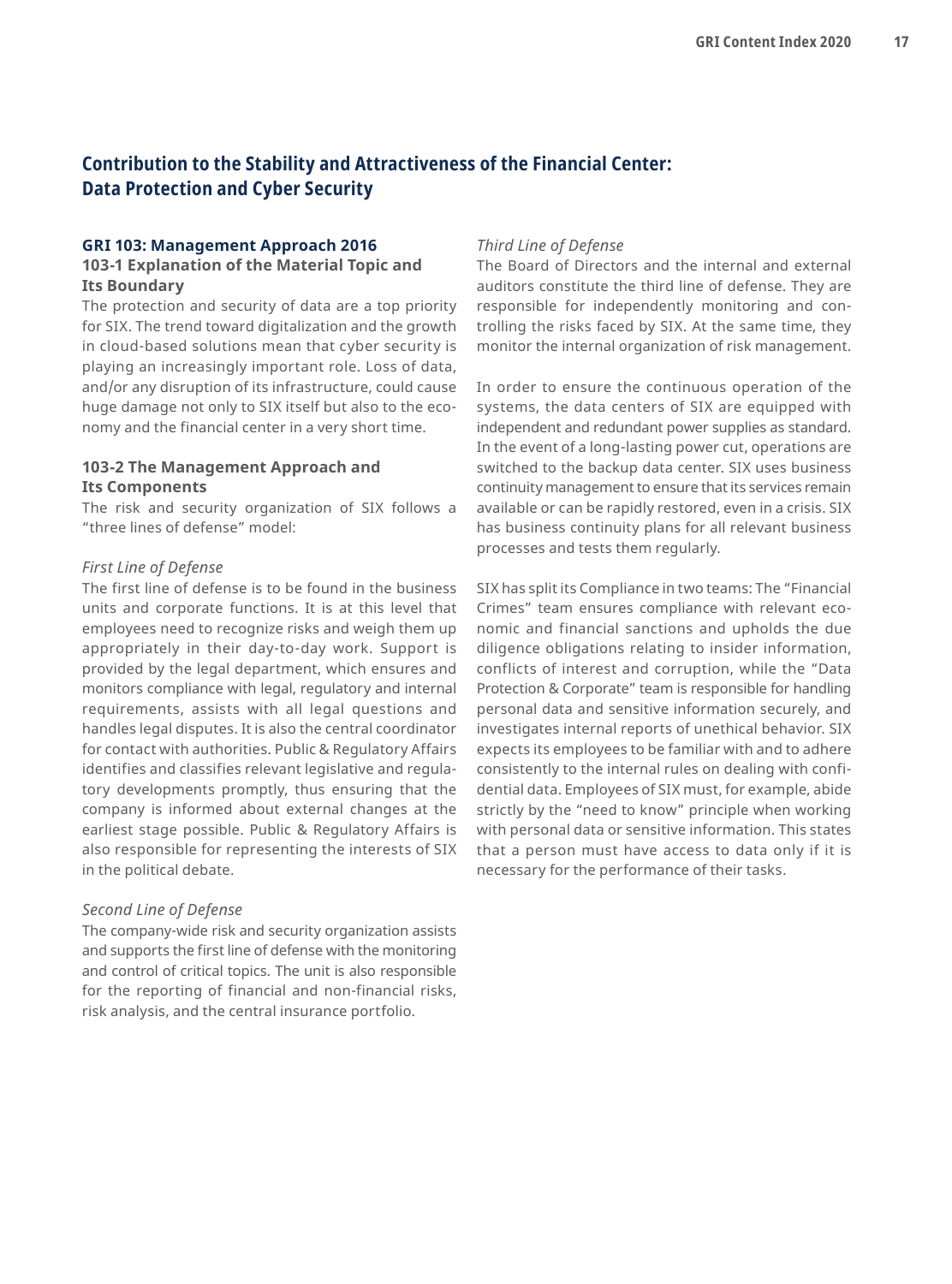<span id="page-17-0"></span>In order to provide optimal protection against cyberattacks for the IT network operated on behalf of the Swiss financial center, SIX runs the Security Operations Center (SOC). Potential security risks, known as security events, are gathered, correlated in real time and analyzed in order to detect security incidents and cyberattacks. The cyber security offering for customers of SIX was discontinued at the end of 2020. However, SIX still promotes the exchange of information on this topic and has successfully established an informationsharing community in the form of the Cyber Security Hub. The Cyber Security Report published by SIX shows the threat situation facing the Swiss financial sector. SIX published the Cyber Security Report 2020 as part of a virtual event that also included presentations and a panel discussion on the topic.

The European Union General Data Protection Regulation (EU GDPR) has been in effect since 25 May 2018. The EU GDPR gives EU citizens the right to control the use of their personal data. SIX must be able to account for the proper use of the personal data and to inform those affected about how it uses and processes data. SIX regularly trains all its employees on how to deal with the requirements of the EU GDPR. SIX has included topical issues such as data protection, information security and conflicts of interest in its annual "Compliance Checks," which are mandatory for all employees.

Employees who are affected by or who witness misconduct can use the "Integrity Line" whistleblowing tool to report incidents anonymously or to ask questions. The tool is available to all employees at any time wherever they may be. SIX takes every entry seriously and handles them confidentially. Compliance is responsible for investigating and processing cases, in cooperation with Human Resources or Corporate Security. If the suspicion of misconduct is confirmed, the potential measures imposed range from a verbal warning to dismissal.

Risk management at BME:

→ **[BME's Consolidated Non-Financial Information Statement 2020,](https://www.bolsasymercados.es/docs/inf_legal/ing/economico/2020/NonFinancialInfo_2020.pdf?8UD3Jw)  page 40 ff.**

Compliance organization at BME:

→ **[BME's Consolidated Non-Financial Information Statement 2020,](https://www.bolsasymercados.es/docs/inf_legal/ing/economico/2020/NonFinancialInfo_2020.pdf?8UD3Jw)  page 53**

#### Whistleblowing channel at BME:

→ **[BME's Consolidated Non-Financial Information Statement 2020,](https://www.bolsasymercados.es/docs/inf_legal/ing/economico/2020/NonFinancialInfo_2020.pdf?8UD3Jw)  pages 25 and 29**

#### **103-3 Evaluation of the Management Approach**

SIX constantly reviews and improves its organizational and technical measures relating to data protection and information security. The ultimate responsibility for reviewing the appropriateness of SIX risk and security organization lies with the Board of Directors, which is supported by the Internal Audit function and external auditors.

→ **[SIX Annual Report 2020, pages 18 to 20](https://www.six-group.com/dam/download/company/report/annual/2020/six-annual-report-2020-en.pdf)**

#### **GRI 418: Customer Privacy 2016**

#### **418-1 Substantiated Complaints Concerning Breaches of Customer Privacy and Losses of Customer Data**

During the reporting year SIX received no complaints regarding the protection of customer data (2019: no complaints).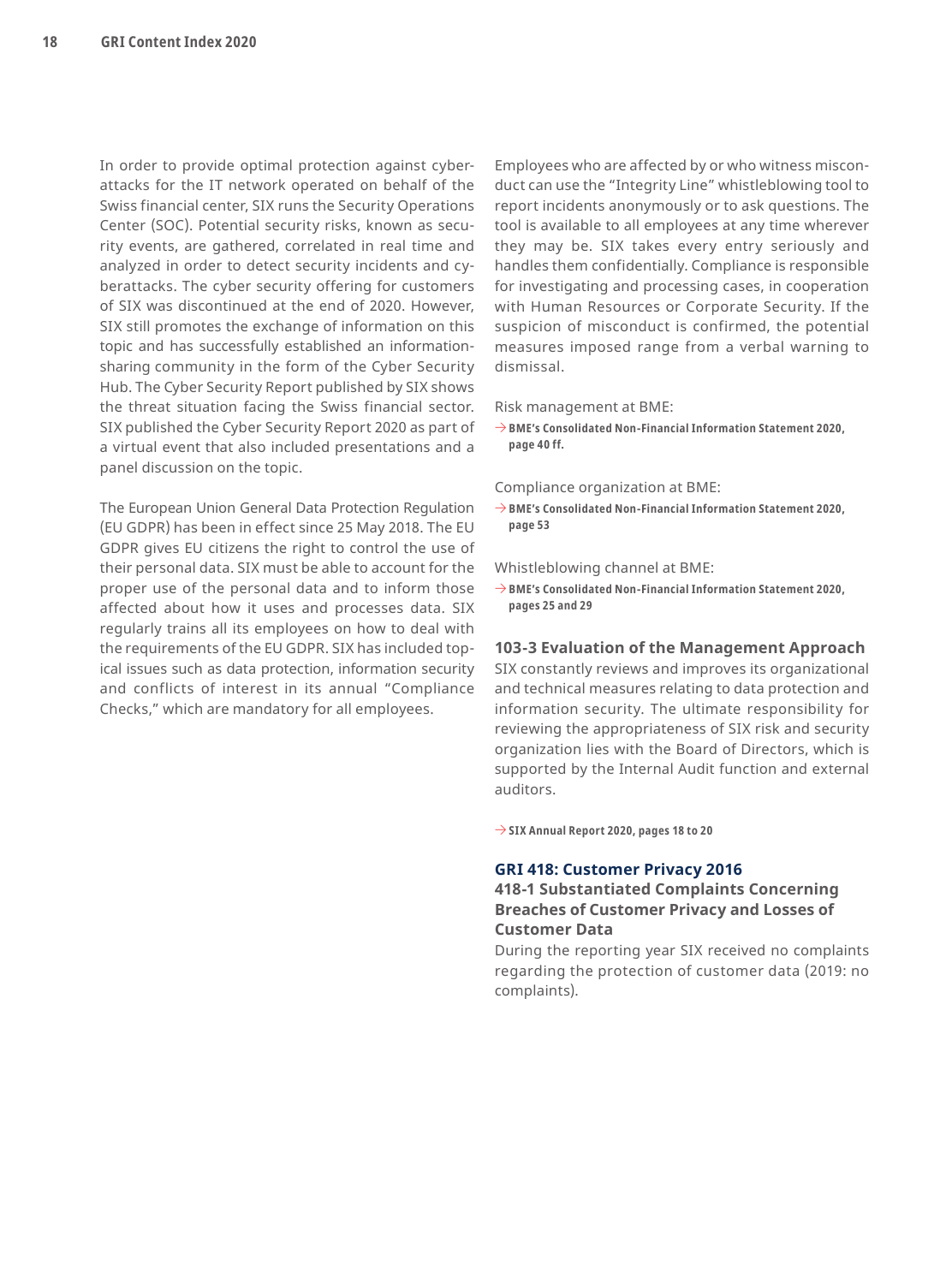# <span id="page-18-0"></span>**Contribution to the Stability of the Economy**

#### **GRI 103: Management Approach 2016**

#### **103-1 Explanation of the Material Topic and Its Boundary**

SIX operates Switzerland's central financial market infrastructure, thus ensuring the flow of information and money between banks and other financial market participants. The smooth handling of payments and securities transactions is crucial to the Swiss economy. Disruption may lead to severe credit and liquidity problems as well as jeopardizing the stability of the financial system and Switzerland's international competitiveness.

SIX provides infrastructure services in the securities business, banking services and financial information. As part of SIX, the interbank payment system SIC is connected to the trading system of the Swiss Stock Exchange and the system for processing and settling securities. This infrastructure, which is known as the Swiss Value Chain, is unique in Europe. Integrated payment processing improves the banks' liquidity, thus speeding up payment and making securities transactions particularly efficient, stable and secure.

#### **103-2 The Management Approach and Its Components**

The financial industry is facing growing interconnectedness and complexity, increasing regulation and progressive digitalization. SIX confronts these challenges by continuously adapting and developing its risk and security management. At the same time, it trains its employees to identify internal and external threats, evaluate them correctly and react to them properly. See also [page 16](#page-15-0) (management approach concerning data protection).

All entities of SIX in Switzerland that are engaged in securities trading and securities settlement are subject to the direct supervision of the Swiss Financial Market Authority FINMA and to the Swiss Financial Market Infrastructure Act (FMIA). The Swiss National Bank monitors the systemically important infrastructure of SIX in Switzerland and the legal entities that operate it.

→ **[six-group.com/supervision](http://www.six-group.com/supervision)**

#### **103-3 Evaluation of the Management Approach**

SIX constantly reviews and improves its organizational and technical security measures. The ultimate responsibility for reviewing the appropriateness of SIX risk and security organization lies with the Board of Directors, which is supported by the Internal Audit function and external auditors.

→ **[SIX Annual Report 2020, pages 18 to 20](https://www.six-group.com/dam/download/company/report/annual/2020/six-annual-report-2020-en.pdf)**

#### **GRI 203: Indirect Economic Impacts 2016**

**203-2 Significant Indirect Economic Impacts** In a globally challenging environment defined by the COVID-19 crisis, SIX demonstrated operational stability in 2020 and thus contributed significantly to the stability of the economy and the financial center. The global spread of the COVID-19 pandemic and the associated market uncertainty engendered a high level of volatility in the financial markets and prompted record high volumes on the Swiss Stock Exchange at the end of the first quarter in particular. SIX infrastructures remained available at all times, and stable, fair, and orderly stock market trading was ensured even in the midst of considerable market turbulence. Investors were thus able to react to the events and adjust their portfolios to accommodate events as they unfolded. Fair and orderly price formation remained guaranteed so that the values of assets could be accurately assessed at all times. SIX therewith supported the market participants and investors in weathering the storm.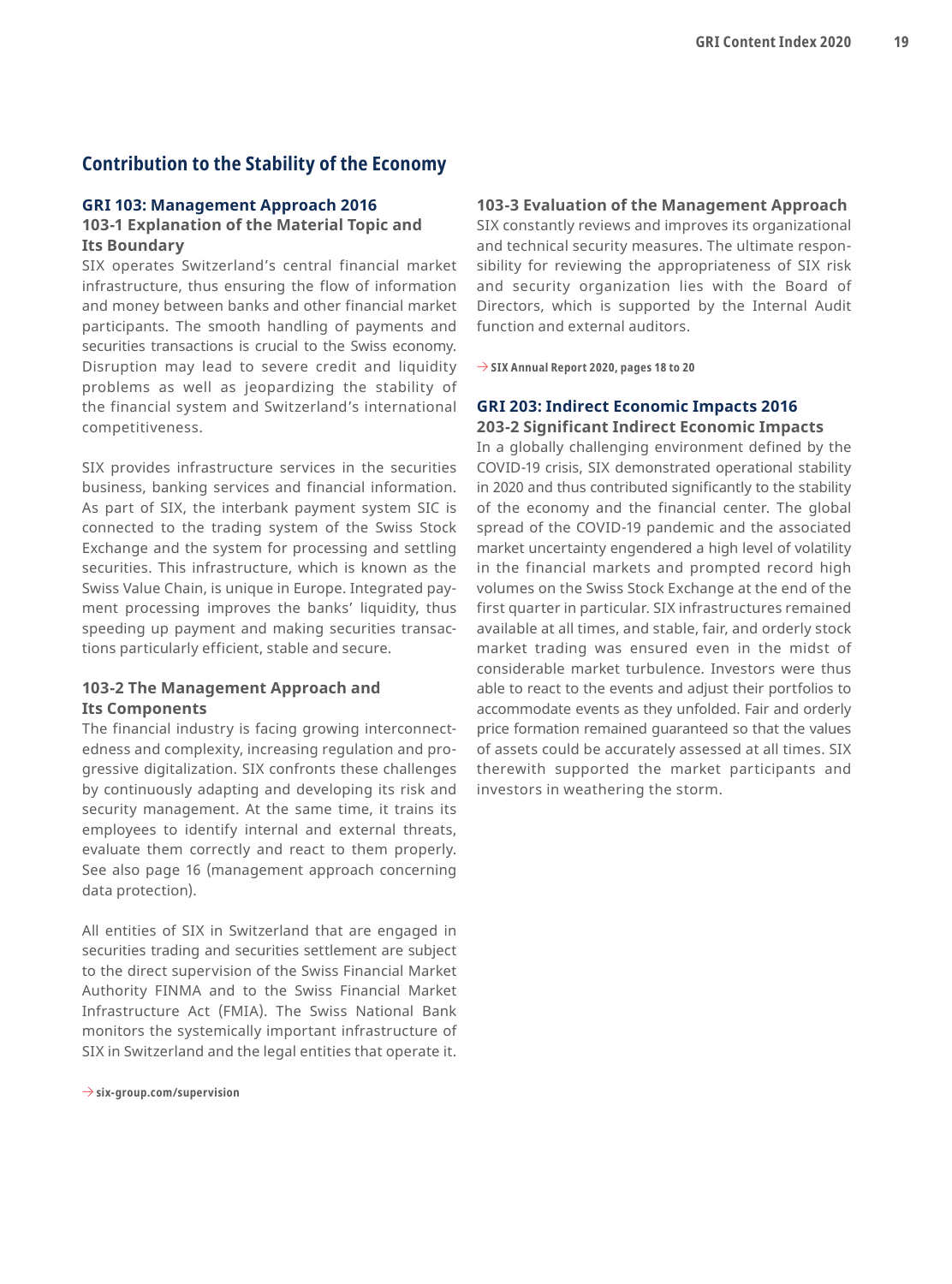In the primary market, the Swiss Stock Exchange recorded two IPOs in 2020, in the form of Ina Invest Holding and V-ZUG Holding. A further CHF 88.1 billion in capital (+13.2% compared to the previous year) was raised through numerous bond issues. In addition, the estimated value of capital increases undertaken by companies already listed amounted to just under CHF 6 billion. Taken together, these figures demonstrate the solid financing ability of the Swiss Stock Exchange, even in times of market uncertainty.

In Spain, the share prices of many listed companies suffered during the pandemic, however the financing mechanisms of the stock exchange helped businesses and the public sector to face the consequences of the crisis. Admission of Spanish public debt on the regulated fixed income market increased 36% in 2020. On the "BME Growth" SME equity market nine new entrants were listed.

Consumers' payment behavior changed significantly in 2020: as a result of the pandemic, cash withdrawals and payments by debit card fell for a short time during the Swiss lockdown in April by around 50% and 30% respectively. While card payments rose again as the year progressed, use of cash remained low. As a consequence of falling cash withdrawals, ATM transactions were 23% below the previous year's level at the end of the reporting period. Electronic and digital payment solutions grew rapidly, boosted by COVID-19. SIX recorded its strongest growth in digital bills, with eBill transactions up by 60%.

With its innovative services, SIX supports the change in payments. With their Swiss Payments Vision, SIX and the Swiss National Bank (SNB) have set themselves the goal of developing Swiss "payment transactions of the future" in order to provide a payment experience for consumers, (retail) merchants, and firms in Switzerland that stands up in comparison with the best in the world. The initiative is aimed at modernizing and simplifying payment transactions in Switzerland in a concerted, fundamental, and sustainable way.

- $\rightarrow$  [SIX Annual Report 2020, pages 12 to 14](https://www.six-group.com/dam/download/company/report/annual/2020/six-annual-report-2020-en.pdf)
- → **[BME Consolidated Non-Financial Information Statement 2020,](https://www.bolsasymercados.es/docs/inf_legal/ing/economico/2020/NonFinancialInfo_2020.pdf?8UD3Jw)  pages 87 ff.**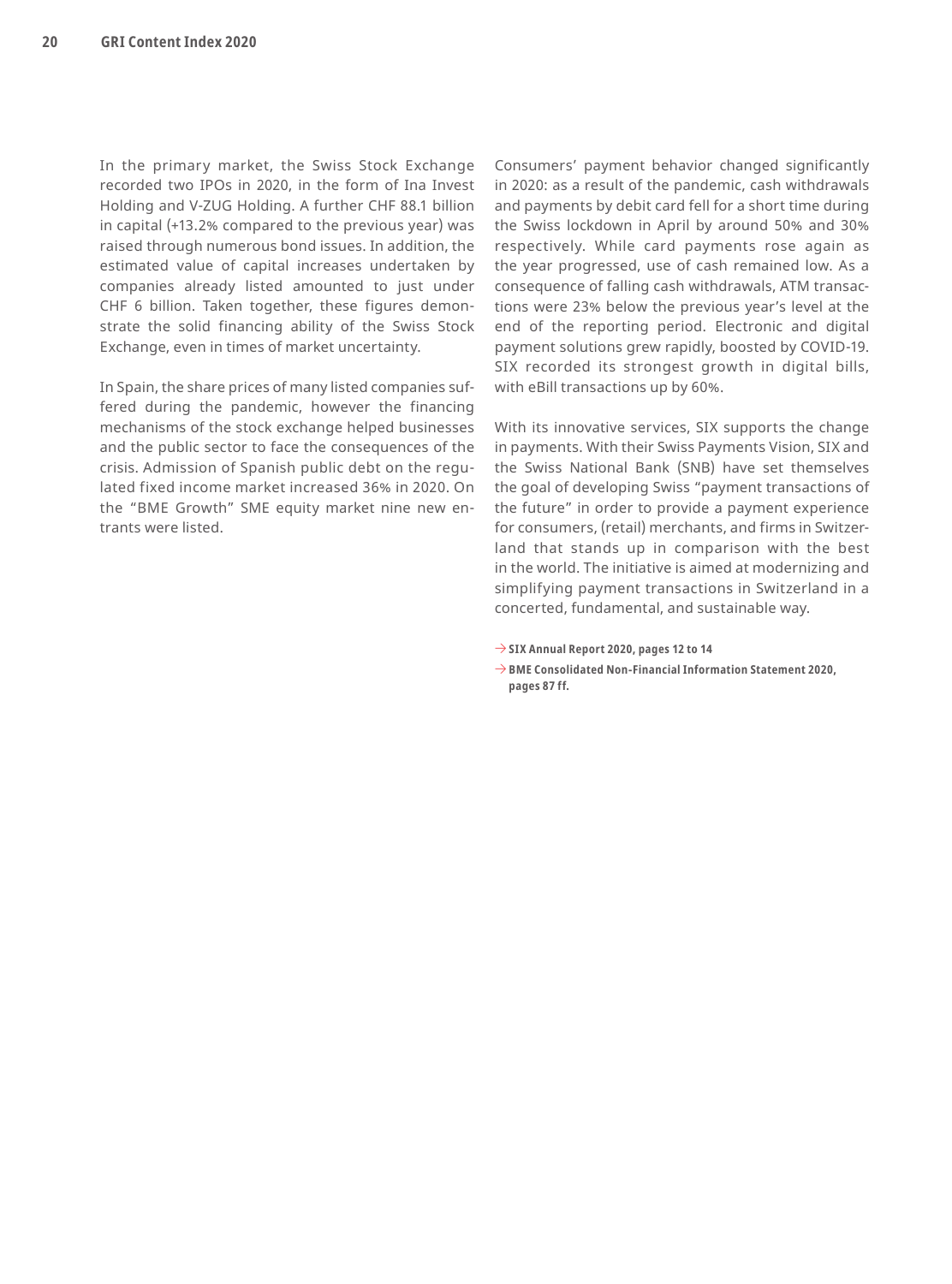# <span id="page-20-0"></span>**Forward-Looking Services for Sustainable Development**

#### **GRI 103: Management Approach 2016**

#### **103-1 Explanation of the Material Topic and Its Boundary**

As a key financial market player, SIX is optimally positioned to take an active role in future-proofing the financial centers in Switzerland and Spain. In collaboration with our partners, we are constantly developing innovative solutions that offer added value to the financial centers. While opportunities are to be found in digitization in particular, as well as in the continuing development of the global financial markets and in regulation, these factors could also have a rapid and far-reaching impact on the core business of SIX. Only flexible players with a strategic vision will be able to survive.

#### **103-2 The Management Approach and Its Components**

As part of the integration of BME and the associated restructuring of internal processes, SIX decentralized its innovation work in the reporting year and will continue to do so in its business units in the future.

In its white paper series "Pictures of the Future," SIX identifies and evaluates relevant developments in the financial industry in scenario analyses. The white papers by SIX are available to all interested parties to download free of charge at [six-group.com.](http://www.six-group.com) To drive the transformation of financial markets, SIX not only invests in self-development but also promotes targeted innovation ideas and FinTechs on the financial markets. After opening a branch in Singapore in 2019, the FinTech innovation network F10 that SIX supports also expanded to Spain in 2020. With planned centers in Madrid and Barcelona as well as activities in Bilbao and Valencia, SIX will thus also participate in and strengthen the FinTech ecosystem in its new domestic market, in addition to Zurich and Singapore.

With its corporate venture fund "SIX FinTech Ventures" endowed with CHF 50 million, SIX has been supporting start-ups in the early development stage since 2018, and invested in additional candidates in 2020. It currently has eleven promising young companies in its portfolio: Anapaya Systems AG, Archilyse AG, PXL Vision AG, Taina Technology, Tradeplus24 AG, Vestr AG, Yokoy Group AG, Keyrock S.A., RaiseNow AG, Relio, and FQX AG.

→ **[six-group.com/en/company/innovation/start-ups.html](https://www.six-group.com/en/company/innovation/start-ups.html)**

#### **103-3 Evaluation of the Management Approach**

Ultimate responsibility for reviewing the appropriateness and implementation of innovation work lies with the Board of Directors, which is supported by the Internal Audit function and external auditors.

→ **[SIX Annual Report 2020, pages 18 to 20](https://www.six-group.com/dam/download/company/report/annual/2020/six-annual-report-2020-en.pdf)**

#### **GRI Financial Services Sector Supplement 2013 FS7 Products and Services that Were Developed to Provide a Special Social Benefit**

#### *Scenario-Analyses: "Pictures of the Future"*

In 2020, SIX prepared two new scenario analyses ("Pictures of the Future"): one on the future of brickand-mortar commerce and one on the future of billing. The analyses are made available to the interested public in the form of a white paper, which can be downloaded free of charge on the SIX website. The aim is to share the insights assessed with experts from academia and the financial industry, and to stimulate the discussion about future developments.

#### → **[six-group.com/pof](http://www.six-group.com/pof)**

#### *Sustainable Bonds*

Since the European Investment Bank listed the first green bond on SIX Swiss Exchange in 2014, SIX has been a trading center for green bonds. The first sustainability bond was issued by Raiffeisen Switzerland in 2019, followed by the first sustainability-linked bond that Novartis listed in autumn 2020. Here, the amount of the coupon is tied to the achievement of certain sustainability goals. Green and sustainable bonds are designated for interested investors on the SIX Swiss Exchange website using two specific flags, the "Green Bond Flag" and the "Sustainability Bond Flag."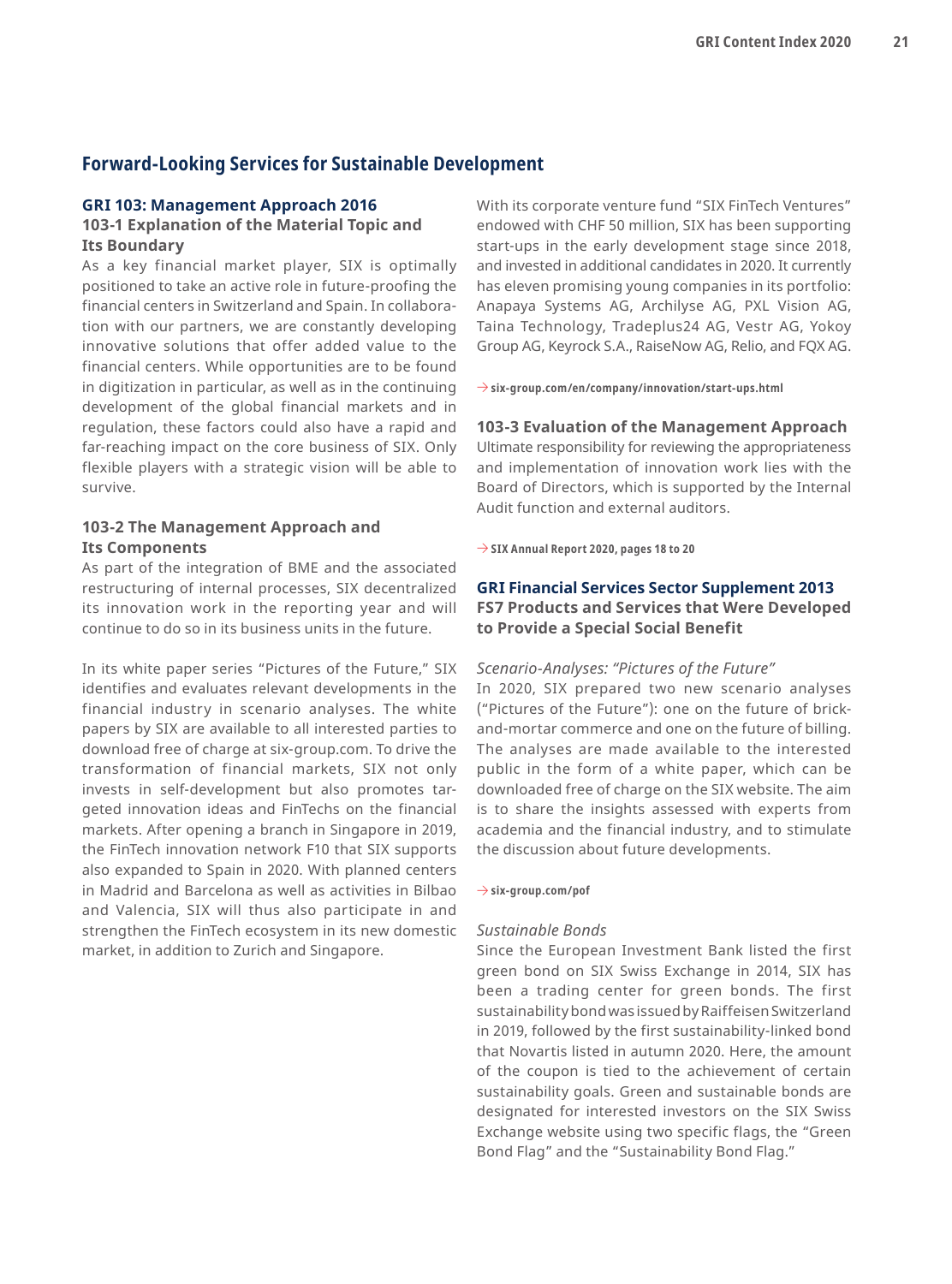According to the latest statistics from various international organizations, Spain – which has been a domestic market of SIX since the acquisition of BME – is among the ten most active countries in the world when it comes to issuing ESG bonds. Over the past ten years, ESG-designated bonds of more than EUR 40 billion have been issued here. As a result of the COVID-19 crisis, many public institutions in Spain also started increasingly issuing social bonds to combat the effects of the pandemic. Over the course of 2020, not only green bonds but also social and sustainable bonds were issued by the Basque government and the municipality of Madrid, for example, and were listed on the BME fixed income market.

→ **[Sustainable Bonds | SIX](https://www.six-group.com/en/products-services/the-swiss-stock-exchange/market-data/bonds/green-bonds.html)**  → **[ESG Bonds | BME Bolsas y Mercados Españoles](https://www.bolsasymercados.es/ing/Sustainability/Sustainable-Finance/ESG-Bonds)**

#### *SIX Digital Exchange (SDX)*

One of the most important and revolutionary innovation projects that SIX is involved in is the SIX Digital Exchange (SDX). With SDX, SIX is building the world's first fully integrated digital stock exchange based on distributed ledger technology. The fully integrated platform enables the trading, settlement, and custody of digital assets in real time – and is securely regulated. The real, instant transfer of assets in tokenized form releases millions of Swiss francs that are currently tied up as collateral. SIX continued to press ahead resolutely with the establishment of SDX in the reporting year. By the end of 2020, the platform was largely ready for operation. It will be formally commissioned when the FINMA license as financial market infrastructure (FMI) is received. SIX expects to be issued a license to operate (LTO) in 2021. Many requirements have already been met, such as the establishment of compliance, transaction, and risk monitoring. With SDX, SIX has underscored its ambition and position as a major player in the innovative ecosystem of digital assets, and in 2020 it further established itself through various types of cooperation and partnerships and by investing in Custodigit Switzerland. In addition, SIX continued work on digital central bank money together with the Bank for International Settlements (BIS) and the Swiss National Bank (SNB). Omission (information not available): SDX is an innovation project for which the license to operate is expected in 2021. Accordingly, information on the contribution of SDX to the operating income of SIX is not yet available.

#### *ESG Data*

Reliable, consistent, and comparable ESG data is a prerequisite for offering sustainable investment strategies and for advising end customers. SIX intends to offer a wide range of regulatory ESG data, ESG performance data from alternative sources, and ESG indices in the future. The ESG indices launched in spring 2021 for the general Swiss bond and stock market and the acquisition of Orenda, an information platform based on artificial intelligence that specializes in alternative data and ESG data, are initial steps in the expansion of the data offering in this area.

Reference data and corporate actions still account for the largest share of revenue in financial information business. In the reporting year, the Financial Information business unit generated operating income of CHF 365.7 million, representing 26.6% of the total operating income of SIX and – due to negative foreign currency effects – was slightly lower than in the previous year (down 0.7%). Without the currency effect, the business unit's operating income was up on the previous year.

#### → **[ESG data for sustainable investments | SIX](https://www.six-group.com/en/products-services/financial-information/esg-data.html)**

#### *Digitalization and Efficiency Enhancement in Swiss Payment Transactions*

SIX is a competence center for Swiss payment transactions and develops these within the three ecosystems "billing and payments," "cards," and "cash." Accelerated by COVID-19, digital payment solutions are developing rapidly, and consumers' payment behavior also changed significantly in the space of a few months in 2020. While usage and transaction figures for electronic payment methods and digital invoice issuing and settlement increased sharply, the use of cash saw a significant decline.

Since the second half of 2020, SIX – in close collaboration with the banks – has been offering the new generation of debit cards with digital and mobile services such as tokenization and the debiX app, as well as the security standard 3D Secure 2.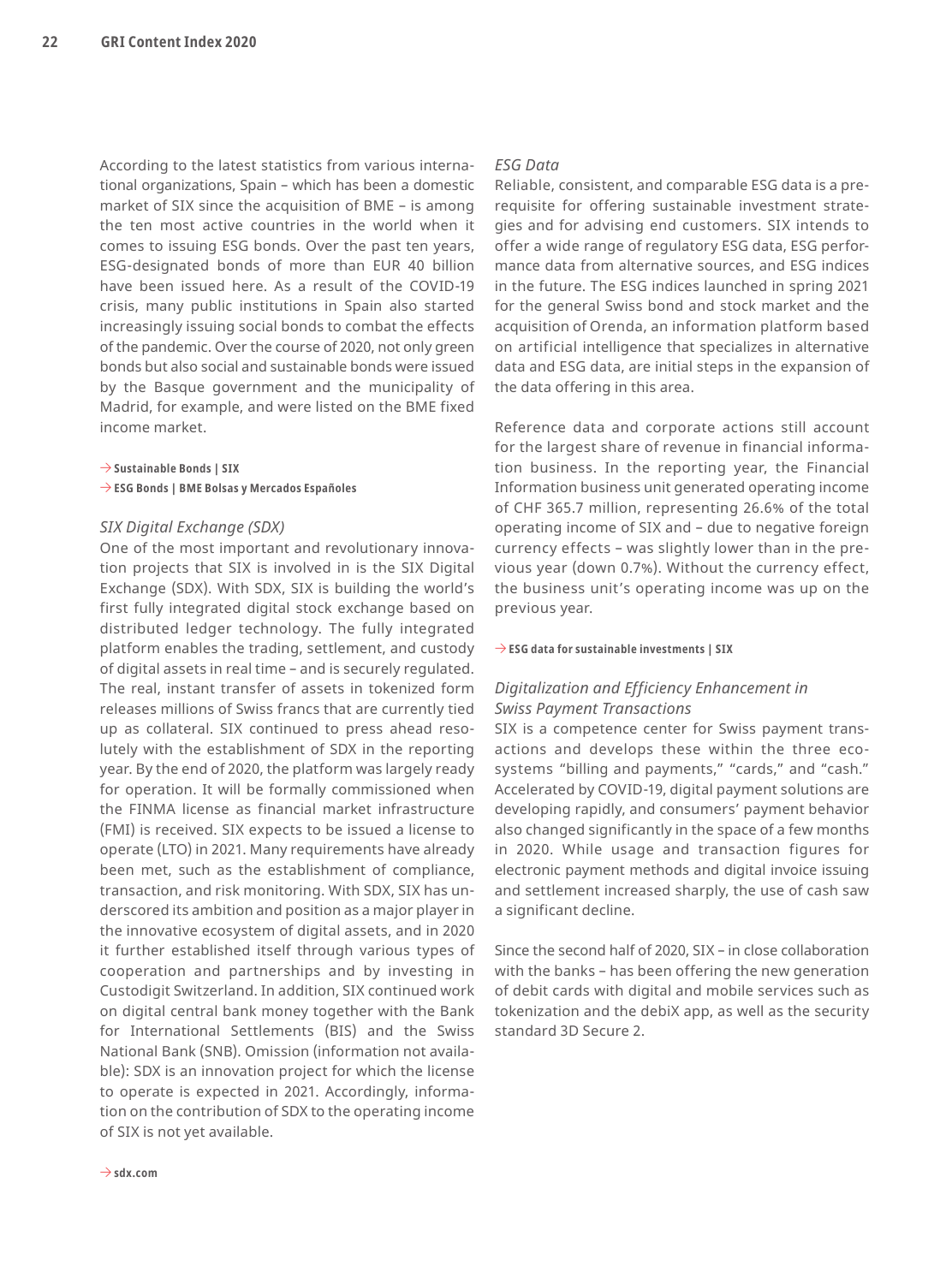In the changing environment, it is becoming increasingly difficult for banks to ensure efficient operation of ATMs. SIX is therefore developing solutions for more cost-efficient cash supply. One milestone was the successful rollout of uniform multi-vendor software to almost 6,000 ATMs in Switzerland in the third quarter of 2020. In 2021, SIX is planning a proof of concept for an interbank approach for optimizing the number of ATMs.

Furthermore, the migration of banking customers and billers from PostFinance to the eBill platform in the second quarter of 2020 marked the completion of a joint project that had lasted several years. The migration brings several hundred thousand additional bank customers to the eBill platform. With eBill, SIX is digitalizing billing and payments in Switzerland, driving it forward in partnership with the whole Swiss financial center.

The operating income generated by SIX in payment transactions (Banking Services business unit) remained almost stable year-on-year in 2020 (-0.9%) due to the opposite development of use of cash and digital payment solutions (see SIX Annual Report 2020, page 8).

#### → **[ebill.ch](http://www.ebill.ch)**

*Specific Infrastructure Service in Spain: RENADE* BME operates Renade, the Spanish national register for  $\mathsf{CO}_2$  emission certificates.

→ **[BME's Consolidated Non-Financial Information Statement 2020,](https://www.bolsasymercados.es/docs/inf_legal/ing/economico/2020/NonFinancialInfo_2020.pdf?8UD3Jw)  page 104**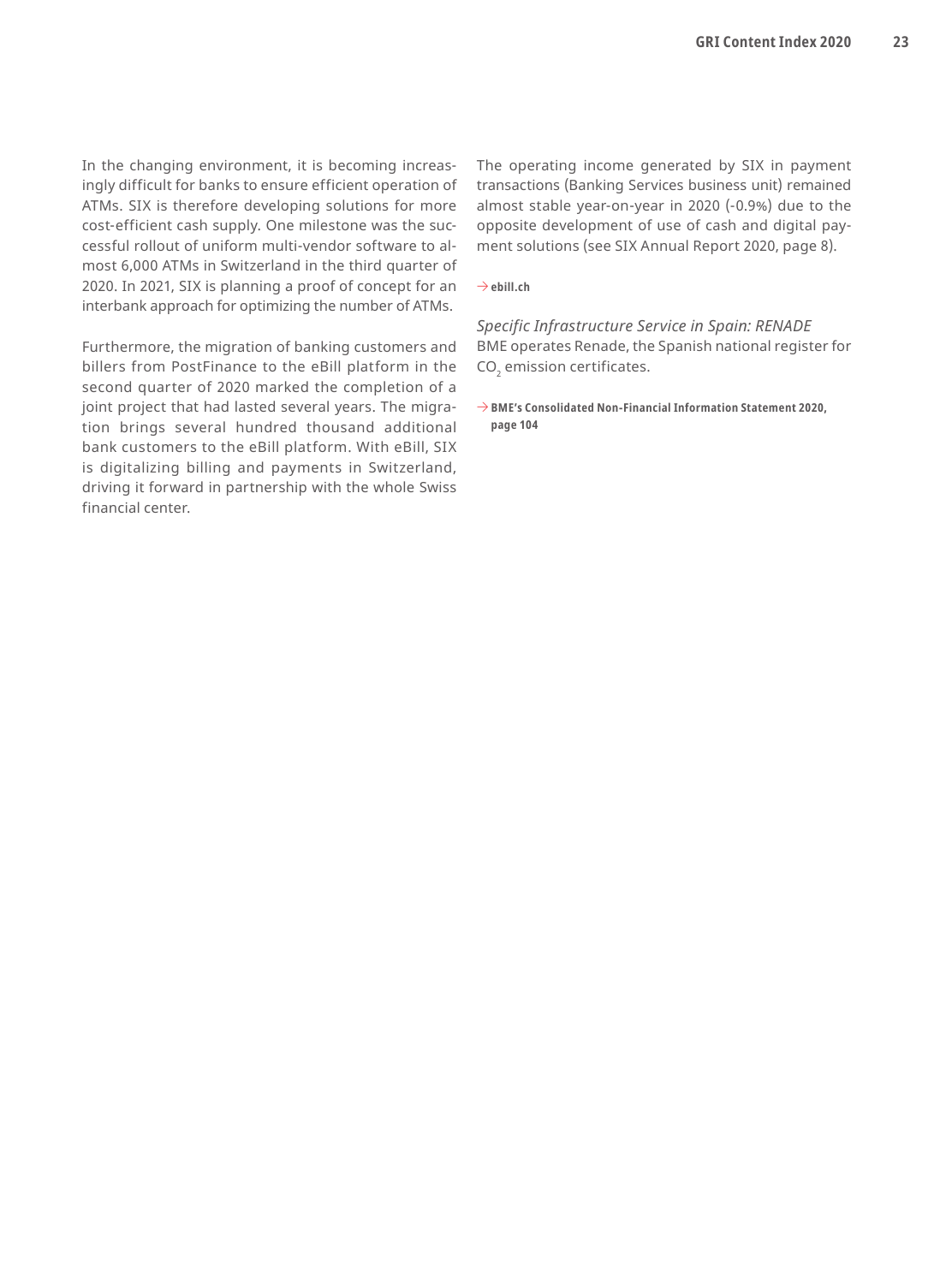# <span id="page-23-0"></span>**Compliance With Laws in the Social and Economic Area**

#### **GRI 103: Management Approach 2016**

### **103-1 Explanation of the Material Topic and Its Boundary**

As a globally active company in the financial market, SIX naturally complies with local, national and international laws and regulations. It is an indispensable precondition for its reputation, stability and security. SIX operates within the laws and regulations of the countries in which it operates. We maintain an open, transparent and cooperative partnership with public authorities.

#### **103-2 The Management Approach and Its Components**

SIX respects internationally recognized human rights and supports compliance with these rights. We have no tolerance for forced, slave or child labor or any other form of exploitation. The SIX Code of Conduct sets out these and other values and principles. The Code of Conduct is binding for all employees of SIX worldwide. It was completely revised in 2019 but already contained principles and guidelines for a corporate culture of integrity and diversity, taking internationally applicable human and labor rights into account.

- → **[GRI 102-16, page 10](#page-9-0)**
- → **[SIX Code of Conduct](https://www.six-group.com/dam/download/company/publications/six-code-of-conduct-en.pdf)**
- → **[BME Code of Conduct](https://www.bolsasymercados.es/docs/inf_legal/ing/gobierno/BME_Code_of_Conduct.pdf)**
- → **[BME's Consolidated Non-Financial Information Statement 2020,](https://www.bolsasymercados.es/docs/inf_legal/ing/economico/2020/NonFinancialInfo_2020.pdf?8UD3Jw) page 66**

The code for suppliers requires that these fundamental rights be observed across the entire value chain. In addition, in 2019 SIX introduced a Supplier Risk Management system that randomly checks the most important suppliers using a tool-based survey.

→ **[GRI 102-9, page 6](#page-5-0)**

→ **[BME's Consolidated Non-Financial Information Statement 2020,](https://www.bolsasymercados.es/docs/inf_legal/ing/economico/2020/NonFinancialInfo_2020.pdf?8UD3Jw) page 66**

The risk and security organization of SIX follows the "three lines of defense" model. Employees who witness or are affected by misconduct can report it anonymously using the whistleblowing tool "Integrity Line."

→ **[GRI 103-2, page 17](#page-16-0) f.**

Risk management at BME:

→ **[BME's Consolidated Non-Financial Information Statement 2020,](https://www.bolsasymercados.es/docs/inf_legal/ing/economico/2020/NonFinancialInfo_2020.pdf?8UD3Jw)  page 40 ff.**

Whistleblowing channel at BME:

→ **[BME's Consolidated Non-Financial Information Statement 2020,](https://www.bolsasymercados.es/docs/inf_legal/ing/economico/2020/NonFinancialInfo_2020.pdf?8UD3Jw)  pages 25 and 29**

#### **103-3 Evaluation of the Management Approach**

SIX constantly reviews and improves its organizational and technical security measures. The ultimate responsibility for reviewing the appropriateness of SIX risk and security organization lies with the Board of Directors, which is supported by the Internal Audit function and external auditors.

→ **[SIX Annual Report 2020, pages 18 to 20](https://www.six-group.com/dam/download/company/report/annual/2020/six-annual-report-2020-en.pdf)**

#### **GRI 419: Socioeconomic Compliance 2016 419-1 Non-Compliance With Laws and Regulations in the Social and Economic Area**

SIX was not ordered to pay any significant fines or serve any non-monetary fines in the 2020 reporting year. With the exception of a decision of the Federal Administrative Court that SIX appealed in 2019, this was also true for the previous year.

→ **[GRI 206-1, page 25](#page-24-0)**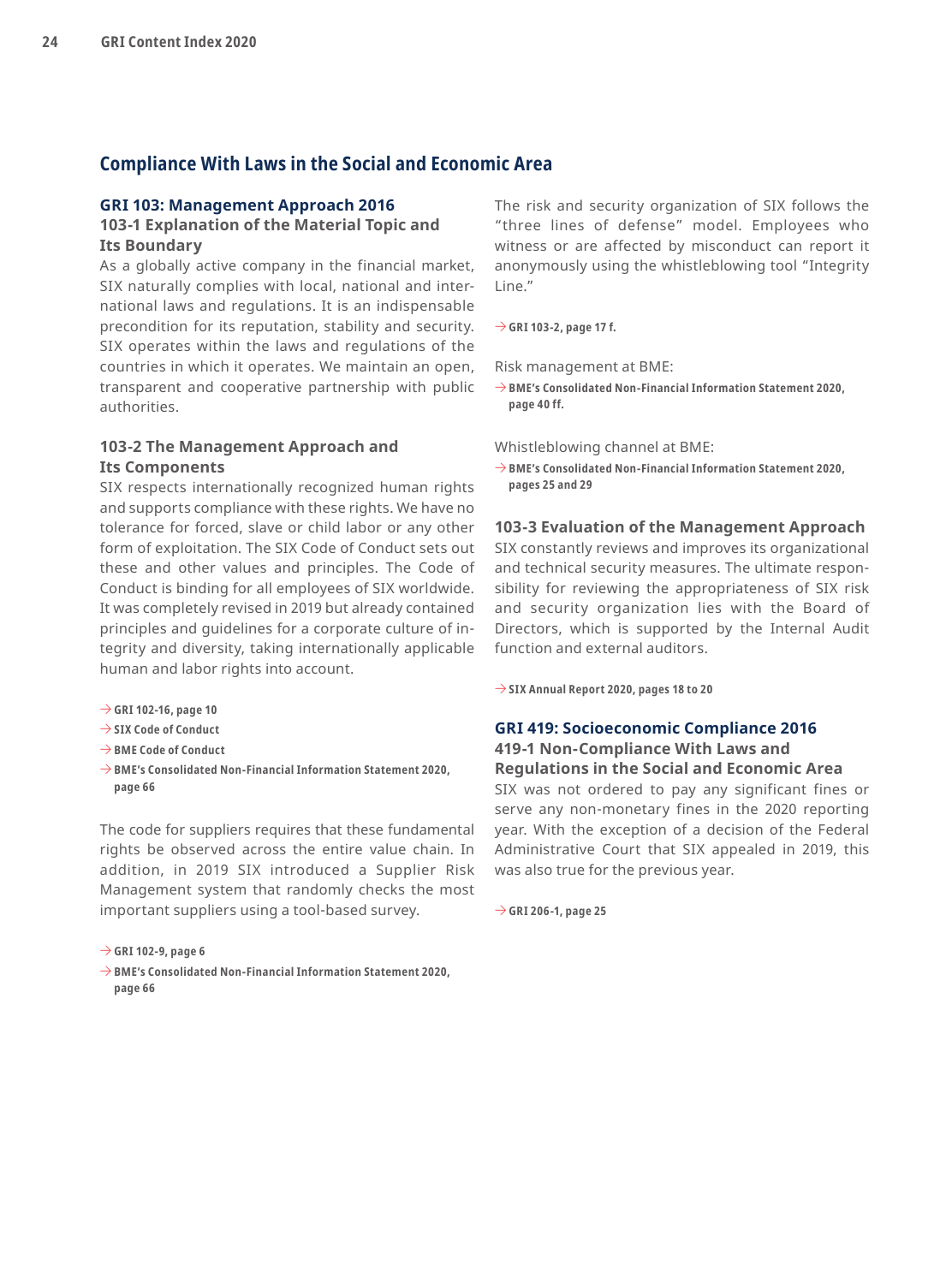# <span id="page-24-0"></span>**Compliance With Laws: Anti-Competitive Behavior, Anti-Trust and Monopoly Practices**

#### **GRI 103: Management Approach 2016**

#### **103-1 Explanation of the Material Topic and Its Boundary**

Due to its systemically relevant function, SIX plays a crucial role in the Swiss and Spanish financial markets. SIX is aware of its position and therefore avoid any suspicion of discriminating against customers, competitors or business partners. Price-fixing, restrictions on services offered, discrimination and all other forms of unfair competitive behavior will not be tolerated by SIX.

# **103-2 The Management Approach and Its Components**

SIX is committed to competition and the free play of market forces as the fundamental principles of the legal and economic systems found in Switzerland and in all other countries where we operate.

The management approach of SIX in the area of anticompetitive law and monopoly practices is equivalent to the management approach for compliance with laws in the social and economic area.

→ **[GRI 103-2, page 24](#page-23-0)**

#### **103-3 Evaluation of the Management Approach**

SIX constantly reviews and improves its organizational and technical security measures. The ultimate responsibility for reviewing the appropriateness of SIX risk and security organization lies with the Board of Directors, which is supported by the Internal Audit function and external auditors.

→ **[SIX Annual Report 2020, pages 18 to 20](https://www.six-group.com/dam/download/company/report/annual/2020/six-annual-report-2020-en.pdf)**

#### **GRI 206: Anti-Competitive Behavior 2016 206-1 Legal actions for Anti-Competitive Behavior, Anti-Trust and Monopoly Actions**

On 18 December 2018, the Federal Administrative Court confirmed sanction imposed by the Swiss Federal Competition Commission (COMCO) in 2010 on SIX Payment Services, the former business unit of SIX in the area of payment transactions using debit and credit cards. The Federal Administrative Court arrived at the conclusion that SIX Group had abused its dominant position in the relevant markets in the years 2005 and 2006 by failing to provide external manufacturers of payment terminals with interface information for dynamic currency conversion (DCC). Corresponding provisions were formed for the fines imposed and costs of the proceedings. In November 2018, SIX transferred the business unit concerned (SIX Payment Services) to Worldline. On 20 June 2019, the parties filed an appeal against the ruling with the Swiss Federal Supreme Court.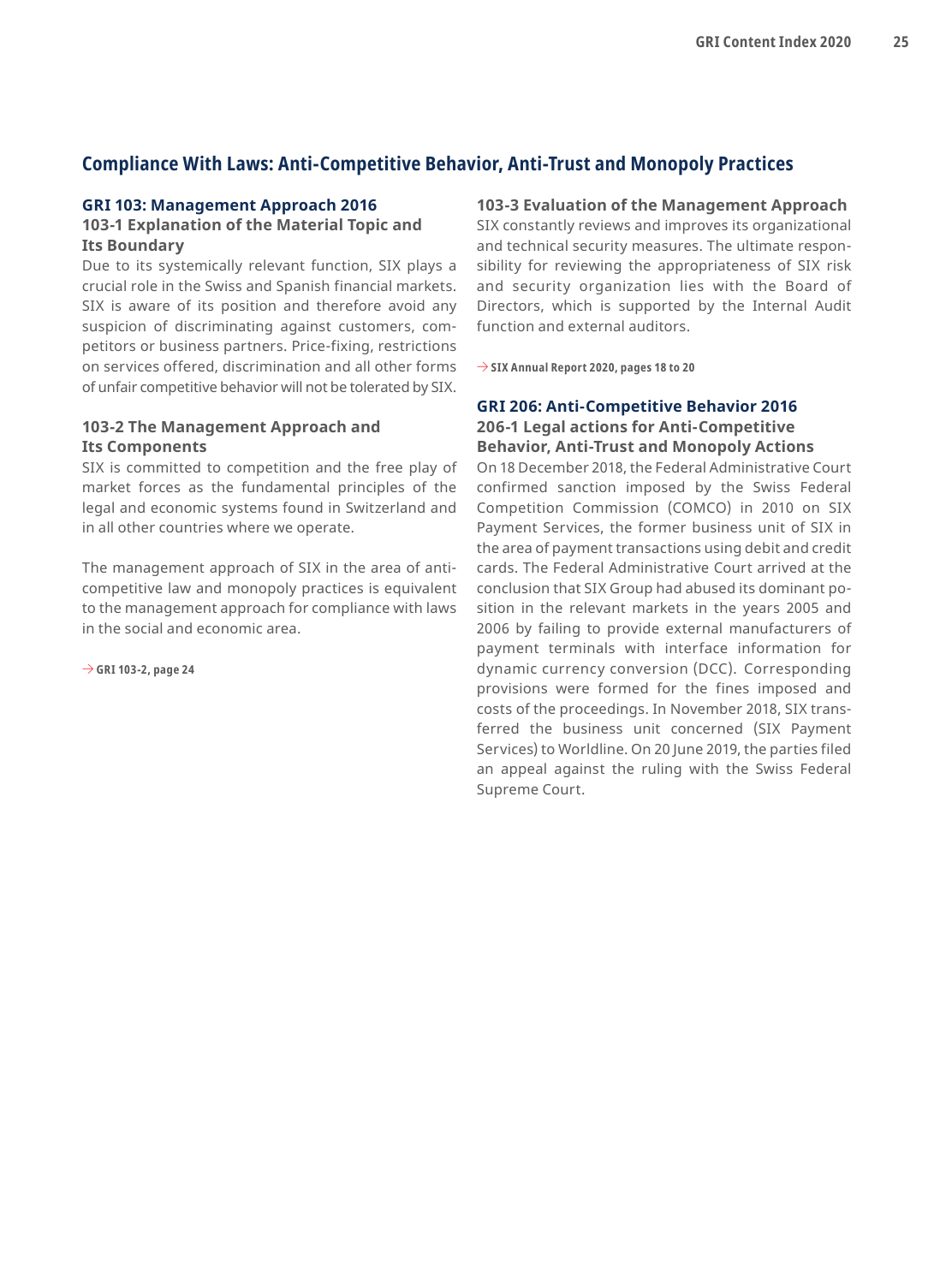# <span id="page-25-0"></span>**Compliance With Laws: Anti-Corruption 2016**

#### **GRI 103: Management Approach 2016**

#### **103-1 Explanation of the Material Topic and Its Boundary**

As a globally active company in the financial market, SIX naturally complies with local, national and international laws and regulations. It is an indispensable precondition for its reputation, stability and security. SIX operates within the laws and regulations of the countries in which it operates.

#### **103-2 The Management Approach and Its Components**

SIX does not tolerate any form of corruption and has therefore implemented clear rules of conduct for receiving and giving gifts, invitations and benefits. Internal training sessions are held during which new employees learn how to behave in doubtful situations.

The exercise of public offices, political or economic mandates and secondary forms of employment must be disclosed and submitted for approval, where appropriate. SIX always makes donations on a voluntary basis, without any expectation of something in return.

SIX and all its employees make potential conflicts of interest transparent or avoid them whenever possible.

Furthermore, the management approach of SIX in the area of anti-corruption is equivalent to the management approach for compliance with laws in the social and economic area.

→ **[GRI 103-2, page 19](#page-18-0)**

#### **103-3 Evaluation of the Management Approach**

SIX constantly reviews and improves its organizational and technical security measures. The ultimate responsibility for reviewing the appropriateness of SIX risk and security organization lies with the Board of Directors, which is supported by the Internal Audit function and external auditors.

→ **[SIX Annual Report 2019, pages 20 to 22](https://www.six-group.com/dam/download/company/report/annual/2019/six-annual-report-2019-en.pdf)**

### **GRI 205: Anti-Corruption 2016**

#### **205-3 Confirmed Incidents of Corruption and Corrective Measures Taken**

No incidents of corruption were reported in the year under review (as in the previous year).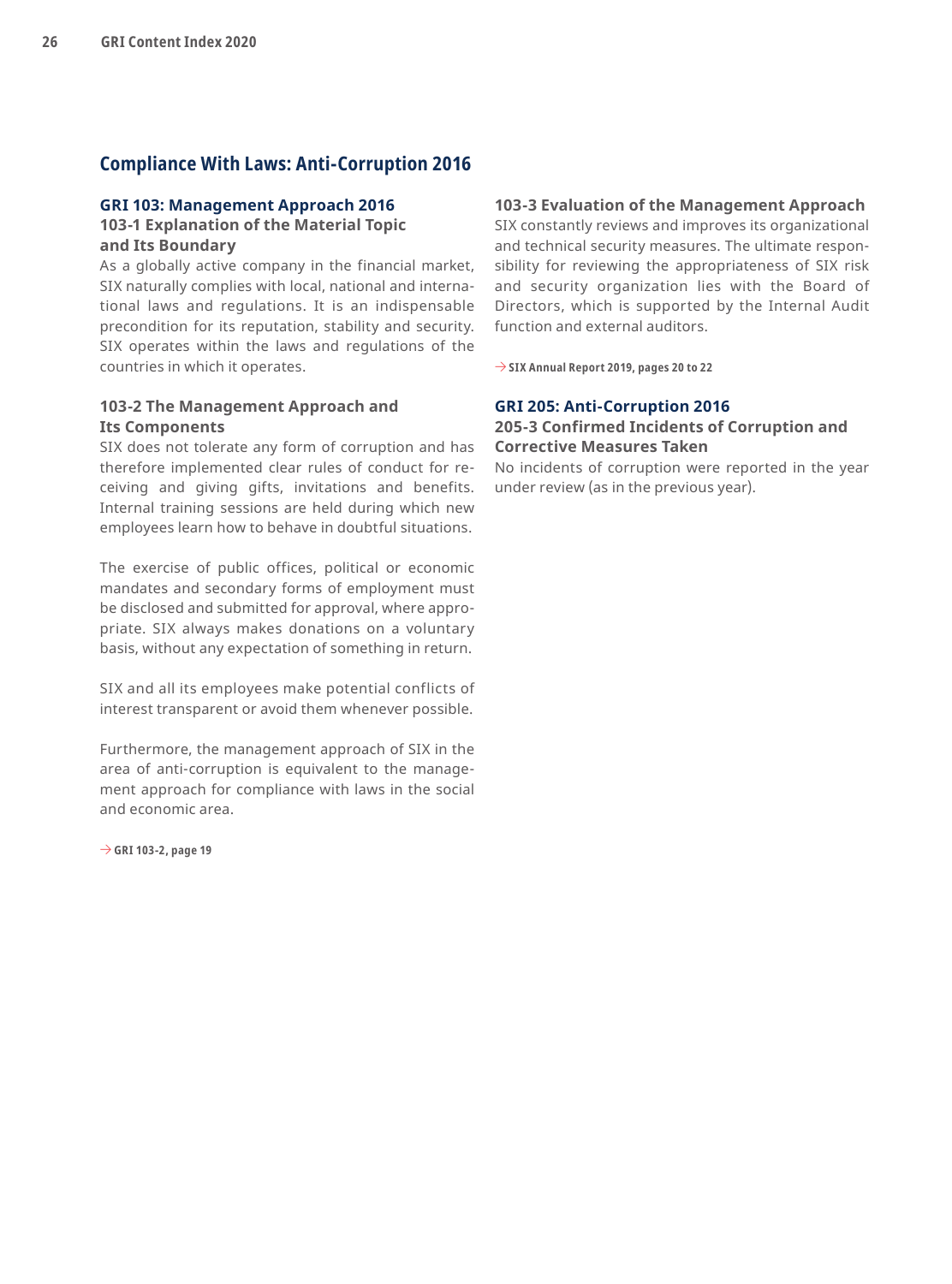# <span id="page-26-0"></span>**SIX as a Fair and Responsible Employer**

In 2020, SIX employed nearly 3,600 people worldwide. These and all other figures in the following section include the employees of Bolsas y Mercados Españoles (BME), which SIX acquired in June 2020. A direct comparison with the previous year therefore has limited significance. Our aim is to create a working environment that provides our employees with opportunities and empowers them to give their best. SIX is committed to growing the percentage of women in middle and top management level to a minimum of 25% by 2023.

# **Diversity of Employees**

#### **GRI 103: Management Approach 2016 103-1 Explanation of the Material Topic and Its Boundary**

Today, flexibility, personal development opportunities and an integrative, cooperative corporate culture are decisive factors in determining the appeal of an employer. The current problem of skills shortages is further aggravated by the ongoing aging of society. In addition, new regulations, such as the revision of company law in Switzerland, call for more women on the boards of directors and management boards of companies. The diversity of the workforce is therefore of great importance for both the financial success and the reputation of SIX as an employer.

SIX employs people with a wide variety of experience and know-how. Almost 31% of the workforce is female. In the year under review, around a quarter of new hires were female, and more than two-thirds of the new employees are between the ages of 30 and 50.

The proportion of women in middle and senior management at SIX increased slightly in the reporting year. The slightly higher proportion of women in the management team of BME contributed to this, as did the hiring of female management staff in various areas of the Group. In 2020, 21.7% of management staff were female (2019: 18.6%). SIX has set itself the goal of increasing the proportion of women in middle and senior management to at least 25% by 2023.

### **103-2 The Management Approach and Its Components**

In a gender diversity roadmap, SIX has drawn up the measures needed to achieve the 25% target described above by 2023. The measures relate to the recruitment of new employees, the corporate culture, and training and development.

SIX adjusted its recruitment process in 2020 to position itself better as a potential employer for women. Among other changes, this involved rewording job advertisements. In addition, the hiring managers were trained in how to gain more female candidates. A new e-learning module on "Gender-neutral recruitment" is available for this purpose from 2021 onward. The goal is to interview at least one female applicant for every vacancy, where possible. The recruiters use a checklist to ensure that the application process appeals to women in particular. Among other aspects, this includes the availability of part-time and job-sharing roles. In addition, job interviews with female candidates always involve at least one woman as an interview partner.

SIX offers flexible, family-friendly working and employment conditions and is aiming for "Equal Pay" certification in 2021. Since January 2020, SIX has offered four weeks of paternity leave. SIX is also a member of the Advance network for "Gender Equality in Business," which offers mentoring and further education opportunities specifically for women.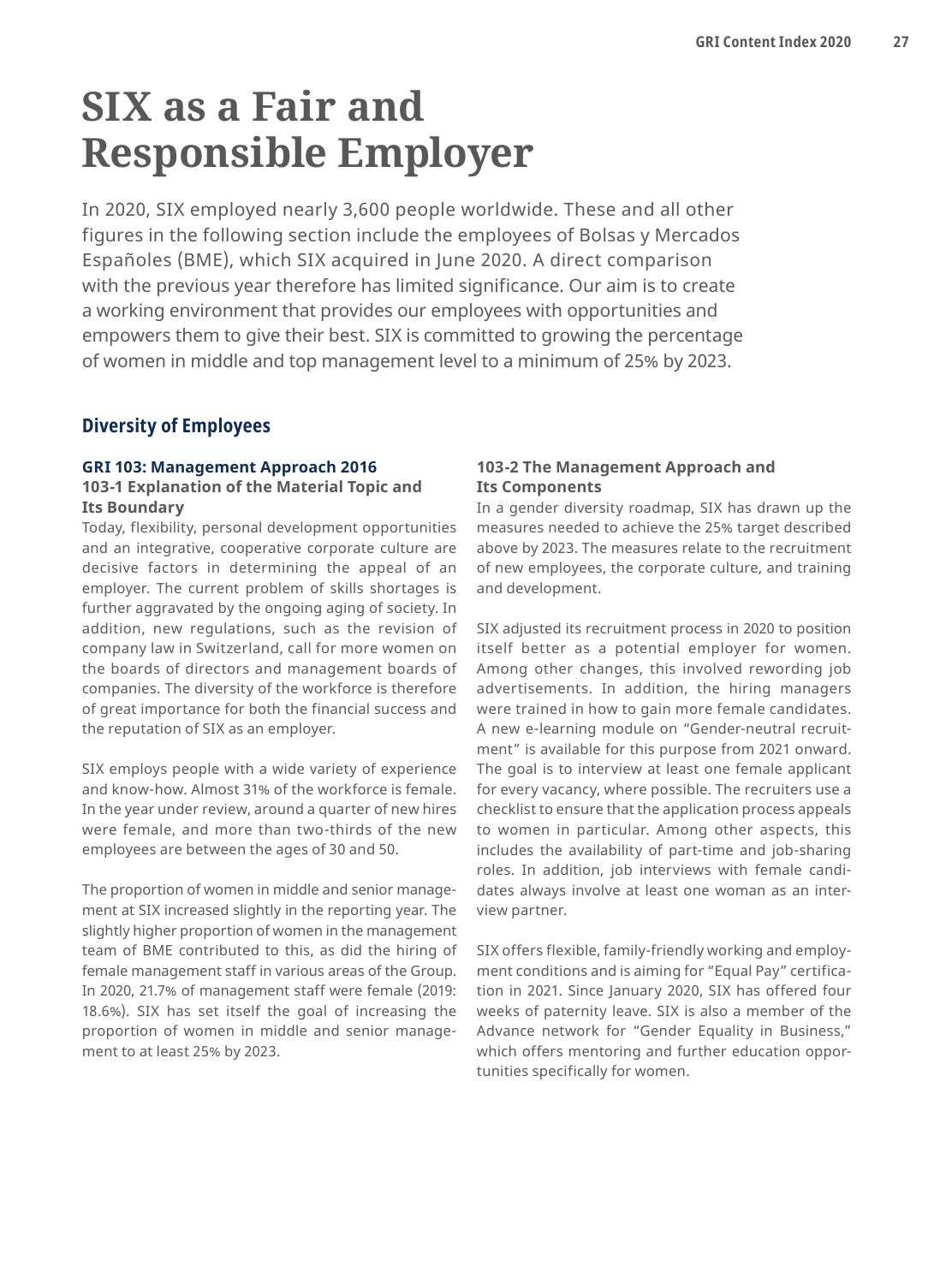<span id="page-27-0"></span>In its internal talent programs, SIX awards at least 30% of places to women. Managers are called upon to identify talented female employees in their teams and business units and to support them in their next career steps by way of a specially tailored development plan. New internship programs also stand for more diversity at SIX. For example, an IT internship for refugees and migrants was launched in 2020 and an IT internship specifically for women in 2021.

#### **103-3 Evaluation of the Management Approach**

The targets are broadly integrated in the Group and are the responsibility of all managers. The Chief Human Resources Officer reports directly to the CEO on progress toward the 25% target.

# **GRI 405: Diversity and Equal Opportunity 2016**

### **405-1 Diversity of Governance Bodies and Employees**

|                 |                  |       | <b>Extended</b>            |       |                                 |
|-----------------|------------------|-------|----------------------------|-------|---------------------------------|
| 2020            | <b>Employees</b> |       | Management Executive Board |       | <b>Total Board of Directors</b> |
|                 |                  |       |                            |       |                                 |
|                 |                  |       |                            |       |                                 |
| Number          | 2.074            | 1,580 | 11                         | 3,665 | 10                              |
| thereof         |                  |       |                            |       |                                 |
| Women           | 37.7%            | 21.7% | 18.2%                      | 30.8% | 20.0%                           |
| Men             | 62.3%            | 78.3% | 81.8%                      | 69.2% | 80.0%                           |
|                 |                  |       |                            |       |                                 |
| Number          | 2,074            | 1,580 | 11                         | 3,665 | 10                              |
| thereof         |                  |       |                            |       |                                 |
| Under 30 years  | 17.4%            | 0.4%  | 0.0%                       | 10.0% | 0.0%                            |
| $30 - 50$ years | 55.5%            | 58.6% | 45.5%                      | 56.8% | 0.0%                            |
| Over 50 years   | 27.1%            | 41.0% | 54.6%                      | 33.2% | 100.0%                          |

| 2019            | <b>Employees</b> |       | Extended<br>Management Executive Board |       | <b>Total Board of Directors</b> |
|-----------------|------------------|-------|----------------------------------------|-------|---------------------------------|
|                 |                  |       |                                        |       |                                 |
| Number          | 1,417            | 1,283 | 10                                     | 2,710 | 10                              |
| thereof         |                  |       |                                        |       |                                 |
| Women           | 38.2%            | 18.6% | 10.0%                                  | 28.8% | 20.0%                           |
| Men             | 61.8%            | 81.4% | 90.0%                                  | 71.2% | 80.0%                           |
| Number          | 1,417            | 1,283 | 10                                     | 2,710 | 10                              |
| thereof         |                  |       |                                        |       |                                 |
| Under 30 years  | 17.1%            | 0.4%  | $0.0\%$                                | 9.1%  | $0.0\%$                         |
| $30 - 50$ years | 53.0%            | 61.2% | 30.0%                                  | 56.8% | 10.0%                           |
| Over 50 years   | 29.9%            | 38.4% | 70.0%                                  | 34.1% | 90.0%                           |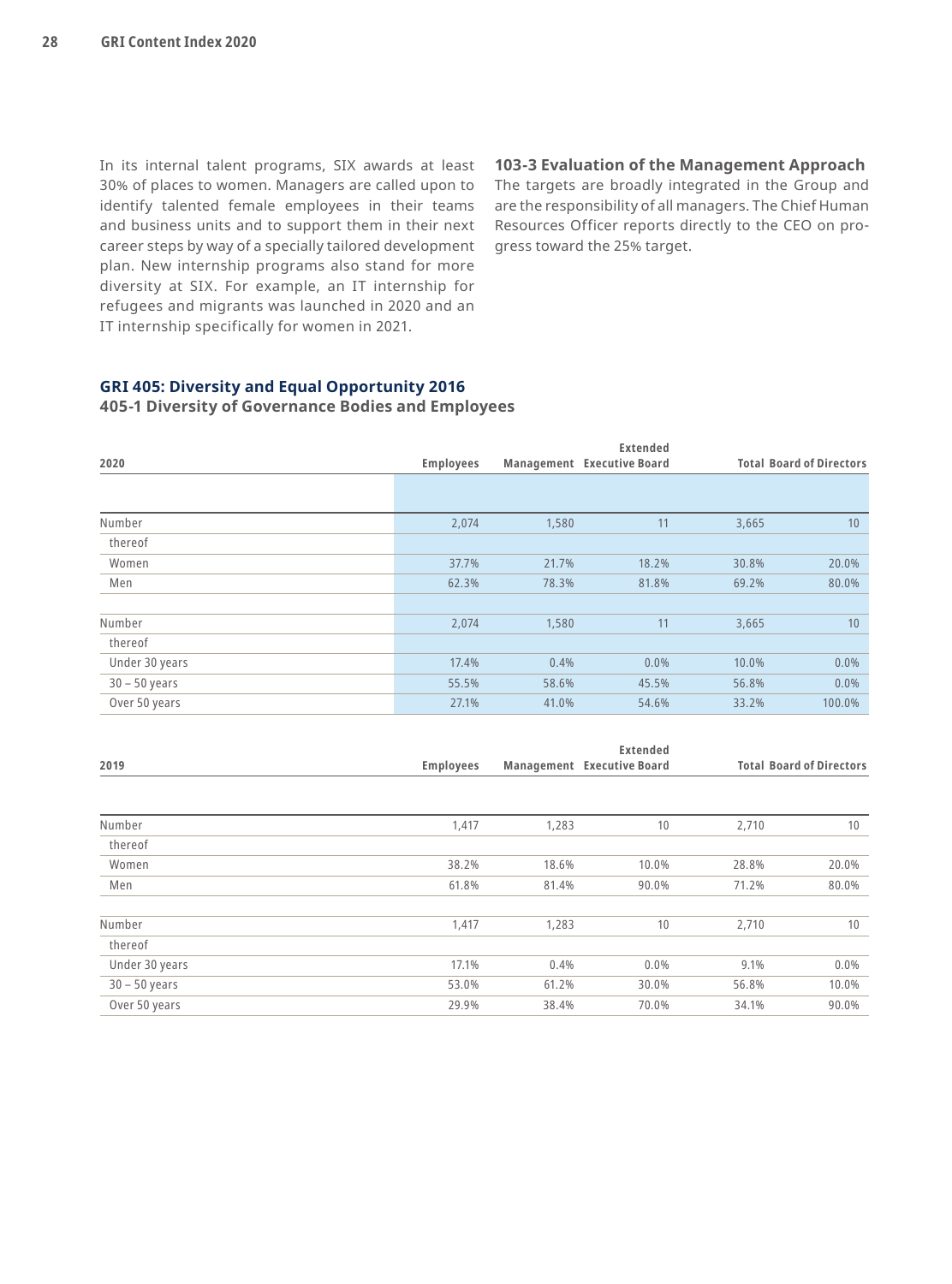# <span id="page-28-0"></span>**Ensuring Personal Integrity and Non-Discrimination of Employees**

#### **GRI 103: Management Approach 2016**

#### **103-1 Explanation of the Material Topic and Its Boundary**

SIX stands for equal opportunity and creates an environment in which people are appreciated for their contribution, regardless of hierarchy, country of origin, ethnic background, gender, nationality, age, sexual orientation, physical abilities or religion. Fair and respectful interaction – free from discrimination, harassment or reprisals – is anchored in the values of SIX and forms the basis for a healthy and inspiring work environment. SIX actively promotes diversity in its teams as it is of the firm conviction that diversity will generate new ideas, innovative approaches and growth in general.

#### **103-2 The Management Approach and Its Components**

SIX has set out clear principles on personal integrity and non-discrimination in its Code of Conduct. These principles are enshrined in the Group directive "Discrimination, bullying and sexual harassment at the workplace." If employees require advice or support, they can contact Human Resources, Compliance or the external counseling service Movis, which offers a free and confidential service to employees for both workrelated and personal problems.

BME also has a Code of Conduct with corresponding principles as well as directives and processes for ensuring personal integrity and non-discrimination of employees. As part of the integration of BME, the SIX Code of Conduct will be revised along with other internal legal documents over the course of 2021. Specifically, provisions that previously referred to the Swiss financial center will be "internationalized" so that they cover all markets on which SIX operates, including the Spanish market.

In addition, the management approach for ensuring personal integrity and non-discrimination corresponds to the management approach for compliance with laws in the social and economic area.

→ **[GRI 103-2, page 24](#page-23-0)**

#### **103-3 Evaluation of the Management Approach**

SIX constantly reviews and improves its organizational and technical security measures. Ultimate responsibility for reviewing the appropriateness of SIX risk and security organization lies with the Board of Directors, which is supported by the Internal Audit function and external auditors.

→ **[SIX Annual Report 2019, pages 20 to 22](https://www.six-group.com/dam/download/company/report/annual/2019/six-annual-report-2019-en.pdf)**

#### **GRI 406: Non-Discrimination 2016 406-1 Incidents of Discrimination and Corrective Actions Taken**

In the year under review, two cases regarding "grievances in connection with the employment relationship" were reported (2019: three cases). They both related to allegations of bullying that were made by employees against their supervisors. In both cases, the allegations were examined, and the necessary investigations were carried out. Where necessary, measures were taken.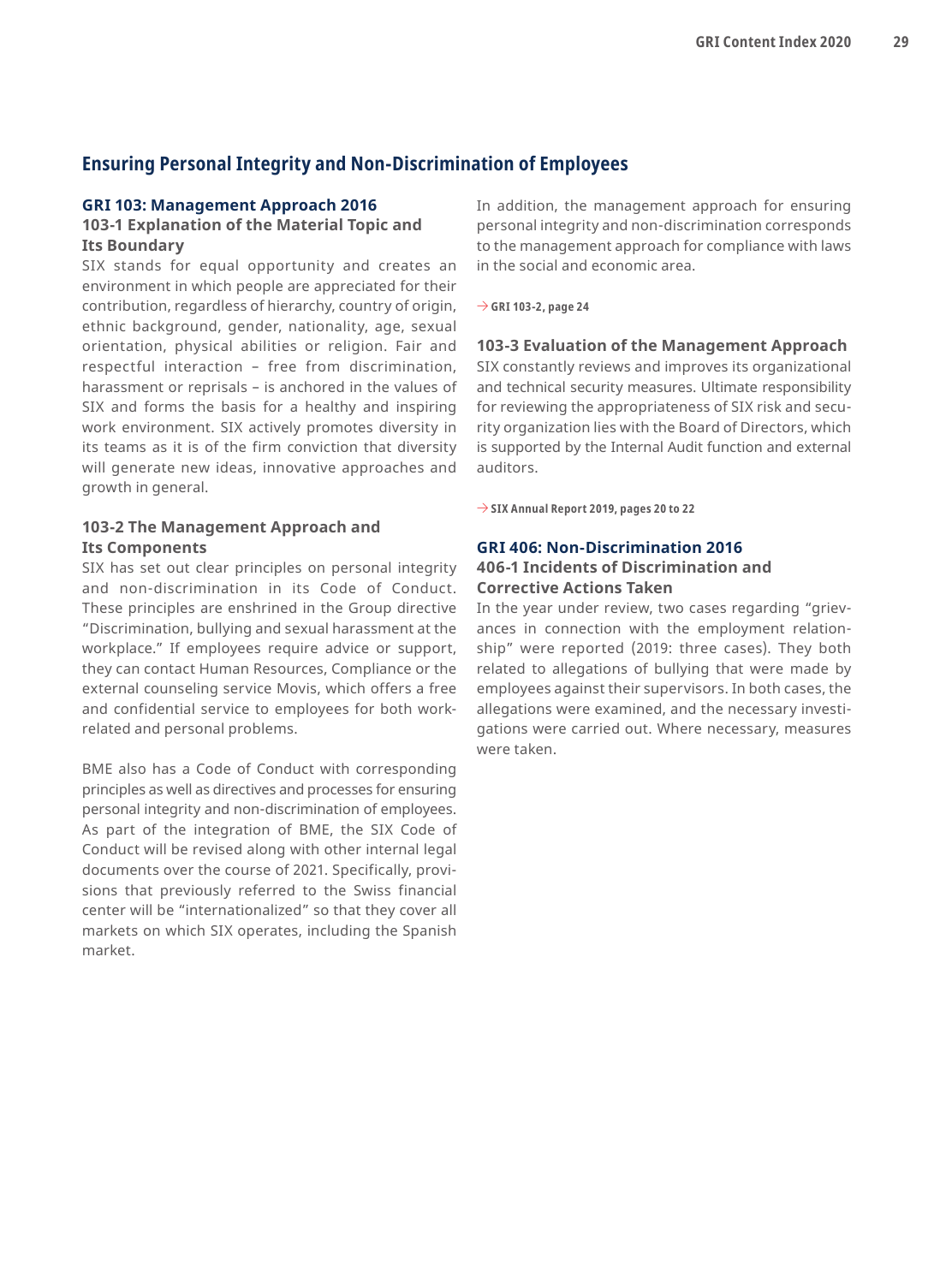# <span id="page-29-0"></span>**Working Environment That Provides Opportunities for All Employees and Empowers Them to Give Their Best**

#### **GRI 103: Management Approach 2016**

#### **103-1 Explanation of the Material Topic and Its Boundary**

Both committed employees with experience and young talents with proven expertise are crucial to the success of SIX. In the competition for the best talent, SIX has to hold its ground against established players in the financial market as well as FinTechs and international technology companies.

Education and training are key elements for enabling all employees to give their best and offering them a working environment with prospects. The range of training and ongoing education on offer is also a decisive competitive factor for the recruitment of young talent.

#### **103-2 The Management Approach and Its Components**

SIX seeks out talented young graduates by using job advertisements containing a clear requirements profile and a modular recruitment process with varied and flexible testing processes. The job advertisements are mainly placed on social media, on online job platforms, and at university events and job fairs. Recruitment is accompanied by an employer branding roadmap that includes tailored measures for each identified target group. In 2017/2018, SIX launched a graduate program: Annually elected university graduates spend 18 months gaining an insight into different types of work at SIX, expanding their knowledge by means of an individually tailored course program. The program was rolled out internationally in 2021 and now also offer training positions outside Switzerland. In addition to the graduate program, SIX also offers talented young people the opportunity to write their master's thesis at the company, complete a six-month internship, or get to know SIX as an employer during a summer internship.

SIX offers wages in line with market and performance, an attractive retirement package with above-average benefits and interesting benefits such as four weeks of paternity leave and contributions to the cost of a personal pass for public transport. Furthermore, SIX offers flexible working models.

Further education of employees is very important to SIX and is integrated as a key component of its "SIX People Vision" with the "Continuous learning" concept in order to provide optimal support for employees' goals and development needs.

SIX adopts three approaches for this:

The SIX Academy provides employees with training offerings that are geared toward business requirements as well as strategic issues. With the new SIX Digital Academy, employees now also have access to extensive digital learning offerings that can also be used on mobile devices.

The performance and development cycle (PDC) introduced in 2021 is intended to strengthen qualitative feedback on the work performed as well as continuous, independent employee development. Managers are given support with addressing their employees' commitment to learning in development and feedback interviews throughout the year.

SIX supports key talent with the opportunity to take part in targeted "development journeys" that are geared toward broadening their horizons, expanding their network, and increasing their influence at SIX.

A strong corporate culture and a shared set of values not only encourage the retention of experienced knowledge holders but also indirectly strengthen the company's brand on the labor market because employees act as ambassadors. This is why SIX launched the SIX Spirit in 2018, which requires and promotes a customer-oriented way of thinking (customer focus) and encourages employees to demonstrate initiative and take responsibility (ownership). The aim is to establish a culture of openness and mutual trust within the company, thus strengthening collaboration.

Employees take part in workshops where they explore the corporate values of SIX in depth.

- → **[six-group.com/careers](http://www.six-group.com/careers)**
- → **[BME Consolidated Non-Financial Information Statement 2020,](https://www.bolsasymercados.es/docs/inf_legal/ing/economico/2020/NonFinancialInfo_2020.pdf?8UD3Jw)  page 69 f.**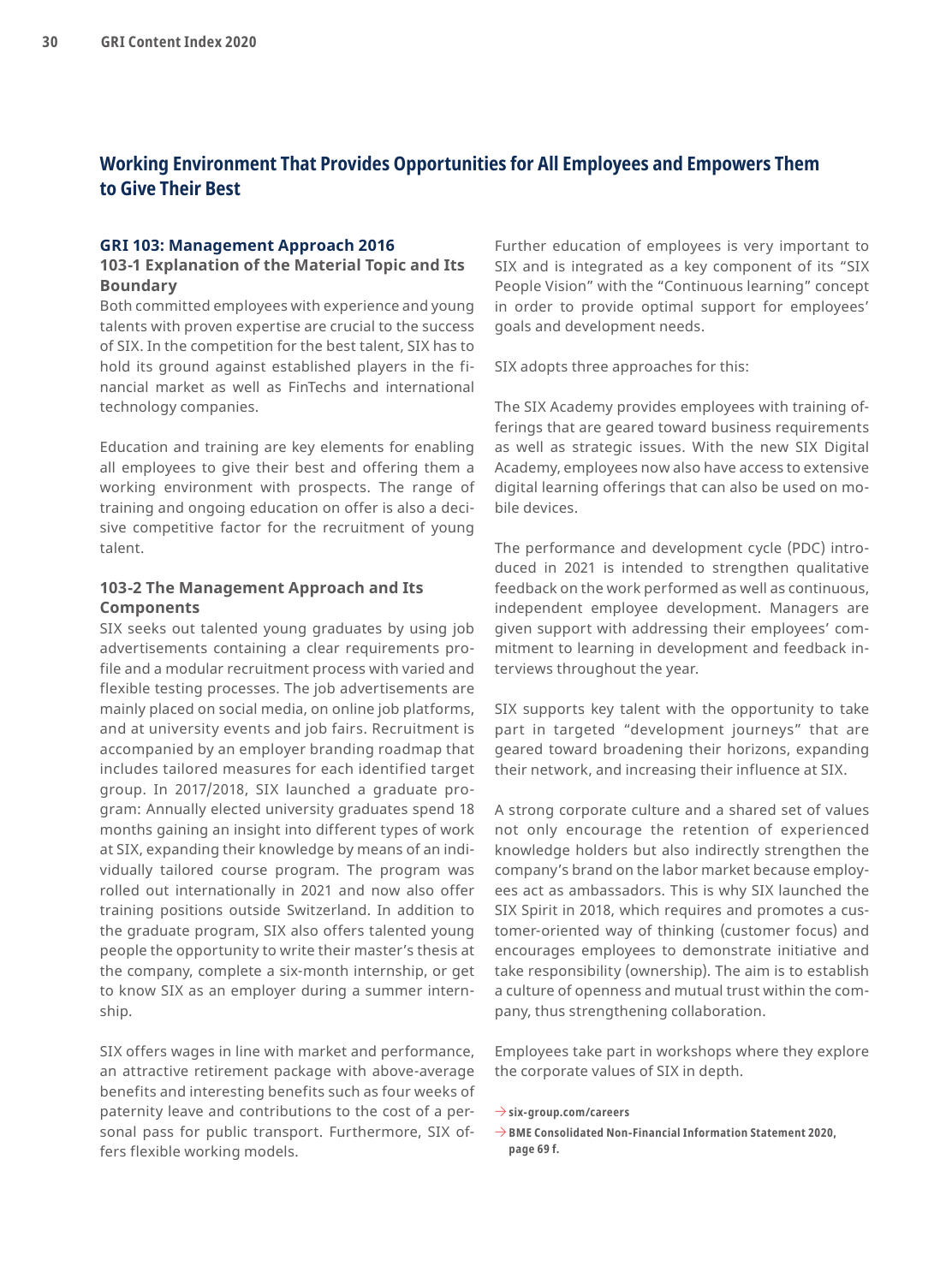#### **103-3 Evaluation of the Management Approach**

The Culture Center of Expertise, which was set up in 2019 as part of Human Resources, evaluates and reinforces the development of the SIX Spirit, and launches and implements corresponding programs to continue promoting it (please also refer to GRI 102-44, Key Aspects of Internal Dialog). The Chief Human Resources Officer reports directly to the CEO in this regard.

With regard to workplace design and health and safety at work, SIX follows the ASA EKAS 6508 guidelines and the international OHSAS 18001 and ISO 14001 standards. In the course of the ongoing internal audits, all deficiencies identified in 2020 were promptly remedied by implementing appropriate measures.

Due to the rampant global COVID-19 pandemic, in 2020 SIX deployed an internal "Corona Task Force" that continuously informed employees about the development of the pandemic and took appropriate measures. For example, SIX introduced "split operation" for all business-critical functions in March 2020 to protect the health and well-being of its employees while ensuring business-critical services. "Split operation" means, for example, that in all business-critical teams 50% of the employees work in the office while the other 50% work from home. They generally rotate in cycles of at least 14 days. The business-critical functions had been defined in advance by Business Continuity Management as part of the business impact analysis. As the situation worsened, a large part of the workforce started working from home from mid-March 2020. The infrastructures of SIX remained available and stable at all times.

→ **[GRI 102-44, page 11](#page-10-0)**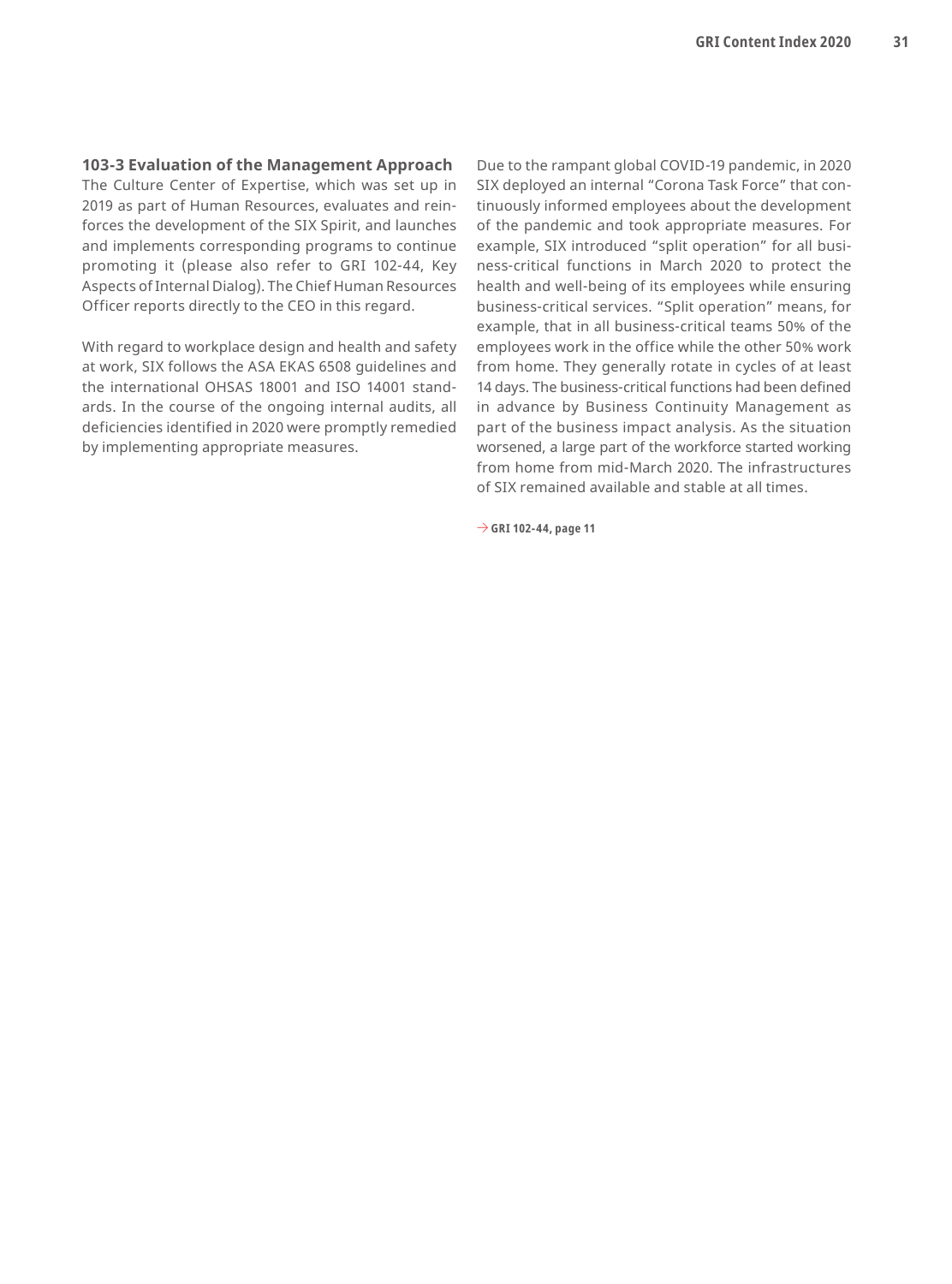# <span id="page-31-0"></span>**GRI 401: Employment 2016**

**401-1 New Employee Hires and Employee Turnover**

|                 |                             | 2020           |                             | 2019           |
|-----------------|-----------------------------|----------------|-----------------------------|----------------|
|                 | Number of<br>new hires (HC) | New hire ratio | Number of<br>new hires (HC) | New hire ratio |
|                 |                             |                |                             |                |
| Women           | 120                         | 10.6%          | 114                         | 14.6%          |
| Men             | 309                         | 12.2%          | 242                         | 12.5%          |
| Total           | 429                         | 11.7%          | 356                         | 13.1%          |
|                 |                             |                |                             |                |
| Under 30 years  | 87                          | 23.7%          | 68                          | 27.4%          |
| $30 - 50$ years | 297                         | 14.3%          | 253                         | 16.4%          |
| Over 50 years   | 45                          | 3.7%           | 35                          | 3.8%           |
| Total           | 429                         | 11.7%          | 356                         | 13.1%          |
| Switzerland     | 291                         | 13.0%          | 281                         | 13.2%          |
| Europe          | 120                         | 9.3%           | 67                          | 14.3%          |
| Asia            | 8                           | 19.0%          | 6                           | 16.2%          |
| North America   | $\overline{9}$              | 12.2%          | $\overline{2}$              | 2.8%           |
| South America   | 1                           | 25.0%          |                             |                |
| North Africa    |                             | 0.0%           | $\overline{\phantom{a}}$    |                |
| Total           | 429                         | 11.7%          | 356                         | 13.1%          |

|                 |                 | 2020                    |                          | 2019              |
|-----------------|-----------------|-------------------------|--------------------------|-------------------|
|                 | Number of exits | Exit ratio <sup>1</sup> | Number of exits          | <b>Exit ratio</b> |
|                 |                 |                         |                          |                   |
|                 |                 |                         |                          |                   |
| Women           | 55              | 5.0%                    | 76                       | 9.9%              |
| Men             | 134             | 5.4%                    | 135                      | 7.2%              |
| Total           | 189             | 5.3%                    | 211                      | 7.9%              |
|                 |                 |                         |                          |                   |
| Under 30 years  | 31              | 9.3%                    | 33                       | 13.9%             |
| $30 - 50$ years | 94              | 4.6%                    | 140                      | 9.2%              |
| Over 50 years   | 64              | 5.4%                    | 38                       | 4.2%              |
| Total           | 189             | 5.3%                    | 211                      | 7.9%              |
|                 |                 |                         |                          |                   |
| Switzerland     | 114             | 5.3%                    | 179                      | 8.6%              |
| Europe          | 70              | 5.5%                    | 28                       | 6.1%              |
| Asia            | $\overline{2}$  | 4.9%                    | 3                        | 7.8%              |
| North America   | 3               | 4.2%                    | 1                        | 1.4%              |
| South America   |                 | 0.0%                    | $\overline{\phantom{a}}$ |                   |
| North Africa    |                 | 0.0%                    |                          | 0.0%              |
| Total           | 189             | 5.3%                    | 211                      | 7.9%              |

<sup>1</sup> The net fluctuation shown here includes exits due to a termination of contract by the employee.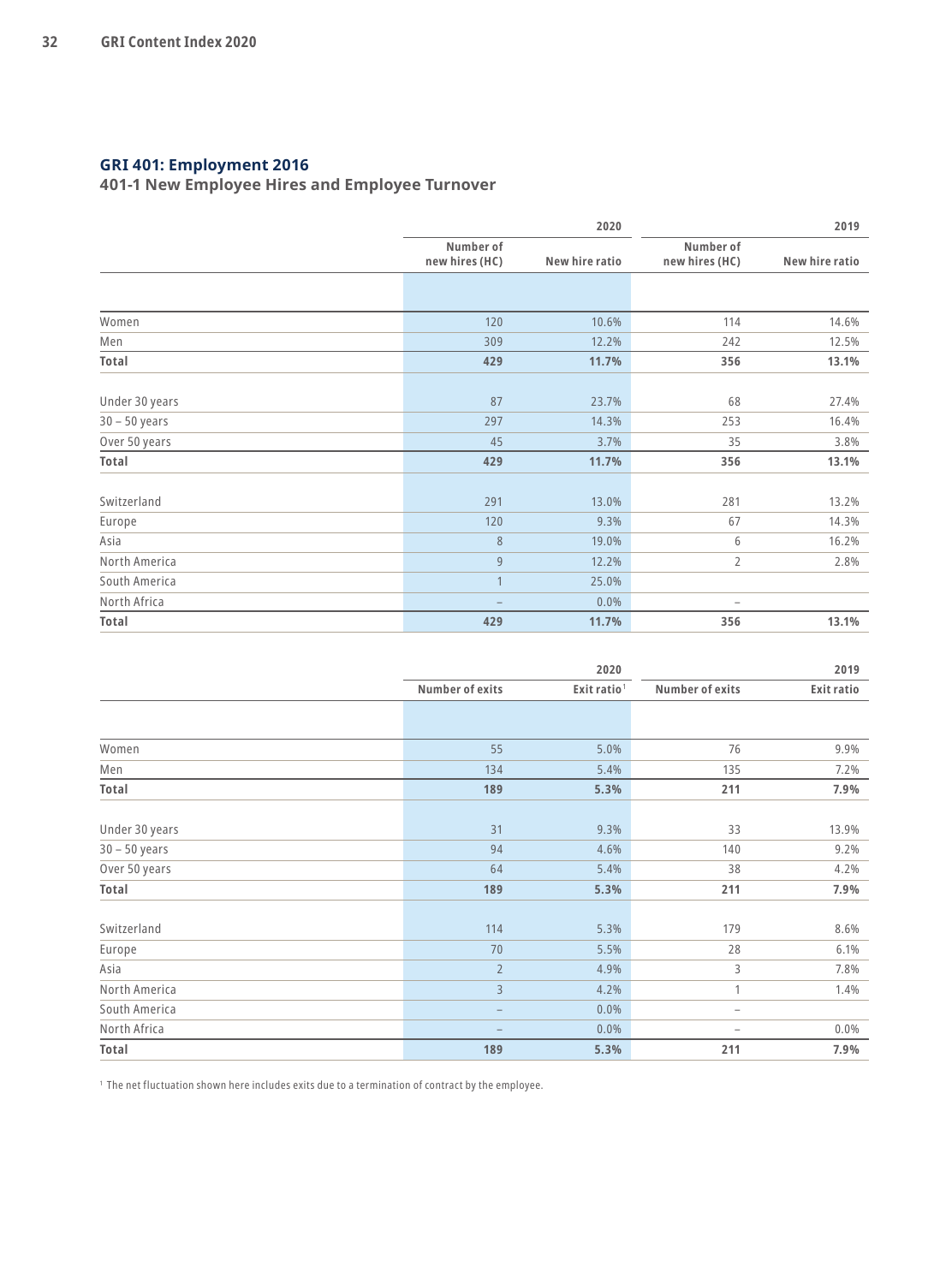#### <span id="page-32-0"></span>**GRI 404: Training and Education 2016**

#### **404-1 Average Hours of Training per Year per Employee**

Due to the COVID-19 pandemic, the SIX Academy internal training and ongoing education program could not hold on-site classes in most cases in the year under review. SIX moved 66% of its on-site classes online within a very short space of time, allowing 61 of the 85 planned training courses to take place. SIX employees spent a total of 6,996 hours participating in these courses (2019: 9,720 hours).

In addition to the SIX Academy's offerings, SIX also launched the SIX Digital Academy in 2020 with around 3,000 resources available for training and ongoing education. Nine months after its launch, the SIX Digital Academy already had 1,400 active users.

BME held 83 training courses as part of its continuous development program. In total, BME employees completed 3,209 hours of training and ongoing education in the year under review.

The training and education costs of SIX (SIX Academy, SIX Digital Academy, apprentice training, and external group courses) totaled CHF 4.0 million in the year under review (2019: CHF 7.1 million), of which CHF 3.2 million was paid by SIX for external training and professional development for individual employees (2019: CHF 6.2 million). When comparing the figures with the previous year's, the limited (on-site) offerings due to the pandemic should again be taken into account.

→ **[BME's Consolidated Non-Financial Information Statement 2020,](https://www.bolsasymercados.es/docs/inf_legal/ing/economico/2020/NonFinancialInfo_2020.pdf?8UD3Jw)  page 70 f.**

#### **Training and Education: Number of Hours Spent in Internal Training**

|                             | 2020   | 2019  |
|-----------------------------|--------|-------|
|                             |        |       |
|                             |        |       |
| Women                       | 4,406  | 3,169 |
| Men                         | 10,257 | 6,551 |
| $\overline{\mathrm{Total}}$ | 14,663 | 9,720 |

It should be noted that the 2020 figures relate to the total training hours of SIX and BME together. In fact, the number of hours spent on internal training decreased year-on-year in both cases (SIX and BME) due to the COVID-19 pandemic. A large share of training took place online in 2020.

In 2020, SIX trained a total of 70 apprentices in Switzerland and abroad, thereof 21 in a commercial apprenticeship, three in mediamatics, and 46 in an IT apprenticeship (previous year: 75 apprentices).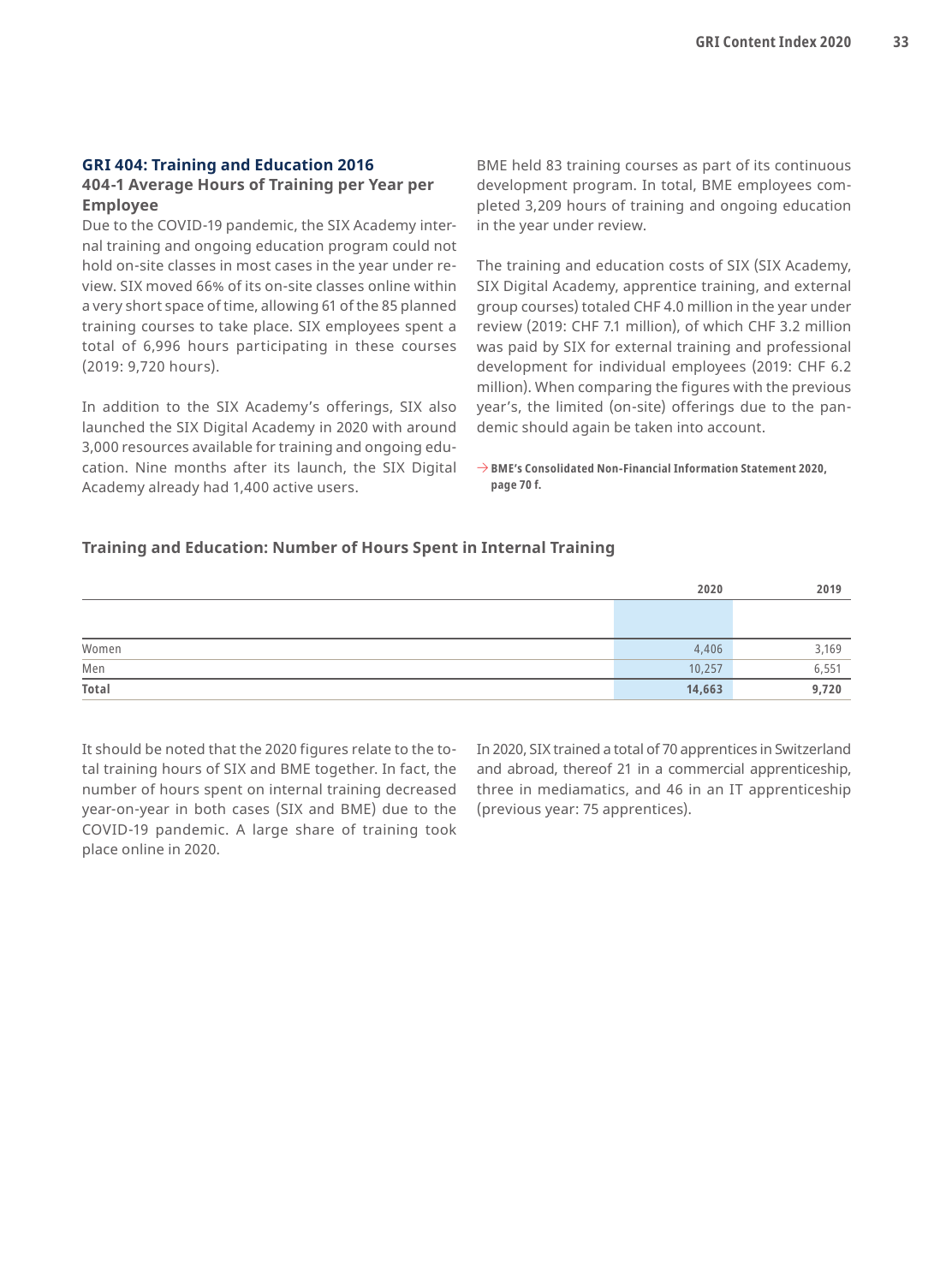# <span id="page-33-0"></span>**Commitment to Society and the Protection of the Environment**

SIX has been working to improve its energy efficiency for many years and is involved in promoting financial knowledge in society with the Swiss Finance Museum.

### **Swiss Finance Museum: Sharing Financial Knowledge with Society**

The headquarters of SIX in Zurich is home to the first and only financial museum in Switzerland. The museum is funded by the Collection of Historical Securities foundation. SIX established the foundation in 2001 with the aim of preserving and expanding one of the most important collections of international historical securities.

The museum makes the highlights from the collection accessible to the public and explains the origins and development of the financial industry and the role of the stock exchange by means of a multimedia exhibition. In the year under review, the museum also opened a special exhibition on the topic of "Sports and Money" that presents the financial flows in top professional sports. However, due to the coronavirus measures in place, the museum stayed closed for almost five months in 2020 and therefore counted fewer visitors than in previous years (2020: 2,088 visitors; 2019: 7,801 visitors).

#### **SIX Social Days: Corporate Volunteering since 2011**

Since 2011, SIX has been organizing a corporate volunteering program once a year, where its employees can spend one day helping with social and environmental projects. Due to the coronavirus pandemic, SIX did not carry out these group programs in 2020. SIX hopes to be able to continue the corporate volunteering program in 2021 and aims to attract even more participants for the volunteer days with a new program by then.

#### **Responsible Use of Natural Resources**

For many years now, SIX has been making efforts to reduce its consumption of non-renewable resources and carbon emissions.

As a member of the Zurich Energy Model, SIX committed to improving its energy efficiency by around 11% in the target agreement period from 2013 to 2020, which is now over. In fact, SIX even managed to increase its energy efficiency by twice as much: According to Zurich Energy Model calculations, the increase in this eightyear period was around 22%. In absolute terms, SIX saved approximately 25,000 MWh of energy.

In line with the Zurich energy model, SIX has also concluded a target agreement with the other cantons that play home to its locations. Under this agreement, SIX has committed to improving its energy efficiency by 1.16% annually until 2020. New target agreements are to be concluded from 2021 onward.

In the reporting year, the rampant global COVID-19 pandemic and the associated measures to safeguard employees' health had a significant impact on the consumption of resources at SIX. From mid-March 2020 onward, a large part of the workforce worked from home or in split operation. The financial market infrastructure operated by SIX remained available and stably in operation at all times. However, certain operational infrastructures in Switzerland such as the staff restaurant and the Swiss Finance Museum were closed. The environmental data for the major Swiss locations (see table) strikingly reflect the effects of these measures: Paper and water consumption (down 39% and 28% respectively) posted significant decreases, as did waste and recycling materials (down 54% and 66% respectively). Energy consumption also decreased but to a much lesser extent (electricity: down 10%, natural gas: down 9%, district heating: up 4%). The data centers and their cooling systems continued to operate and the electricity and heating supply in the offices could not be shut down completely even when working from home was mandatory, because some employees needed to work on-site in all buildings to maintain the systemically important infrastructure (s. GRI 103-3, p. 31). Regardless of the external circumstances affected by the pandemic, SIX consolidated its internal data centers in the reporting year and took the opportunity to install more energy-efficient cooling systems. Further potential for improvement could also be achieved in the future by replacing old lighting systems and renovating facades.

Due to the pandemic, there was a very substantial decline in business travel (miles flown down 70%).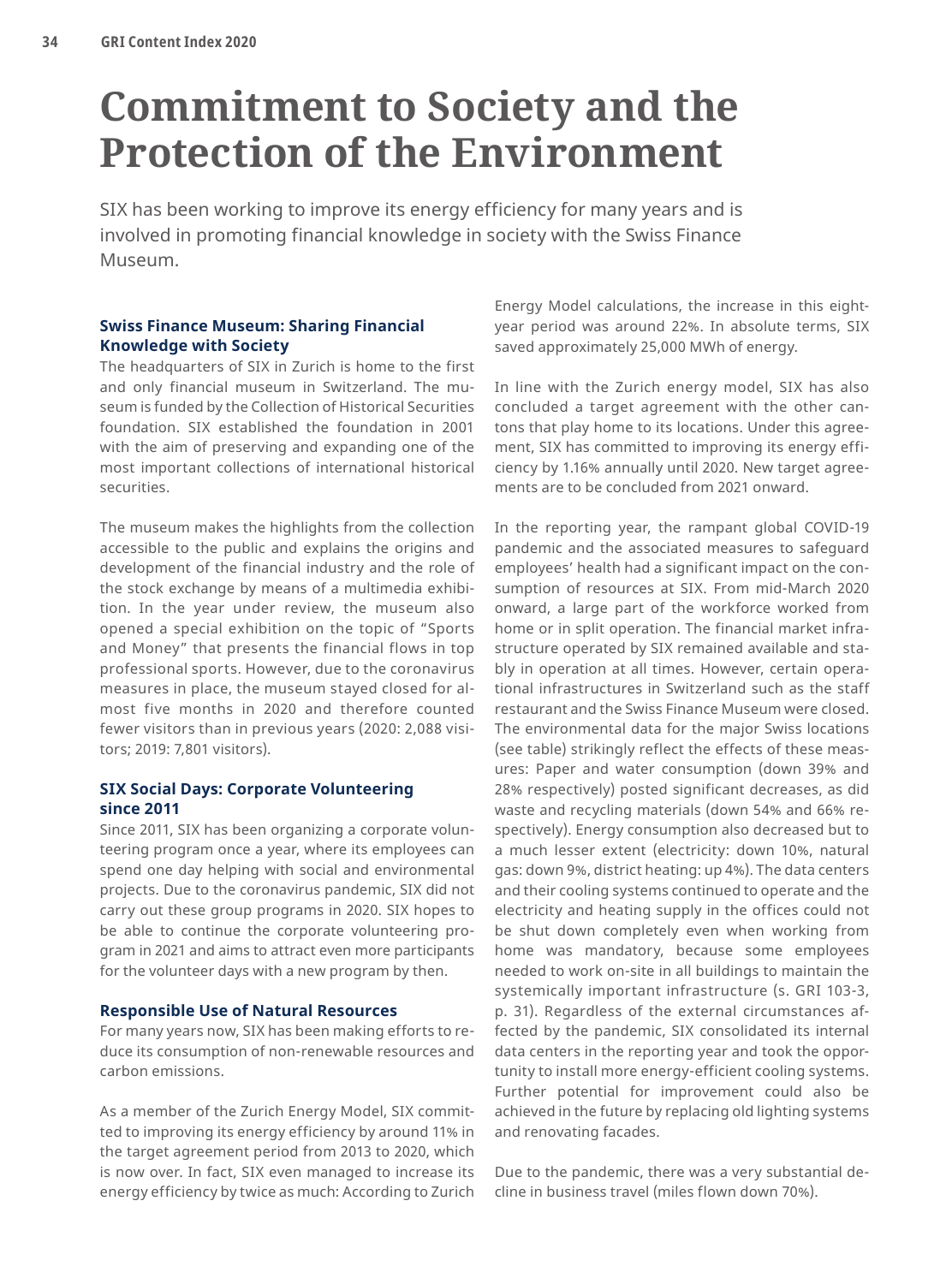|                                 |                  |           |           | Change         |
|---------------------------------|------------------|-----------|-----------|----------------|
|                                 | Unit             | 2020      | 2019      | 2020/2019 in % |
|                                 |                  |           |           |                |
| <b>Energy consumption</b>       |                  |           |           |                |
| Natural gas                     | mWh              | 484       | 530       | $-8.7%$        |
| Fuel                            | mWh              | 215       | 219       | $-1.9%$        |
| District heating                | mWh              | 2,843     | 2,736     | 3.9%           |
| Electricity                     | mWh              | 8,843     | 9,832     | $-10.1%$       |
| <b>Paper consumption</b>        |                  |           |           |                |
| Paper                           | kg               | 13,466    | 22,042    | $-38.9%$       |
| <b>Water consumption</b>        |                  |           |           |                |
| Water                           | m <sup>3</sup>   | 14,782    | 20,463    | $-27.8%$       |
| Waste and recycling             |                  |           |           |                |
| Refuse                          | tons             | 72.4      | 156.8     | $-53.8%$       |
| Paper, cardboard, and newspaper | tons             | 44.7      | 72.9      | $-38.7%$       |
| Glass                           | tons             | n/a       | n/a       | n/a            |
| PET                             | $100 - 1 - bags$ | 253       | 739       | $-65.8%$       |
| Metal                           | tons             | 6.1       | 6.0       | 1.9%           |
| Electronic waste                | tons             | 8.8       | 9.7       | $-9.3%$        |
| Air travel <sup>1</sup>         |                  |           |           |                |
| Number of flights               | number           | 614       | 5,735     | $-89.3%$       |
| Travel distance                 | air travel miles | 1,066,488 | 3,614,250 | $-70.5%$       |

#### <span id="page-34-0"></span>**Environmental Data of the Largest Swiss Locations and Air Travel**

<sup>1</sup> The data on air travel includes all bookings made centrally via SIX Travel Management by employees of the following subsidiaries: SIX Group Services Ltd, SIX Management Ltd (until 2019), SIX Corporate Bonds, SIX Exfeed Ltd, SIX Finan. Inf. BE, SIX Finan. Inf. CH, SIX Finan. Inf. DE, SIX Finan. Inf. LU, SIX Finan. Inf. NL, SIX Interbank Clearing Ltd., SIX Repo Ltd., SIX Securities Services Ltd, SIX SIS Ltd, SIX Swiss Exchange Ltd, SIX Terravis Ltd, SIX Swisskey/SIX BBS AG, SIX x-clear Ltd, and SIX x-clear Norwegian Branch. Newly added in 2019 were the data of SIX Digital Exchange, SIX Exchange Regulation Ltd, and SIX Paynet Ltd. Individual flights are counted, i.e. a return flight counts as two flights.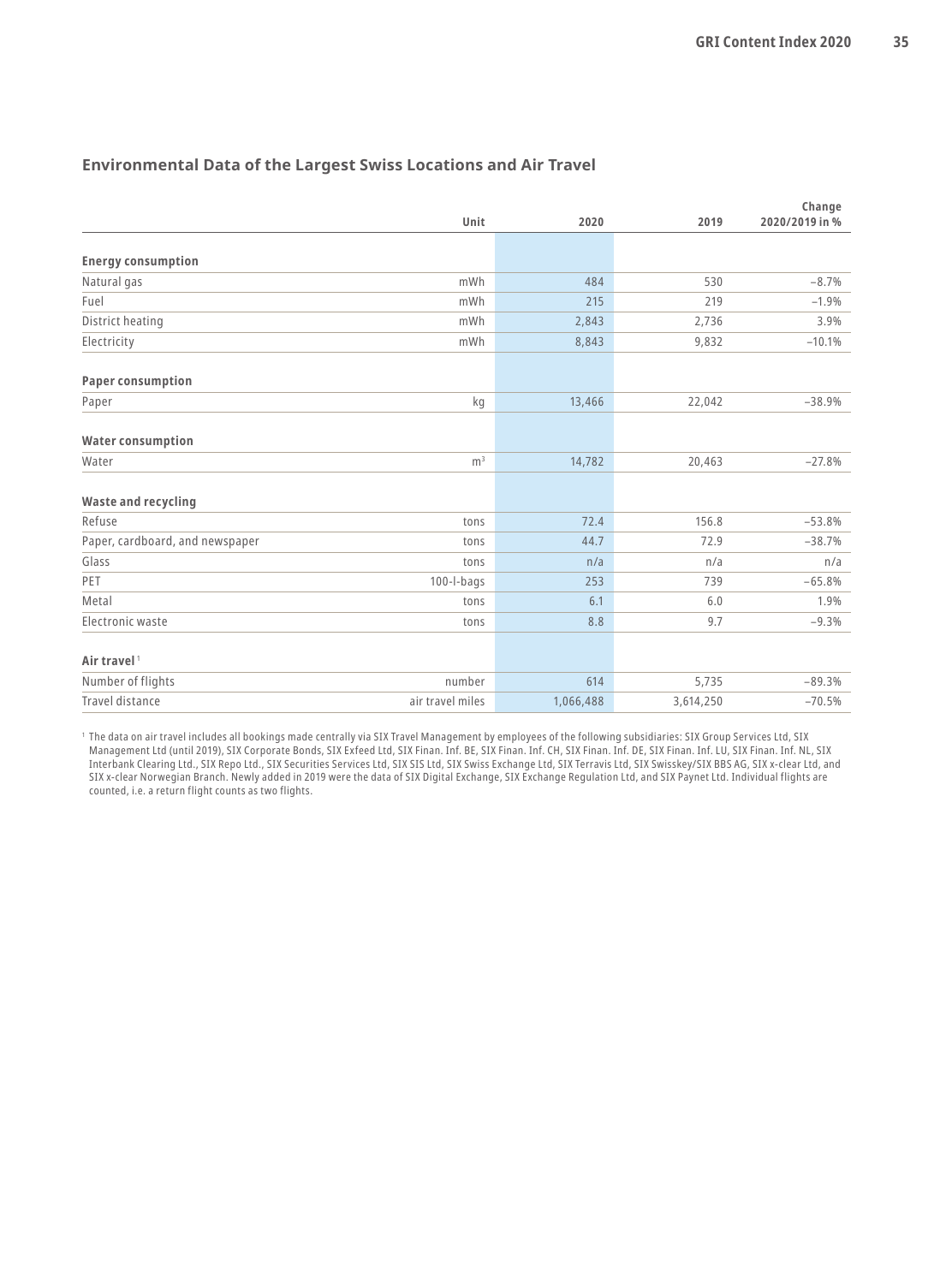#### **Carbon Footprint Influenced by Pandemic Measures**

The significant impact of the COVID-19 pandemic on the consumption of resources at the office buildings of SIX (see above) are also reflected in its carbon footprint. Direct and indirect  $\mathsf{CO}_2$  emissions fell by 40% in absolute terms and per capita.

Whereas in 2019 almost 60% of total emissions were attributable to air travel, its share amounted to just 31% in 2020. However, this sharp decrease is unlikely to last on account of the company's steadily growing internationality. Business travel will therefore remain a challenge in environmental terms and will need to be monitored and managed.

|                                                              | 2020                     | 2019                     | Change   |
|--------------------------------------------------------------|--------------------------|--------------------------|----------|
|                                                              |                          |                          |          |
| Total GHG emissions (in tCO <sub>2</sub> e) <sup>1,2,3</sup> | 812                      | 1,338                    | $-39.3%$ |
| Scope 1                                                      | 158                      | 168                      | $-6.3%$  |
| Fuels: natural gas                                           | 99                       | 108                      | $-8.7%$  |
| Transport fuels                                              | 59                       | 60                       | $-1.9%$  |
| Petrol                                                       | $\overline{\phantom{m}}$ | $\qquad \qquad -$        | N/A      |
| Diesel                                                       | $\overline{\phantom{m}}$ | $\overline{\phantom{0}}$ | N/A      |
| Diesel (emergency generators)                                | 59                       | 60                       | $-1.9%$  |
| Scope 2                                                      | 371                      | 357                      | 3.9%     |
| Electricity <sup>4</sup>                                     | 1.3                      | 1.5                      | $-10.1%$ |
| District heating                                             | 369                      | 355                      | 3.9%     |
| Scope 3                                                      | 284                      | 813                      | $-65.1%$ |
| Air travel                                                   | 252                      | 765                      | $-67.0%$ |
| Paper                                                        | 13                       | 21                       | $-38.9%$ |
| Water (incl. treatment of effluents)                         | 16                       | 22                       | $-27.8%$ |
| Waste                                                        | $\overline{3}$           | 5                        | $-46.4%$ |
| Incineration <sup>5</sup>                                    | $\overline{2}$           | 3                        | $-53.8%$ |
| Recycling <sup>6</sup>                                       | $\overline{1}$           | $\overline{2}$           | N/A      |
| GHG emissions intensity <sup>7</sup>                         | 0.381                    | 0.637                    | $-40.2%$ |

<sup>1</sup> All key figures except for air travel are based on data from the largest Swiss locations (Zurich/Olten). Air travel includes data from Swiss as well as from international legal entities of the SIX Group. Measured by the number of FTEs, data for key figures excluding air travel cover 74% of overall SIX emissions. Data on air travel cover over 82% of overall SIX emissions.

 $^{\rm 2}$  Calculated in accordance with the WRI/WBCSD Greenhouse Gas Protocol (expressed in tons of CO $_2$ -equivalents). Scope 1: GHG emissions from heating boilers and fuels. Scope 2: GHG emissions resulting from the production of electricity and district heating.

<sup>3</sup> Sources of emission factors: Defra (2018/2019/2020), Frischknecht (2017)

<sup>4</sup> The greenhouse gas emissions associated with electricity consumption are reported according to the "market-based" approach of the Greenhouse Gas Protocol Scope 2 Standard. According to the "location-based" approach, 2020 emissions amount to 1,192 tCO<sub>2</sub>e (2018: 1,217 tCO<sub>2</sub>e).

<sup>5</sup> Refuse, bulky goods, old wood, polystrene

<sup>6</sup> Electrical scrap, dry batteries, light bulbs, metal, waste paper, PET, glass

<sup>7</sup> Difference in data coverage (see footnote 1) are taken into account.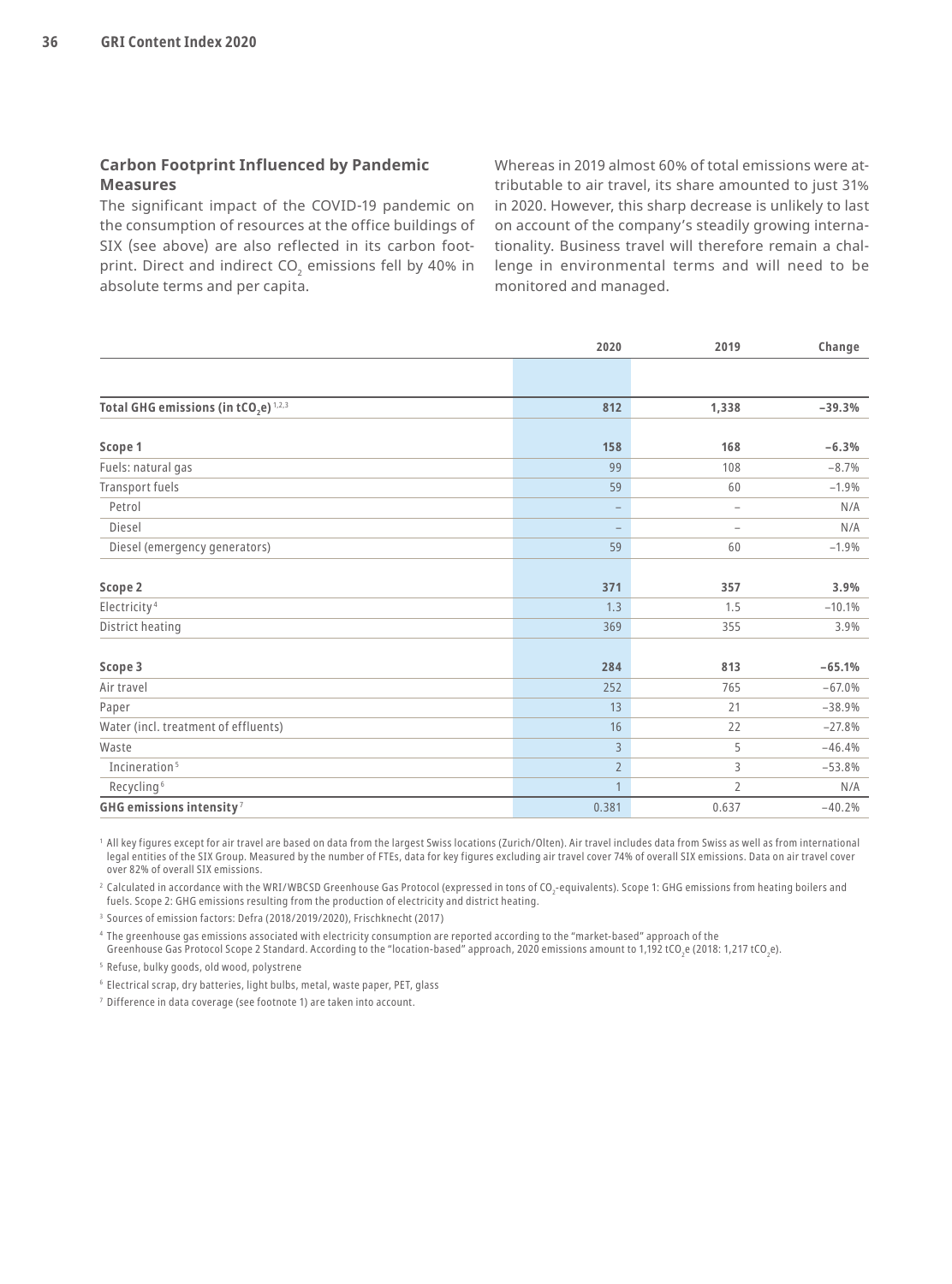#### **Publisher**

SIX Group Services Ltd Pfingstweidstrasse 110 P.O. Box 8021 Zurich Switzerland T +41 58 399 21 11 [six-group.com](http://www.six-group.com)

**Content and Editing** 

SIX Group Services AG, Zurich TAKTKOMM AG, Zurich

**Translations**

Lionbridge, Glattbrugg-Zurich EVS Translations, Offenbach am Main

**Layout, and Design** MDD Management Digital Data AG, Lenzburg